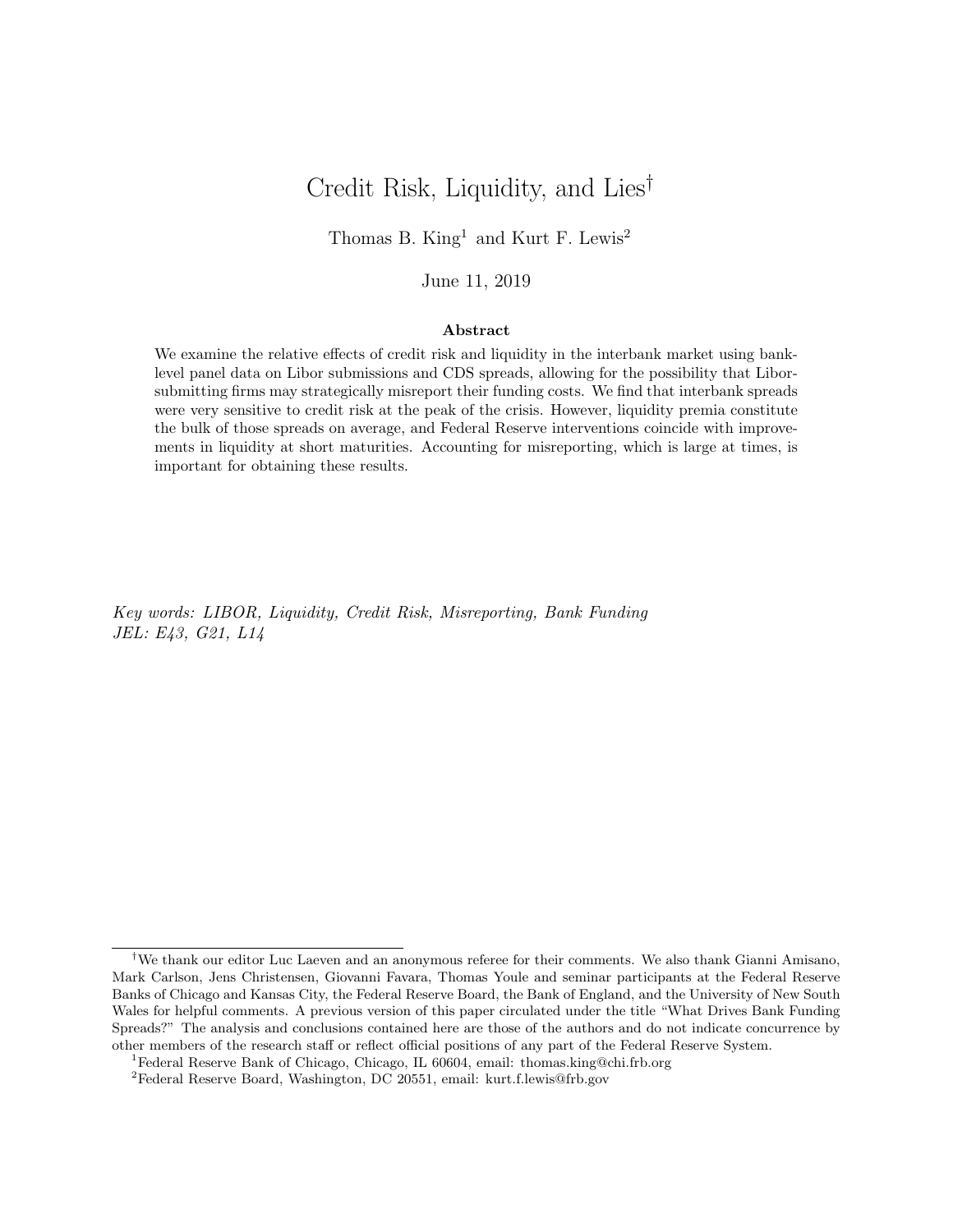## 1 Introduction

Bank funding markets came under extraordinary pressure during the financial crisis that began in 2007, threatening both the stability of important financial institutions and the functioning of the financial system as a whole. Because of the critical role of these markets in financial stability and monetary transmission, central banks around the world responded with a number of emergency measures. These included both efforts to inject funds directly into short-term markets, intended to relieve liquidity strains, and efforts to ensure the solvency of the banking system, intended to reduce perceptions of *credit risk*. In this paper, we empirically investigate the extent to which these two factors drove interbank pressures during the crisis in order to shed light on the functioning of this market and, by extension, the potential efficacy of policy interventions.

We add to the literature investigating the relative importance of credit risk and liquidity by exploiting cross-bank and term-structure dimensions of the data. The richness of our large panel dataset greatly increases the power and flexibility of our identification relative to pure time-series approaches, such as Taylor and Williams (2009). In particular, it allows us to examine differences in liquidity conditions across maturities and changes over time in the degree to which credit risk passes through to interbank spreads. Our main finding is that, although interbank spreads were very sensitive to counterparty credit risk at the height of the crisis, liquidity premia constitute the bulk of those spreads on average. Furthermore, Federal Reserve interventions designed to bolster funding markets coincided with improvements in liquidity at short maturities. These results help to reconcile papers like Afonso et al. (2011) and Angelini et al. (2011), which ascribe a large importance to credit risk during the crisis, with papers like Acharya and Merrouche (2013), McAndrews et al. (2017), and Schwarz (2018), which emphasize liquidity hoarding and the effectiveness of central bank liquidity programs. We find that both credit risk and liquidity have been important in different contexts.

We measure bank funding costs using individual banks' submissions to the London Interbank Offer Rate (Libor) panel across a spectrum of maturities over the period 2007 - 2013, and we measure the same banks' credit risk using credit default swaps (CDS) written on their debt. A key innovation of our paper is to match these two data sources as closely as possible to each other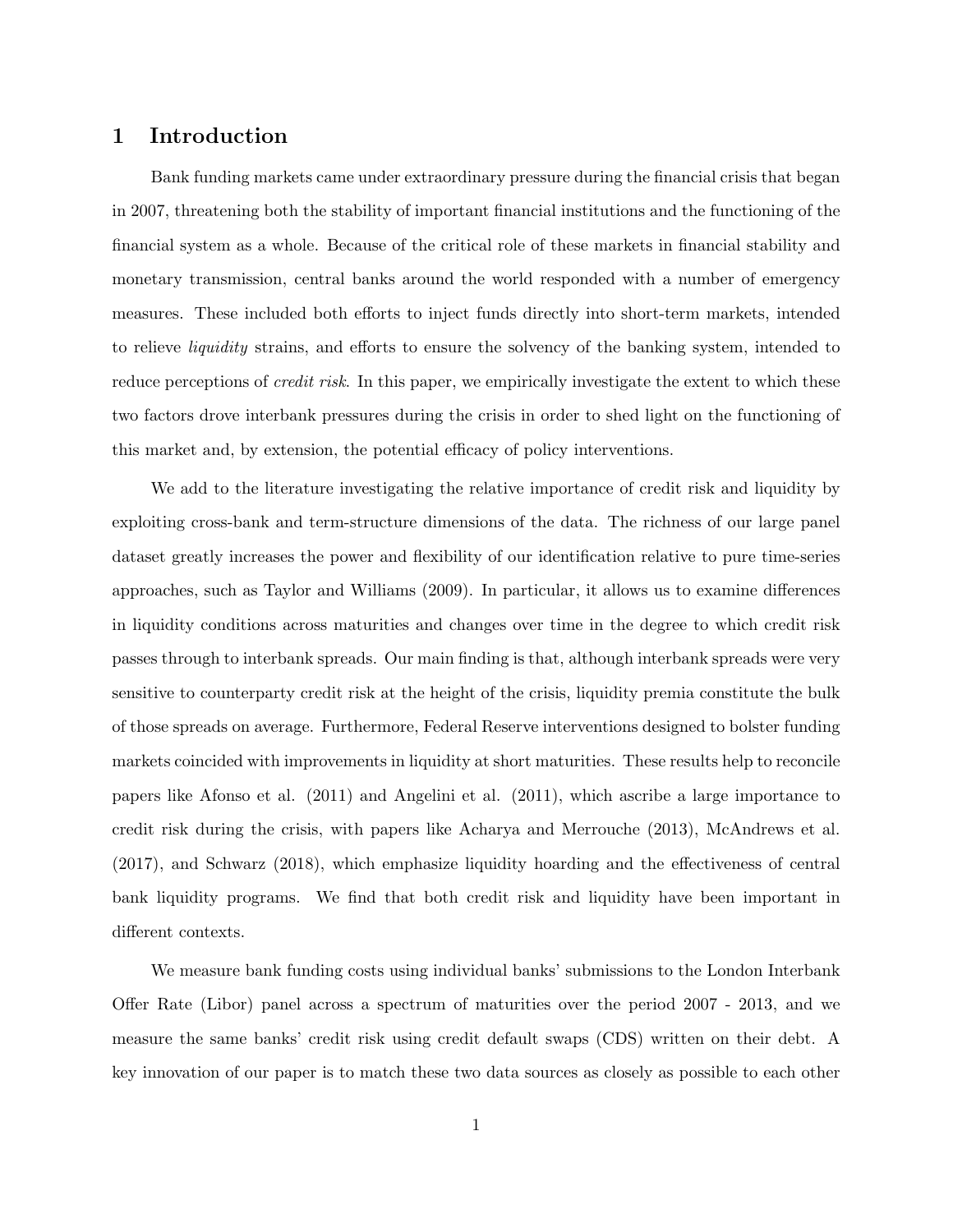while taking care to address the various sources of measurement error that arise at this level of granularity. For instance, the five-year CDS spread is commonly used in the literature to measure interbank credit risk because of that contract's superior liquidity, but five-year credit risk may differ substantially from the short-term credit risk that is relevant for interbank contracts. We use all available CDS quotes on each day to estimate the entire term structure of credit risk, allowing us to match the maturity of each bank's reported funding costs exactly while still incorporating as much information as possible. A separate measurement issue concerns the well publicized attempts of panel banks to manipulate the Libor data during this time. Previous studies in this liquidity vs. credit risk literature that have used Libor as a measure of funding costs have largely ignored this complication, potentially biasing their results. We construct a model that accounts for misreporting incentives, and build it into our estimation to control for and measure these effects.

To identify the time-varying liquidity and credit-risk components of interbank spreads across maturities, we apply state-space methods to our panel data. We calculate how large and volatile each of the two components was and show how they changed with market conditions, including Federal Reserve interventions. Over our sample, the estimated liquidity premium constitutes the majority of the funding spread (on average) at most maturities. It tends to be larger at longer maturities than at short maturities, consistent with Gorton et al. (2014), who argue that lenders in money markets shifted from long to short maturities during the crisis. During the time that Federal Reserve liquidity facilities were in force, our measures of liquidity premia dropped significantly for the maturities at which those programs were targeted. For example, when the Term Auction Facility (TAF), which primarily extended 28-day loans, expanded rapidly in 2008, our one-month liquidity premium plunged by over 100 basis points, but liquidity premia at longer maturities did not decline. We do find that credit risk has been important at times; for example, it accounted for most of the spike in interbank spreads around the failure of Lehman Brothers in September 2008 and most of the decline in spreads after the Federal Reserve's bank "stress tests" in May 2009. But for much of the subsequent sample the sensitivity of funding costs to CDS spreads was close to zero. Consequently, on average this component makes up only about a fifth of the aggregate interbank spread.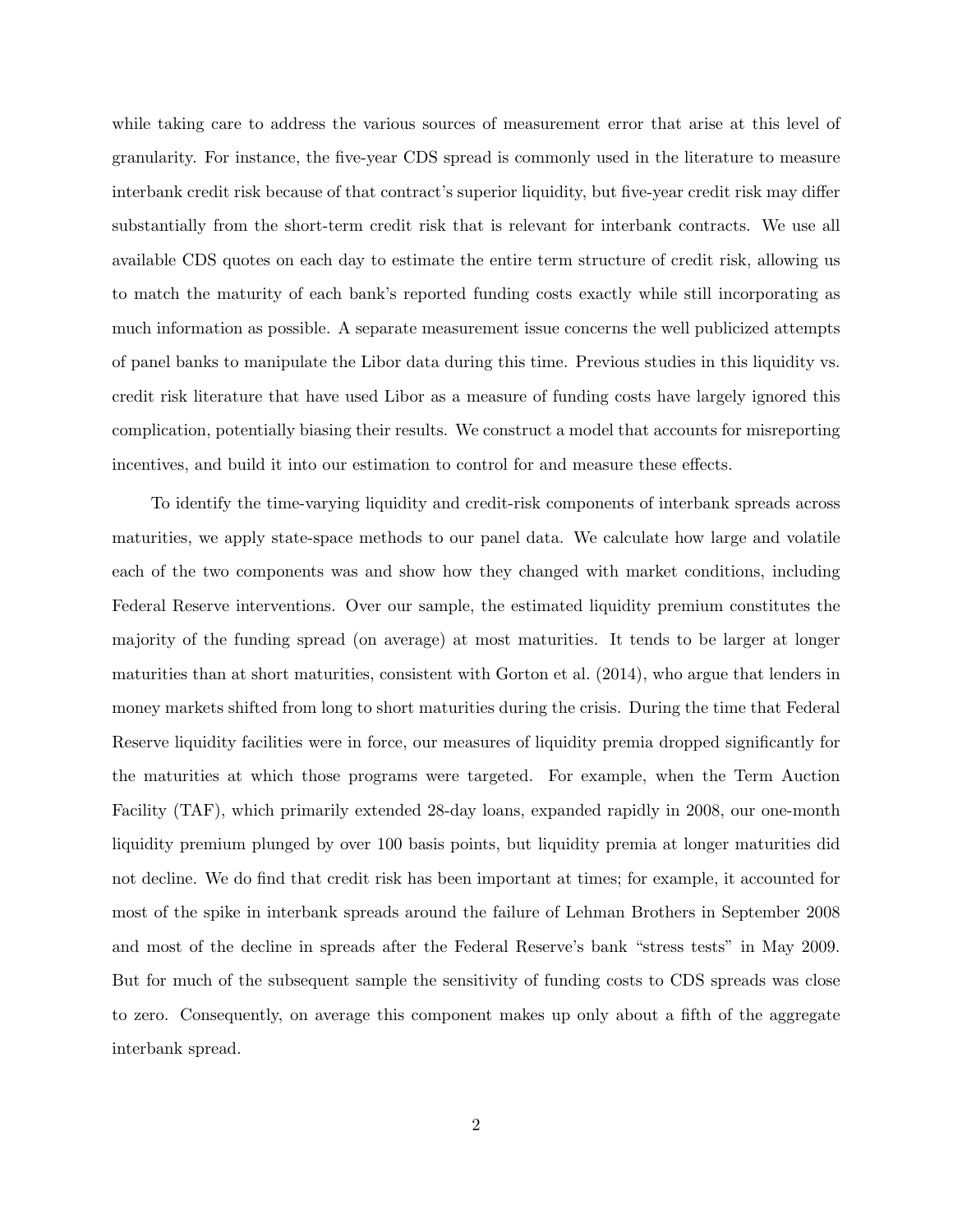Although the aggregate Libor rate is perhaps the most widely used interest-rate benchmark in the world, the underlying micro data have been relatively unexploited by researchers. Instead, in previous bank-level studies, the most common method for measuring rates paid by banks to each other is to infer them from funds-transfers in payments-systems records, as in Furfine (1999). However, recent research suggests that the payments-based procedure may suffer from significant measurement error in some situations (see Armantier and Copeland, 2012 and also Kovner and Skeie, 2013). In addition, that approach cannot be applied when no transactions occur, as was frequently the case in term funding markets during the period we study. A key benefit of the Libor data is that, in principle, they provide the only source of information about banks' shadow borrowing costs when no borrowing is actually taking place.

As noted above, however, these data do come with complications. As is now well known, at least some of the Libor-reporting banks frequently lied about their borrowing rates either for reputational reasons or in an attempt to influence the direction of the market for financial gain.<sup>1</sup> Because the incentives to misreport can be related to credit risk, accounting for misreporting is necessary to obtain unbiased estimates of the credit and liquidity factors in the model. To do this, we build on recent work regarding how banks choose to report in the Libor survey (Youle, 2014, Snider and Youle, 2012, Chen, 2013, Bonaldi, 2017, Gandhi et al., 2018). We find that the effect of misreporting varies across time, maturities, and banks, but we estimate that it was most pronounced—biasing the aggregate rate downward by as much as 35 basis points—during the height of the crisis. Given our use of bank-level data, controlling for these misreporting effects turns out to be important. A version of the model that sets the misreporting terms to zero produces results that indicate credit risk plays little to no role interbank spreads, in conflict with the findings of Afonso et al. (2011) and others. Furthermore, we find that this alternative model is also strongly rejected by the data in favor of our baseline model that does give a role to misreporting.

Our paper contributes to the growing literature on the behavior of the interbank market during the crisis and the policy responses to its breakdown. In one of the first and best known of these studies, Taylor and Williams (2009) argue that wide interbank spreads mostly reflected

<sup>&</sup>lt;sup>1</sup>See Hou and Skeie (2014) and Duffie and Stein (2015) for overviews.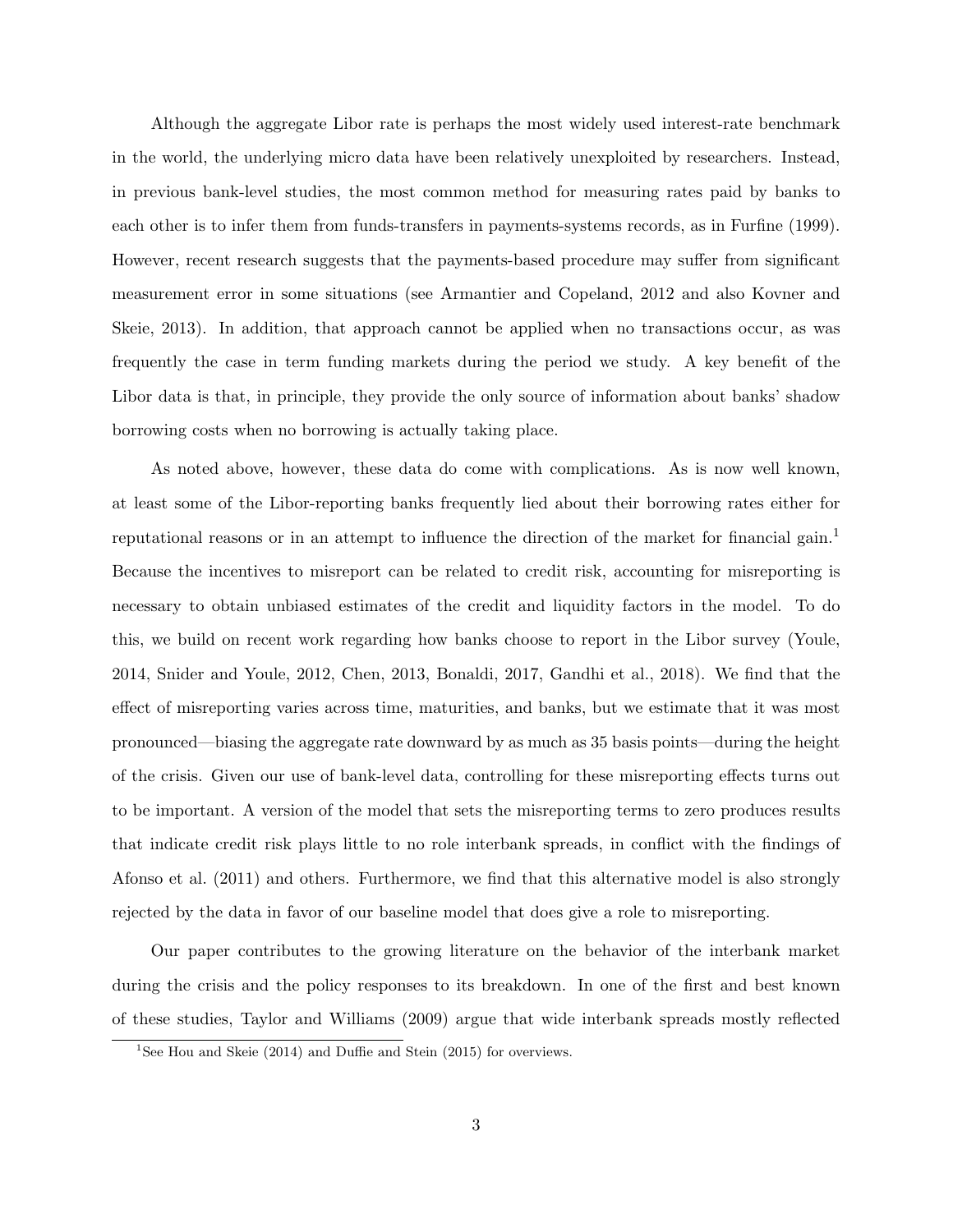counterparty credit risk among borrowing institutions, not a lack of liquidity in the market, and that consequently efforts by central banks to boost market liquidity were essentially useless. While a number of subsequent papers support this general conclusion, a separate set of studies has taken the opposite position, arguing that funding stress has primarily been a liquidity problem, not a credit-risk problem.<sup>2</sup> Our results show that both credit risk and liquidity played important roles at different times and different maturities, and we obtain these findings in the context of arguably better measures of both credit risk and borrowing costs. Our finding that sensitivity to credit risk varies significantly over time complements Afonso et al. (2011) by confirming (with much different data) that attention to credit risk in the interbank market increased in the immediate aftermath of the Lehman Brothers default. However, as noted above, we also find that this attention eventually returned to negligible levels.<sup>3</sup> Finally, our results may help to assess theoretical models of the interbank market in which credit risk and liquidity play a role, such as Eisenschmidt and Tapking (2009), Heider et al. (2015), and Acharya and Skeie (2011).

Three previous papers have used the cross-sectional aspects of the Libor data to study bank funding costs. Filipović and Trolle  $(2013)$  and Christensen et al.  $(2014)$  exploit variation in Libor in the maturity dimension, but they impose no-arbitrage cross-equation restrictions that we relax. (Given the dysfunction in funding markets during much of the sample, the no-arbitrage assumption seems strong.) Gefang et al. (2011) use Libor variation across both banks and maturities, but they do not match individual CDS and Libor spreads as we do. Rather, they model credit risk as a single unobserved factor driving both Libor and CDS, with different loadings at each bank. Thus, their identification comes mostly from the time-series component of the data and does not fully exploit the within-bank correlations. Moreover, all three papers employ single factors for credit and liquidity that affect all maturities proportionally. Our approach allows for different factors at each maturity, which turns out to be particularly important for the liquidity results.

 $2$ Afonso et al. (2011), Angelini et al. (2011), and Smith (2012), like Taylor and Williams, emphasize the prominence of credit risk in these markets, and Brunetti et al. (2011) provide additional evidence that central bank interventions were ineffective. In contrast, Gefang et al. (2011) and Schwarz (2018) estimate a large liquidity premium in interbank spreads; Acharya and Merrouche (2013) document liquidity hoarding by large settlement banks; and Wu (2011), Rai (2013), Christensen et al. (2014), and McAndrews et al. (2017) all find that central bank liquidity facilities significantly reduced bank funding rates.

<sup>&</sup>lt;sup>3</sup>Angelini et al. (2011) also present evidence that lending banks may have paid more attention to credit risk at some times during the crisis than at others.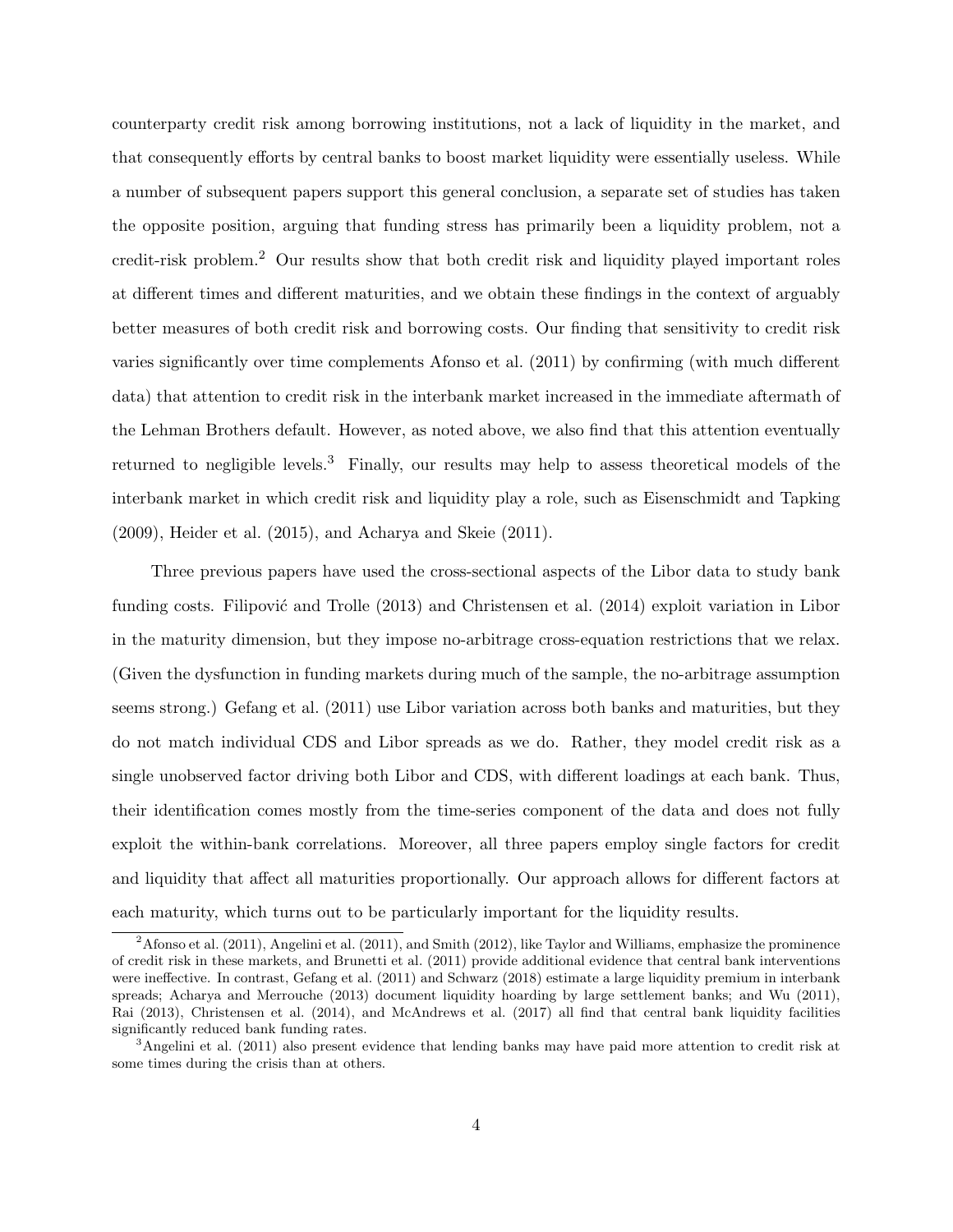## 2 Matching Libor and CDS Data

U.S. Dollar Libor is calculated based on a survey of a panel of banks in North America, Europe and Japan that—during the period we examine—was conducted daily by the British Bankers Association.<sup>4</sup> Broadly speaking, the panel consists of the largest global banks that are active in dollar funding markets. The survey question is: "At what rate could you borrow funds, were you to do so by asking for and then accepting inter-bank offers in a reasonable market size just prior to 11 am?" Every day, this question is answered by a respondent at each of the panel banks for ten maturities (up to one year).<sup>5</sup> During our sample, the individual bank-level responses were made public at the same time that the reference rate was published.

The primary data in this paper consist of the bank-level Libor submissions and matched CDS spreads on a subset of the dollar-Libor-panel banks. We follow standard practice and subtract OIS rates, matched by maturity, from each bank's Libor quote on each day to remove the shortrate expectations and term-premium components associated with the risk-free rate.<sup>6</sup> We label the difference between Libor quotes and OIS rates as "LOIS" spreads.

#### 2.1 Using CDS as a Proxy for Credit Risk

As in prior literature that investigates the credit and liquidity components of short-term funding costs, we use CDS spreads to proxy for credit risk. Some of the earlier papers in this literature (e.g. Taylor and Williams, 2009) use 5-year CDS spreads alongside short-term LOIS rates. The idea that 5-year CDS proxy well for credit risk comes from the more active primary and secondary market for this tenor. For example, Culp et al. (2016) show that single-name CDS with one to five years remaining to maturity accounted for the largest proportion of CDS outstanding over our sample period. However, while the approach of using five-year CDS draws information from the segment of the CDS market with the greatest liquidity, it also accepts a mismatch in maturity

<sup>4</sup>Responsibility for the administration of LIBOR was handed over to Intercontinental Exchange Benchmark Administration Ltd on January 31, 2014. For more information, see https://www.theice.com/iba/libor.

 ${}^{5}$ The composition of the survey panel varies across currencies and changes over time. The aggregate value that is published as "the" Libor reference rate for each currency at each maturity on each day is calculated as the trimmed mean of the survey responses, where the trimming excludes the 25% highest and 25% lowest submissions rounded to the nearest integer number of respondents.

 $6$ We obtain dollar-denominated CDS quotes for the senior debt of the banks from Markit and the Libor and OIS data from Bloomberg.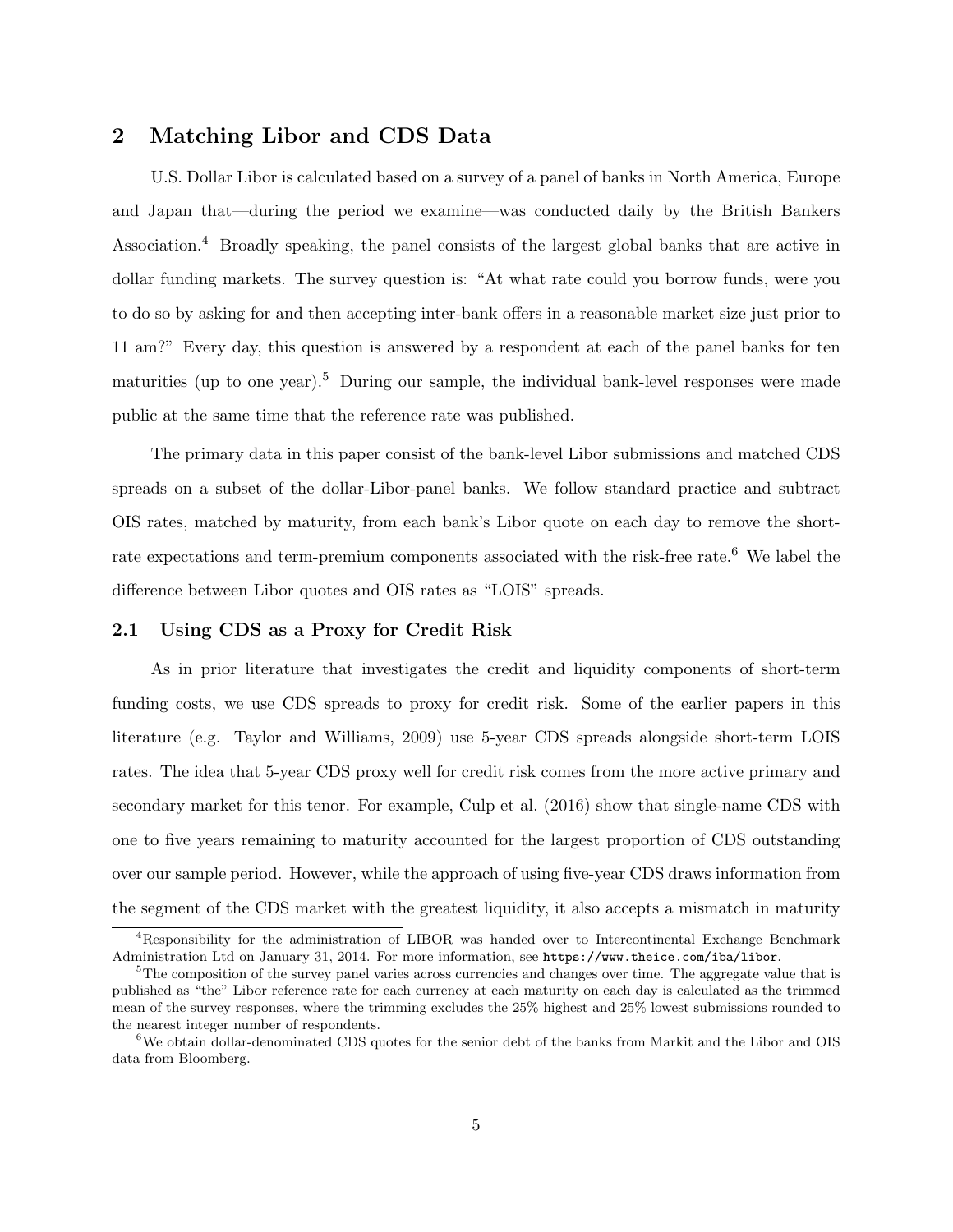between funding rates and CDS spreads that may introduce measurement error relative to true short-term credit risk. Other papers do match the maturities of CDS and interbank rates more closely, but this may come at the cost of potential measurement error in individual short-term credit risk, as short-term CDS contracts are more thinly traded.<sup>7</sup> Although some evidence suggests that the relative liquidity of short-term CDS may have improved over time, their low trading volumes imply that short-maturity CDS contracts, in isolation, may provide a noisier signal of short-term credit risk than five-year contracts do.<sup>8</sup>

Our approach is to fit a Nelson and Siegel (1987) curve to the full term structure of each bank's CDS. These curves utilize all of the available CDS data, including quotes from the most-liquid portion of the market (the 5-year maturity). Our CDS data provider, Markit, requires multiple, fresh quotes in order to post a CDS spread for any given firm-maturity combination on a specific day. Bearing this in mind, we build the term structure under the following constraints:

- 1. The Nelson-Siegel curve is fitted weighing the CDS data by inverse maturity. That is, the penalty for poor fit at the 30-year tenor is  $1/60^{th}$  the size of the penalty at 6 months.
- 2. We only build CDS curves for bank-day combinations for which we have both 6- and 12-month CDS quotes for that bank.<sup>9</sup>
- 3. As bad fit of the Nelson-Siegel curve may be indicative of a day in which CDS is a particularly poor proxy of actual credit risk, we eliminate any observations where the CDS curve fitting error were large, choosing a cut-off of 25% of the CDS spread. Such days may be due to poor CDS liquidity (see e.g. Hu et al., 2013; Musto et al., 2018), or represent other conditions that could drive a wedge between CDS spread and credit risk, and their removal helps assure that our results are not driven by observations not well approximated by our methods.<sup>10</sup>

Given that we use the information from all tenors to construct our daily term structure curves and exclude any days for which 6- or 12-month CDS quotes are unavailable (days which were left

<sup>&</sup>lt;sup>7</sup>Eisenschmidt and Tapking (2009), Filipović and Trolle (2013), Sul (2015), McAndrews et al. (2017), and Schwarz (2018) all make use of 6-month and/or 1-year CDS spreads to measure the credit risk of the banks in their studies alongside short-term funding rates.

 ${}^8$ Culp et al. (2016) show that, over the period of our sample, CDS with 1-year-or-less remaining maturity become a more significant portion of the single-name outstanding. See Exhibit 7 and the related discussion in that paper.

<sup>&</sup>lt;sup>9</sup>This eliminates about  $12\%$  of the sample.

<sup>&</sup>lt;sup>10</sup>This resulted in the elimination of roughly  $4\%$  of the underlying data.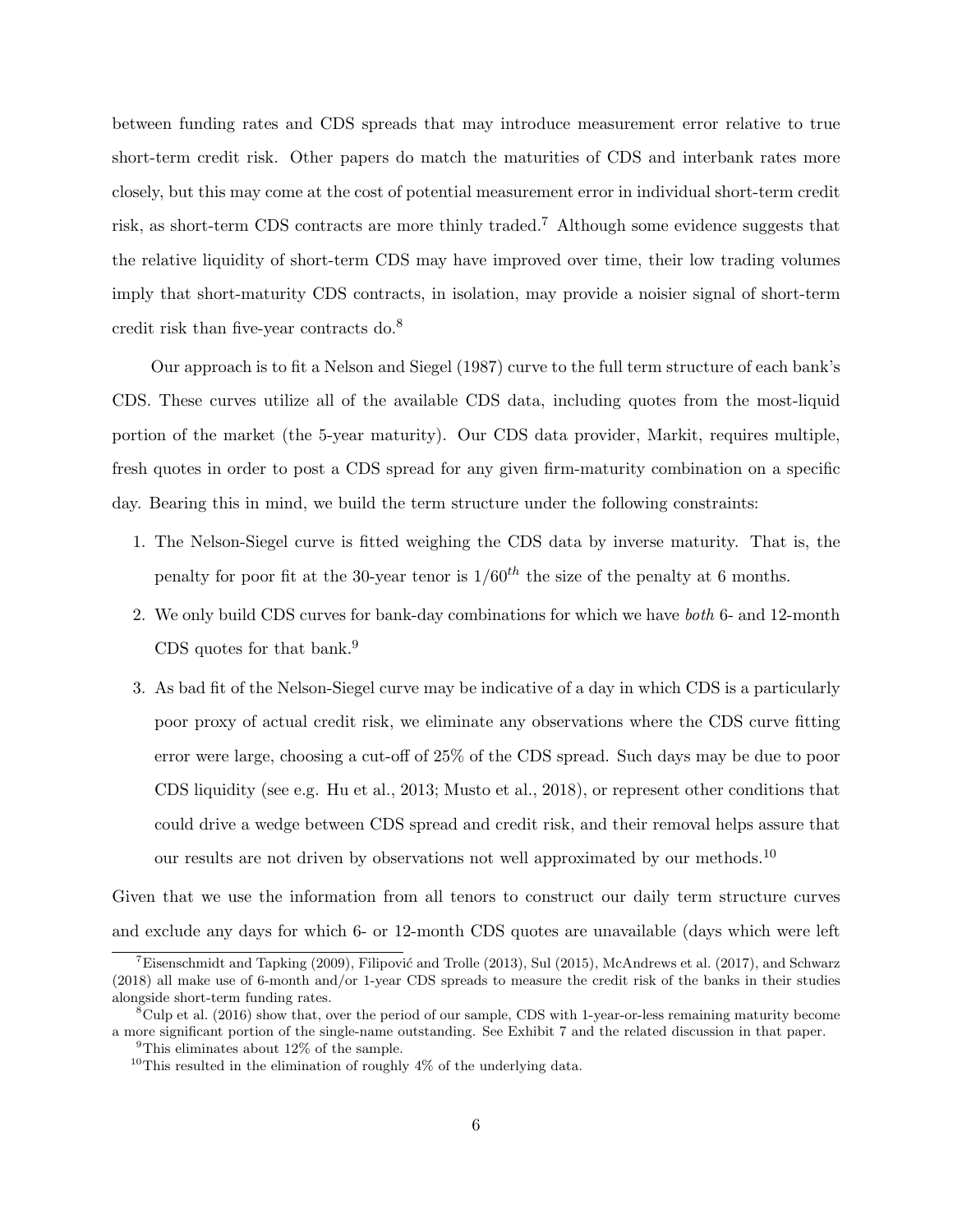blank by Markit due to unavailable or stale quotes), our CDS curve should mitigate concerns about illiquidity-induced measurement error to the extent possible. Therefore, in our baseline model, we take exact maturity-matched reads off of these curves as our measures of short-term credit risk. We then offer a variety of tests to verify robustness to this approach.<sup>11</sup>

It is important to note a feature of the Markit CDS data, which is used in most studies in this literature, including ours. These data are quotes obtained from dealers, who are the primary CDS market-makers, and likely reflect a mix of transactions- and model-based information. To the extent that dealers report model-based—as opposed to transaction-based—quotes (in the absence of trading), there exists the potential to introduce noise into our proxy of credit risk that could affect our results. The size of this potential noise is a function of two things: the relative quantities of transactions-based quotes versus model-based quotes, and the presence of any systematic divergence between these quote "categories" over our sample. We do not know the magnitude of the effect this may have on the underlying results in this literature, including our paper, but to the extent that the data in model- and transaction-based quotes diverged systematically and/or persistently, our results on the contribution of credit risk to interbank spreads could be slightly misstated, with the direction and magnitude of misspecification depending on the properties of the divergence.<sup>12</sup> To the extent that the noise induced by model-based quotes was instead more "two-sided" and idiosyncratic, thereby more a function of CDS market liquidity, the impact should be detectable by examining how CDS market liquidity affects our results. We conduct robustness tests for this

in Section 5.3.2.

<sup>&</sup>lt;sup>11</sup>We thank the referee for raising issues which helped to lead to the filtering procedures outlined here. It is important to clarify that we fit a separate curve to the data available for each bank on each day and do not rely upon historical correlations in any way when constructing these curves. That is, every bank gets a completely new CDS curve on every day, based on the quotes that are reported only on that day. Usually there are 11 quotes on each day for each bank, covering maturities of 6 months to 30 years. See the online appendix for more detail.

<sup>&</sup>lt;sup>12</sup>One potential example of a systematic distortion: dealers could post model-based quotes that are generally more conservative compared to executed transactions. If model-based quotes represent the offer side of the bid-ask spread which is prone to widening quickly in response to market volatility, for example, these model-based quotes may also move up faster at times when the conservative dealer sees the risk as having changed (i.e., the bid-offer spread widens when CDS spreads rise). If model-based quotes were a dominant fraction of the total data, and they consistently behave as we speculate here, they could potentially mute our perceived sensitivity of interbank lending markets to credit risk, or influence our measures of its time-variation. This type of measurement error also demonstrates the importance of basing the credit risk component off of information using as much of the maturity spectrum as possible, allowing us to improve the likelihood that we are using some transaction-based information for each bank-day observation. Finally, we note again that this issue is one confronted by all users of CDS data at a single-name level.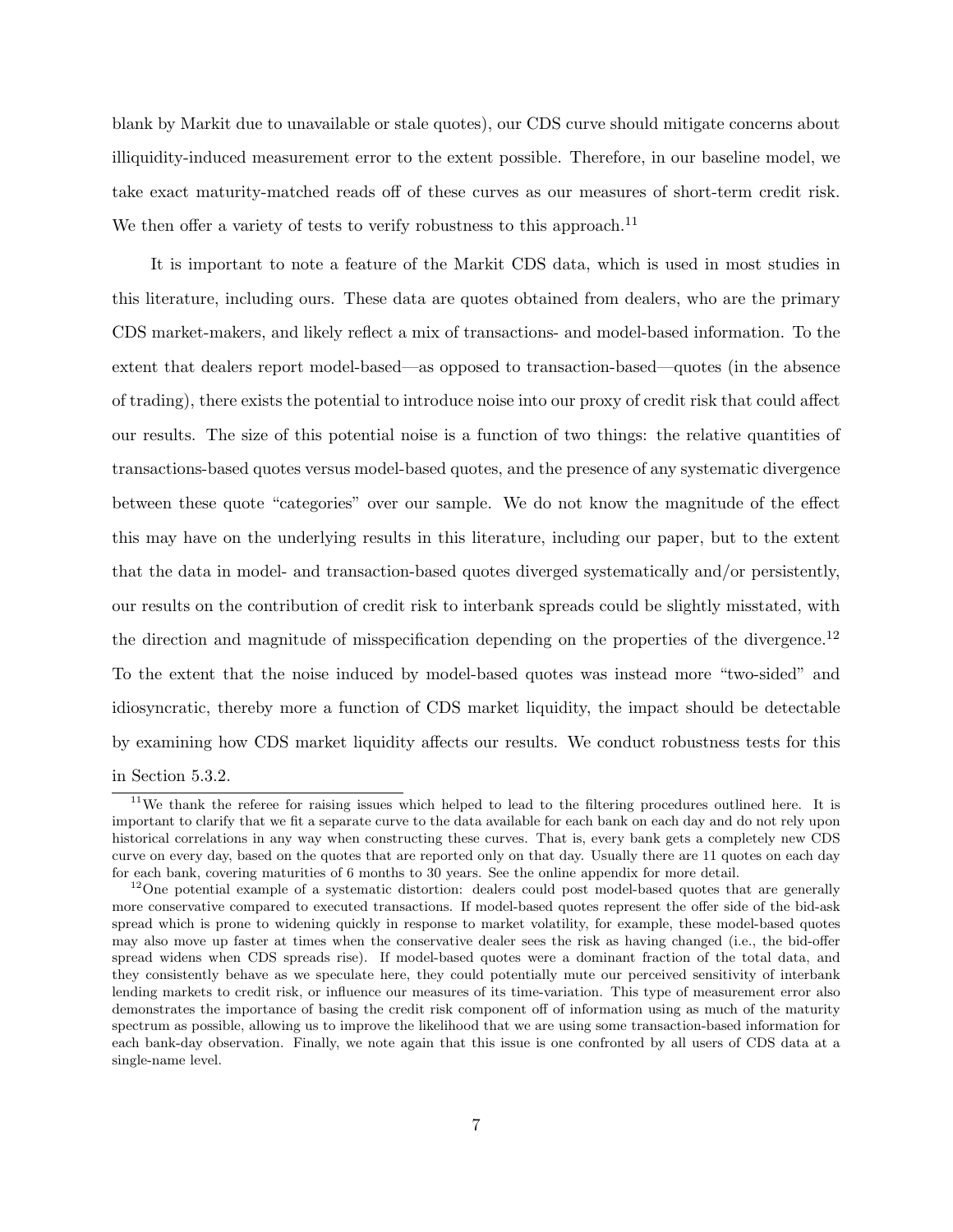Finally, while the procedure to filter CDS data ensures that the credit risk proxy used in the analysis is as free as we can make it of the effects of CDS liquidity, it removes credit risk data completely for those bank-day observations. To the extent that there is correlation between CDS market liquidity and the broader credit risk and liquidity discussion which is the focus of the paper, this removal could bias our results. We are able to provide something of a test for filter-generated bias by running the analysis with and without the filter in step 3 above. We find that the filter does not fundamentally alter our results.

We start the sample in August 2007. Prior to that date, there was virtually no interesting variation in either LOIS or CDS spreads. Moreover, the CDS data become sparse as we go back further in time. We stop the sample in June 2013 because of the significant changes to the Libor procedures (i.e. the elimination of same-day reporting of the underlying submissions) instituted at that time. Over the sample period, 21 different banks participated in the panel, which contained 16 to 20 banks at any given time. We have Libor quotes for every bank that was in the panel on each day during this period. The CDS data, on the other hand, are sometimes missing because of the rules imposed by Markit regarding quote quality discussed above. The state space methods used in our estimation allow us to estimate parameters regardless of occasional missing CDS data.<sup>13</sup>

#### 2.2 Empirical Features of Libor and CDS Spreads

To illustrate some key features of these data, Figure 1 plots the 1-week and 12-month LOIS spreads and (Nelson-Siegelized) CDS quotes, respectively. In each case, the solid lines show the cross-sectional average on each day, and the dashed lines show the range across banks. Although we do not use them in our subsequent analysis, we show the data prior to August 2007 to illustrate the magnitude of the structural break that occurs at the beginning of our sample.

The LOIS and CDS data have some clear commonalities. Relative to the post-2007 sample, both series are much closer to zero with little cross-sectional variation prior to August 2007. After that time, the average levels of both series rise significantly, and the dispersion widens. We see increases in both series after the default of Lehman Brothers in September 2008, as well as smaller increases around the times of tensions in Europe in mid-2010 and late 2011. These comovements

<sup>&</sup>lt;sup>13</sup>The online appendix contains a more detailed discussion of the data coverage and sources.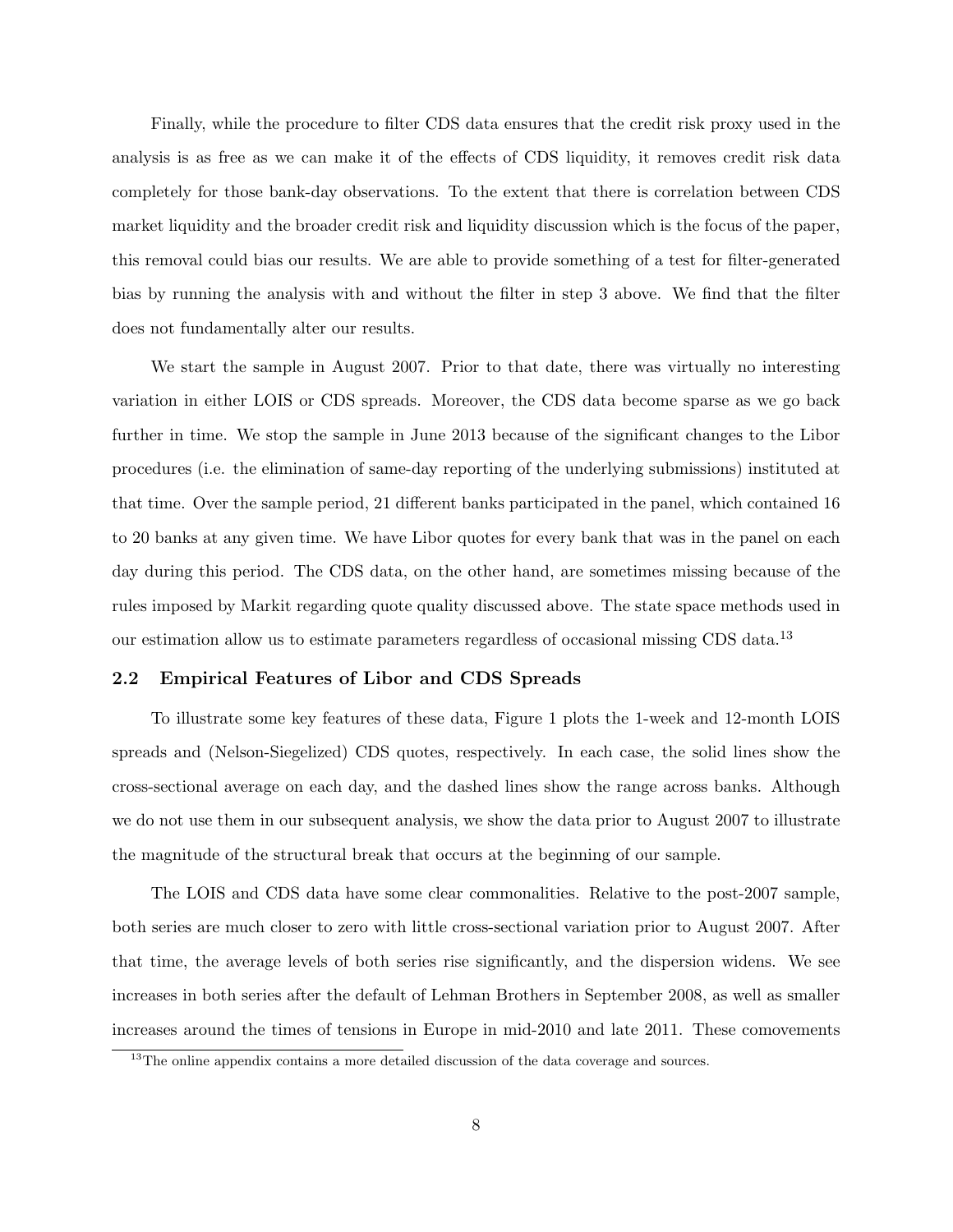might suggest that at least part of the reason for the movement in LOIS has to do with the same counterparty credit-risk factors that are driving CDS spreads.

However, there are also some important differences between the two series. Most significantly, Figure 1a shows that the term spread for LOIS widens substantially in the post-2007 period—the difference between the 1-week and 12-month series rises to over 150 basis points in 2009—whereas Figure 1b shows that the term spread in CDS remains close to zero, at least on average. Thus, at least at this superficial level, it does not seem that credit risk can fully account for the widening of both short- and long-term LOIS spreads. In addition, there are distinct differences in the timing and relative magnitudes of movements in the two series. For example, the jump in LOIS spreads in August 2007 is quite abrupt, but in CDS spreads it is more gradual; after the collapse of Lehman, both spreads widen, but the LOIS spread peaks relatively quickly, in October 2008, while the average CDS spread peaks in mid-2009. During the European crisis in 2011, CDS spreads widen to about the same levels that they had reached in the aftermath of Lehman, but LOIS spreads widen by a much smaller amount than they had in 2008. Finally, while the cross-sectional variation of the LOIS spreads increases somewhat after August 2007, the increase in the dispersion of the CDS spreads is far more dramatic. For example, the coefficient of variation for the 12-month CDS spread averages 0.5 after that date, while that for the corresponding LOIS spread averages just 0.1.

Despite the co-movement between the aggregate LOIS and CDS time series, the cross-sectional correlation between LOIS and CDS spreads is weak at best. Daily cross-sectional correlations between LOIS and CDS spreads average less than  $0.15$  at all maturities over our sample.<sup>14</sup> This pattern is puzzling because interbank lenders to a given bank and the writers of CDS contracts on that bank face losses in the same states of the world. In the United States, for example, the National Depositor Preference Act of 1993 treats both bonds and interbank loans as "general or senior liabilities," which stand together in the same place in line in the event of insolvency (after depositors but before subordinated debtholders) and receive the same *pro rata* recovery rate.<sup>15</sup> This strict correspondence may be muddled by variations in failure-resolution statutes across countries and in corporate structure across institutions. Nevertheless, a bank's default on one claim is nearly

 $14$ Michaud and Upper (2008) also note the weak cross-sectional correlation between CDS and Libor quotes.

 $15$ See Federal Deposit Insurance Act Section 11(d).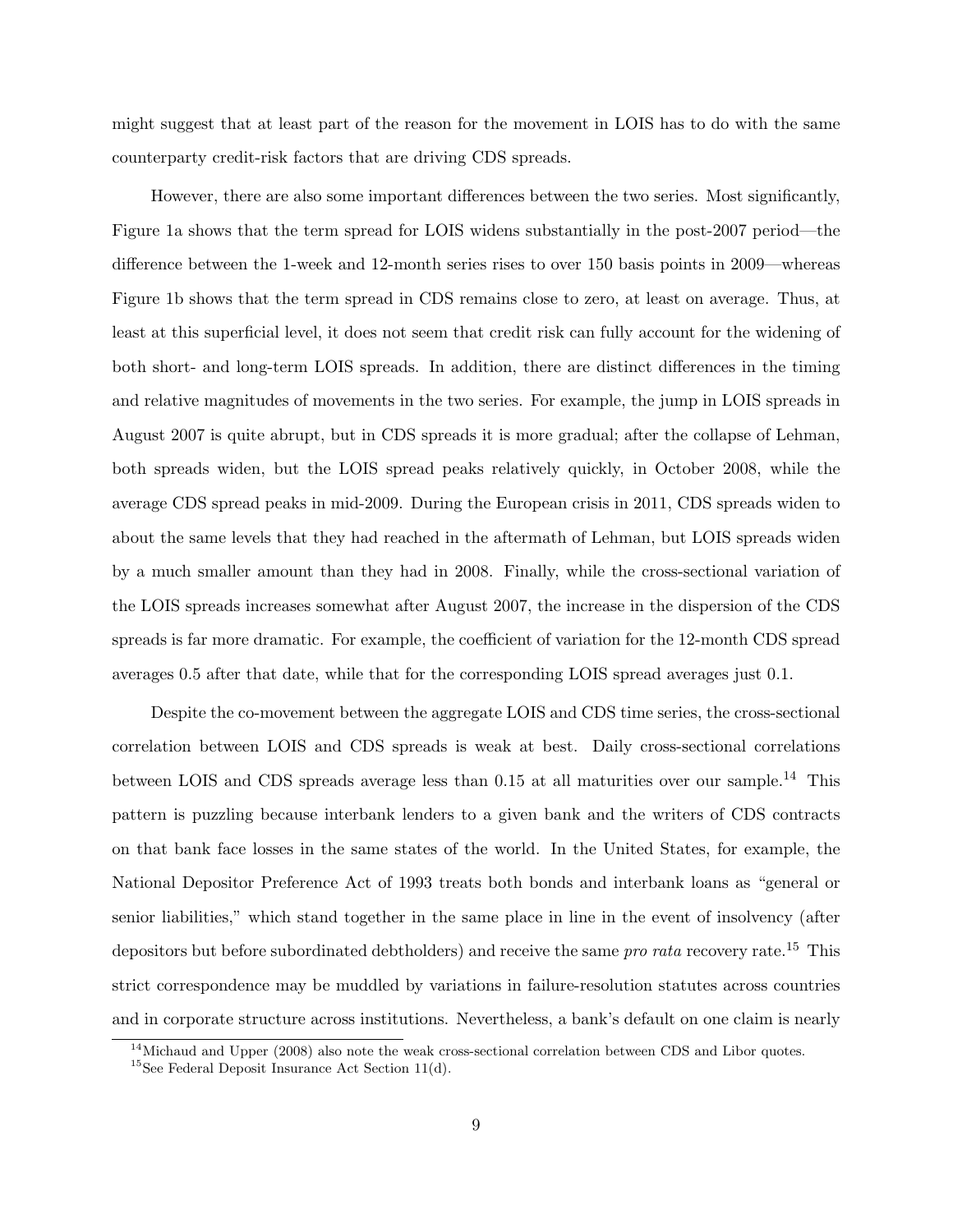always associated with defaults on other claims, particularly those of similar maturity, so we would still generally expect the correlation between matched LOIS and CDS spreads to be very high. Furthermore, it seems particularly odd that the spreads should not be correlated in the cross section given the strong correlation that the aggregate series display over time. On its face, that observation would seem to suggest that lending banks demand a premium to compensate them for the aggregate default probability of the banking sector but not for the default probabilities of the particular banks they are lending to.

It is tempting to appeal to information asymmetries to explain these discrepancies, as in Heider et al. (2015). But this cannot be the whole story. Interbank lenders generally have access to contemporaneous CDS quotes when negotiating lending terms, and, during our sample period, CDS dealers also had access to contemporaneous bank-level Libor submissions. Indeed, many of the lending banks in the interbank market are the banks that are also making markets in CDS, and the same information sets should thus be priced into both instruments. For example, the Libor panel contains 11 of the G-14 dealer banks, which were collectively responsible for about 80% of all CDS activity during our sample period.<sup>16</sup> An alternative possibility, considered below, is that at least part of the discrepancy between LOIS and CDS spreads might be due to banks not reporting their true funding costs in the Libor survey.

## 3 Modeling Credit Risk, Liquidity, and Misreporting

In this section we develop a model of Libor determination to motivate and interpret our empirical tests. We first discuss our generalization of the standard empirical interbank-modeling framework to a panel context and our interpretation of the reduced-form parameters in that framework. We then extend the model to incorporate misreporting incentives.

#### 3.1 "Fundamental" Determinants of Interbank Costs

We begin by extending the basic time-series framework that has been used in many previous studies of interbank funding costs, following Taylor and Williams (2009), to incorporate crosssectional heterogeneity in the bank and maturity dimensions. Specifically, let  $L_{imt}$  be the spread of the interbank rate paid by bank i in time t for a loan of maturity m, relative to the risk-free rate

 $16$ See Chen et al.  $(2011)$ .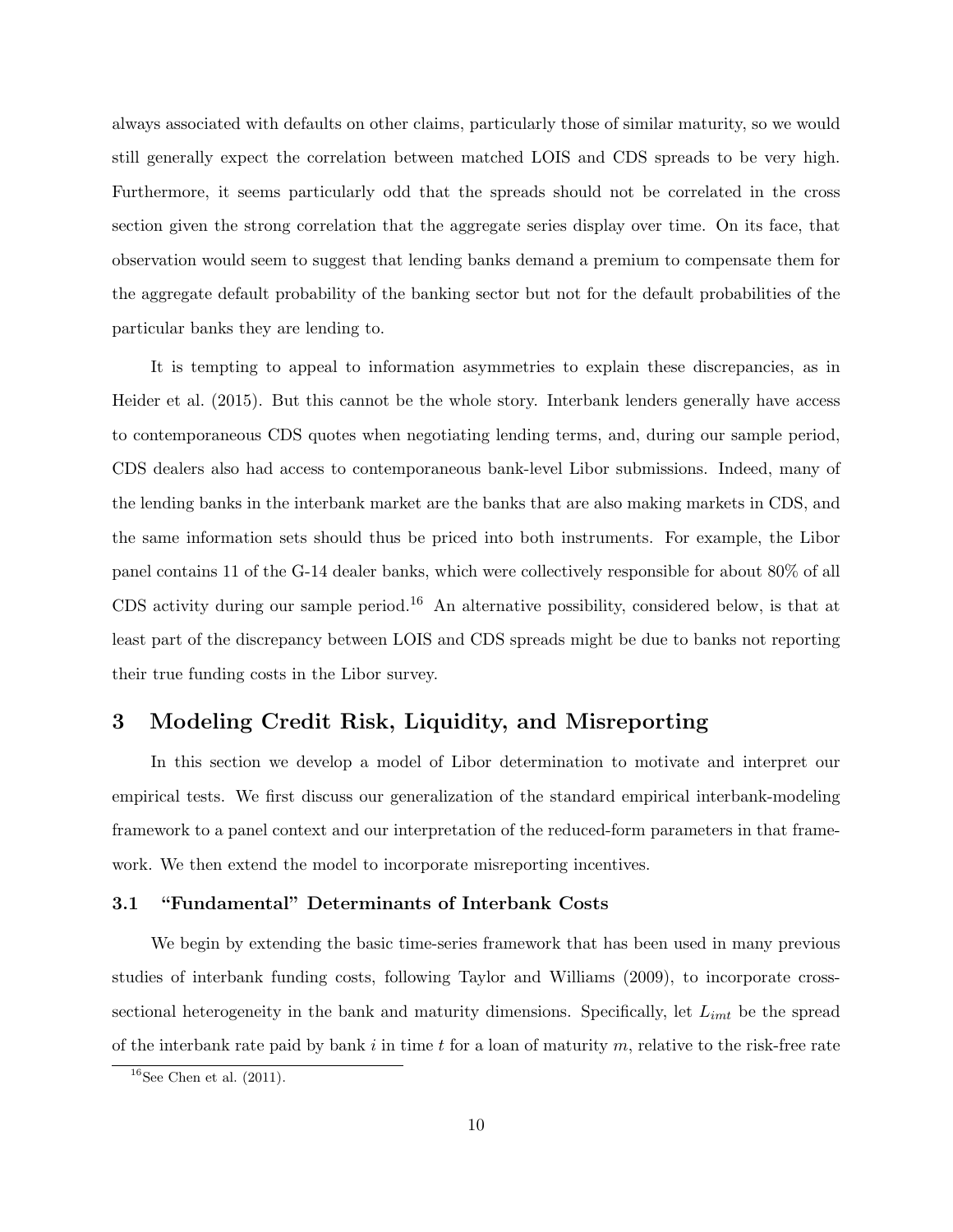at the same maturity. Let  $C_{imt}$  be a measure of the counterparty credit risk for the same bank, at the same time, at the same maturity (i.e., the default risk on that bank's borrowings at horizon m). In our case,  $L_{imt}$  will be measured as the bank-level Libor-OIS spread, and  $C_{imt}$  as the CDS spread. We posit that each bank's interbank borrowing rate is determined as follows:

$$
L_{imt} = \lambda_{mt} + \phi_{imt} C_{imt} \tag{1}
$$

where  $\lambda_{mt}$  is a maturity-specific liquidity premium, and  $\phi_{imt}$  is a measure of interbank sensitivity to credit risk.  $\lambda_{mt}$  and  $\phi_{imt}$  will be the central objects of interest in our estimation. By definition,  $\lambda_{mt}$  does not vary across banks—it is a market-wide liquidity premium that reflects the scarcity of funds at a given point in time. In principle,  $\phi_{imt}$  could vary across both banks and maturities, but we argue below that it is a priori reasonable to restrict it to vary only in the time dimension. That is still a generalization of previous specifications, which have typically assumed this parameter to be constant over time.

Following the previous empirical literature, the key identifying assumption of equation (1) is that the liquidity premium  $\lambda_{mt}$  is not bank-specific. This reflects the observation that, although individual banks' liquidity needs may differ, the price that they pay for liquidity in equilibrium should primarily depend upon the aggregate demand for and supply of reserves. To be more precise, consider a stylized environment with a set of I risk-neutral banks, each of which at time-t chooses to hold a quantity of reserves  $x_{it}$  and each of which can borrow or lend without constraint at maturity  $m$  in the interbank market. Assume that the interbank market is competitive and denote each bank's gross borrowing rate  $R_{imt}$ . Assume that the aggregate supply of reserves is fixed by the central bank and that reserves pay the instantaneous gross risk-free rate  $R_0^f$  $_{0t}^{J}$ . The m-period risk-free rate is

$$
R_{mt}^{f} = \frac{1}{m} \int_{0}^{m} E_t[R_{0t+s}^{f}] ds.
$$
\n(2)

Banks have some incentive to hold reserves because each bank faces a random cash outflow during the period over which its interbank loans are outstanding. Let this outflow be distributed with a density  $f_{imt}$  that possibly varies across time, maturities, and banks. If the cash outflow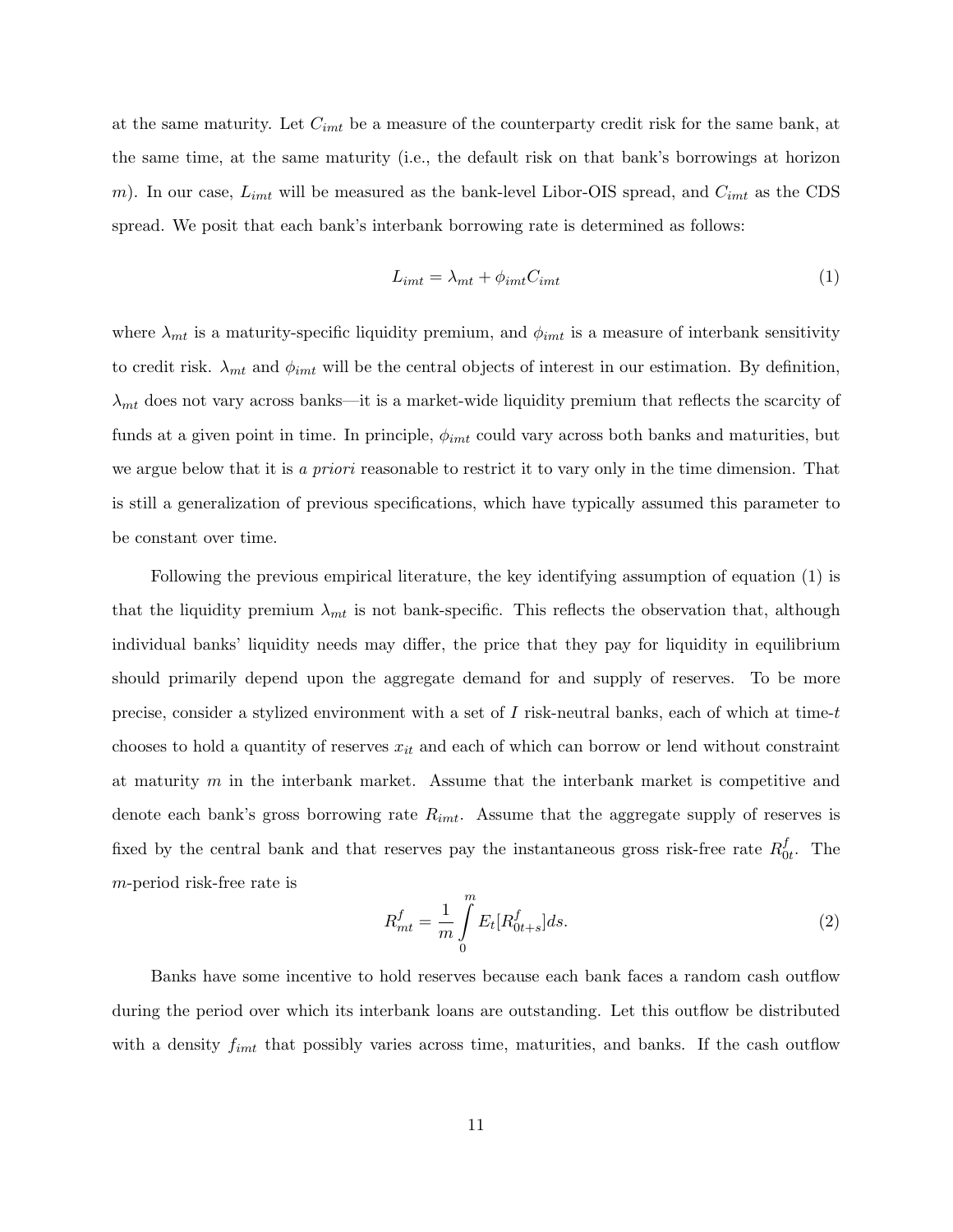exceeds the reserves that the bank has chosen to hold in any period, the bank pays a (possibly bank-specific) cost  $k_{it}$ . This cost could reflect the cost of asset fire-sales, penalties associated with borrowing from the central bank, or, in the extreme, bankruptcy.<sup>17</sup> Under these assumptions, the expected return on an *m*-maturity interbank loan made by bank *i* is  $R_{mt}^f + k_{it} f_{imt}(x_{it})$ , where the term  $k_{it}f_{imt}(x_{it})$  is the expected marginal cost of a cash shortfall. Since banks are risk-neutral and the market is competitive, expected returns must be equal across all banks. Thus, the equilibrium allocation of reserves solves  $k_{it}f_{imt}(x_{it}) = k_{jt}f_{jmt}(x_{jt})$  for all i, j. The corresponding equilibrium spread is our liquidity premium,  $\lambda_{mt}$ . It reflects the balance of aggregate reserve supply with the demand that results from precautionary hoarding to protect against liquidity outflows. It will vary over time as banks' perceptions of the probability of such outflows changes.

Now suppose that banks default on their obligations with some exogenous probability. Let the probability that a loan at maturity m to bank i defaults be  $\rho_{imt}$ , with the lending bank losing a fraction  $\delta_{imt}^L$  of the loan and interest in the event of such a default, and further assume that any borrowing bank defaults on its bonds in the same states of the world that it defaults on its interbank loans, although possibly with a different conditional loss rate  $\delta_{imt}^C$ . Thus, m-maturity CDS holders on bank *i* expect to pay out at rate  $\rho_{imt} \delta_{imt}^C$ .

Given risk neutrality, the equilibrium interest rate on an interbank loan to bank  $i$  is equal to the expected return on that loan, adjusted for its expected losses:

$$
R_{imt} = \frac{R_{mt}^f + k_{it}f_{imt}(x_{it})}{1 - \pi_{imt}\delta_{imt}^L}.
$$
\n(3)

Let  $C_{imt}$  be the time-t spread on a CDS contract that insures the bonds of bank i over the subsequent m periods. Since bonds default in the same state of the world as interbank loans, we have  $\pi_{imt}\delta^L_{imt}$  $\phi_{imt}C_{imt}$ , where  $\phi_{imt} = \frac{\delta_{imt}^L}{\delta_{imt}^C}$  is the relative expected conditional loss rates on the two instruments. Substituting  $\phi_{imt}$  and  $\lambda_{mt}$  into equation (3) and defining  $L_{imt} = \log R_{imt} - \log R_{mt}^f$  produces equation (1), up to an approximation error due to Jensen's inequality.

While our empirical exercises begin directly with equation (1) and are not dependent upon the

 $17$ Although it is quite stripped down, the funding-cost portion of this model shares the intuition of other models of the interbank market, such as Allen et al. (2009) and Eisenschmidt and Tapking (2009), in which banks choose their reserve holdings to cover expected liquidity needs. Of course, as studied by Cocco et al. (2009), Acharya et al. (2012), and others, departures from perfect competition could also be important in this market.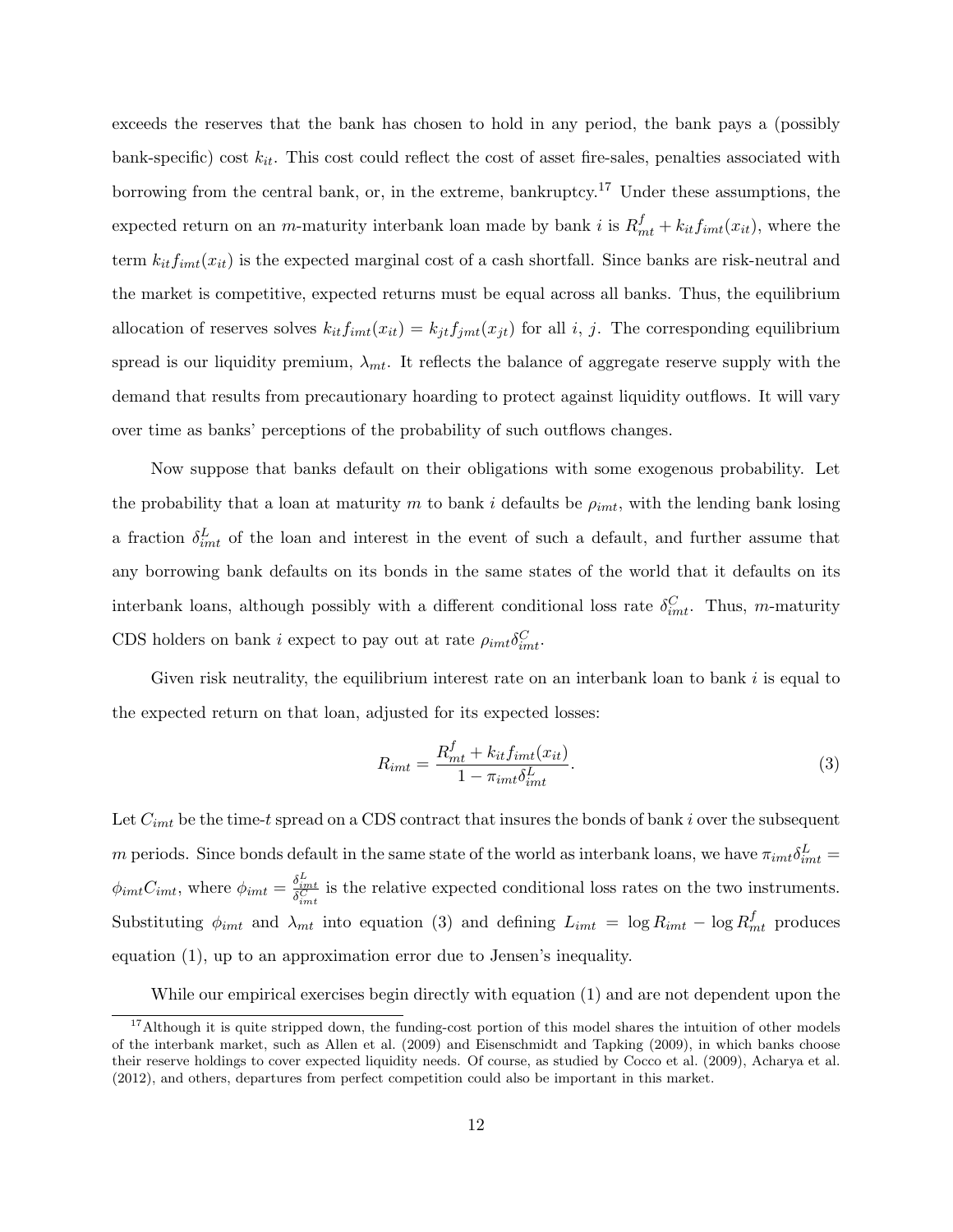specific structural model just described, that model does motivate certain parameter restrictions and help to interpret our results. First, the assumption that the "liquidity premium"  $\lambda_{mt}$  does not vary across banks is a key identifying restriction of the empirical tests, and the structural model clarifies why that assumption is reasonable: this parameter reflects the marginal opportunity cost of interbank lending, which does not depend on borrower characteristics and must be identical across lenders in equilibrium. Second, the structural model implies that the coefficient  $\phi_{imt}$  should only vary across banks and maturities to the extent that the relative conditional loss rates between CDS holders and interbank lenders differ in those dimensions. Since there is no particular reason to suspect such variation, we will assume this coefficient to be constant across i and  $m$  (that is, we set  $\phi_{imt} = \phi_t$  for all values of i and m), a restriction that also greatly improves the identification of the model.<sup>18</sup>

The flexibility of our framework, in which  $\lambda_{mt}$  and  $\phi_{imt}$  are allowed to vary over states of the world, also makes the model amenable to alternative structural interpretations. For example, fluctuations in the value of a bank's relationships, as emphasized by Acharya and Merrouche (2013), could be another reason for changes in its credit-risk sensitivity. Similarly, if the value of interbank relationships is correlated with funding-market liquidity, it will show up in estimates of  $\lambda_{mt}$ . This possibility is consistent with our interpretation of  $\lambda_{mt}$  in the sense that a deterioration in the value of relationships that is systematic across banks (but uncorrelated with credit risk) could be fairly characterized as a drop in liquidity. Thus, we think of changing relationships across banks as one possible source of the fluctuations we document in liquidity and credit-risk sensitivity.

Finally, the above structural framework produces at least one important testable hypothesis. Namely, central bank liquidity programs that provide funds to banks at or below the market rate must cause the liquidity premium to fall if they are large enough. (For any  $k_{it}$  and  $f_{imt}$ ,  $\lim_{x\to\infty} k_i f_i(x) = 0.$  Intuitively, such programs reduce the demand for loans in the interbank market, putting downward pressure on the rate. At the same time, they unambiguously reduce probabilities of cash shortfalls.

<sup>&</sup>lt;sup>18</sup>If lenders are not risk neutral, fluctuations in their risk aversion will also likely be reflected in our estimates of  $\phi_t$ . Time-variation in this sensitivity could also be consistent with the model of Heider et al. (2015), in which lenders' incentives to monitor depend in part on the level of credit risk. Again, however, there is no obvious reason that this should cause differences in pricing across borrowing banks.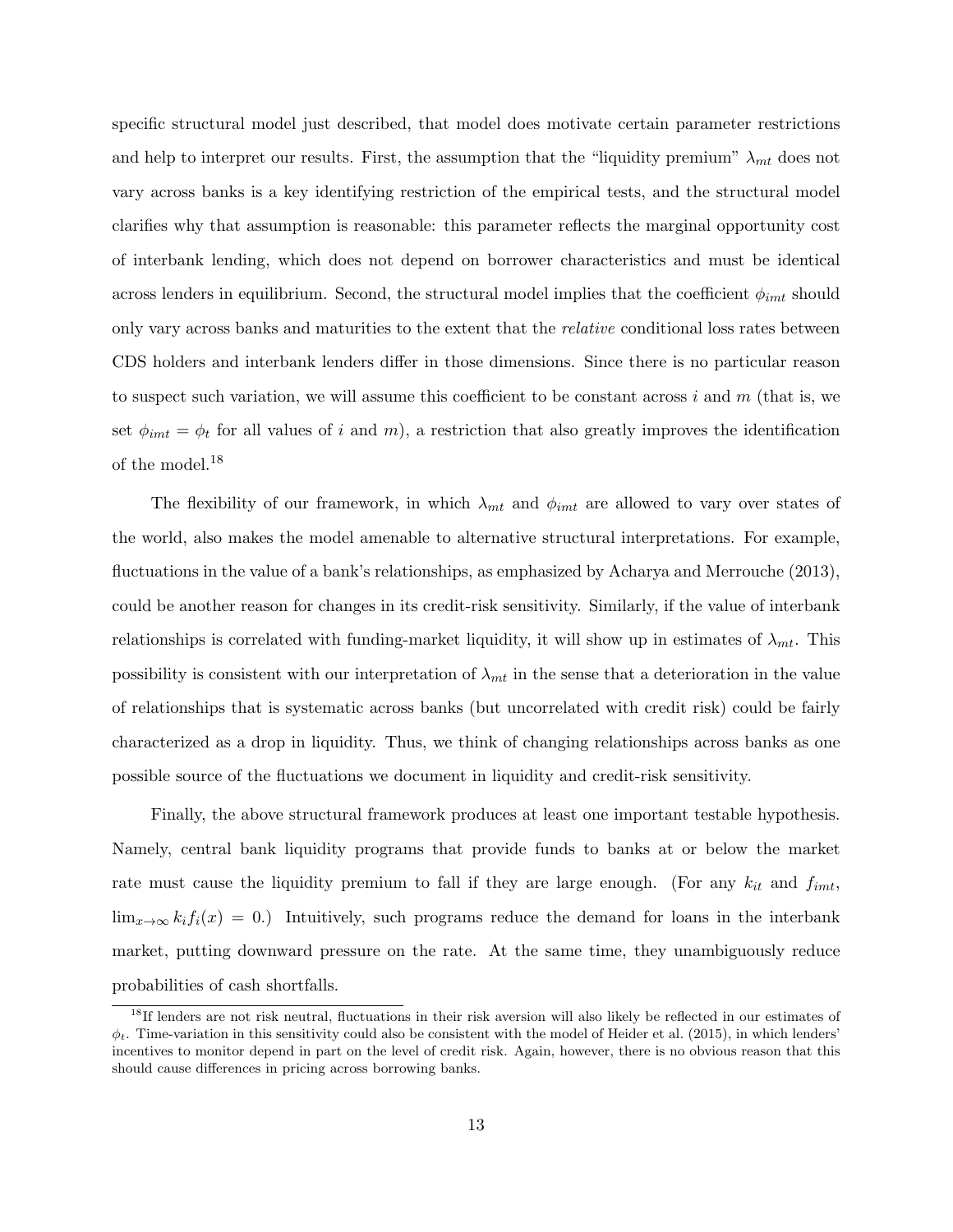#### 3.2 Reporting incentives in Libor

In the spring of 2008, the Wall Street Journal published a series of articles calling into question the veracity of Libor quotes.<sup>19</sup> The *Journal* articles pointed to the weakening relationship between Libor and CDS quotes specifically as *prima facie* evidence of misreporting. The authors went on to point out several specific banks for which Libor quotes seemed particularly out of line with CDS spreads and speculated that, "one possible explanation for the gap is that banks understated their borrowing rates... At times of market turmoil, banks face a dilemma. If any bank submits a much higher rate than its peers, it risks looking like it's in financial trouble."

In addition to reputational concerns, banks may have direct financial incentives to misreport. Many of the banks on the Libor panel make markets or hold positions in Libor-linked financial products, such as interest rate derivatives and syndicated loans. If large enough, such positions could net the banks, their clients, or their traders substantial sums of money in short periods of time, even from a few-basis-point move in Libor. The incidence of position-driven misreporting is attested to by the numerous exchanges between Libor respondents and traders, which have come to light through recent legal investigations, wherein Libor submitters repeatedly comply with requests from traders at their banks for particular configurations of Libor quotes.<sup>20</sup>

Subsequent to the *Wall Street Journal* story, most of the banks on the Libor panel have been investigated, with ten having settled allegations of malfeasance with U.S. and U.K authorities as of this writing, and numerous individual bankers face or have pled guilty to criminal charges. Meanwhile, U.K. regulators have undertaken a set of reforms of the reporting process intended to discourage future misreporting (Wheatly, 2012), and a number of academic studies have attempted to uncover evidence of the misreporting ex post in the data (Abrantes-Metz et al., 2012; Gandhi et al., 2018; Kuo et al., 2012; Snider and Youle, 2012; Poskitt and Dassanayake, 2015). A smaller literature has also emerged focusing on the game played by banks in setting rates and the consequences for the shape of the resulting rate distribution (Snider and Youle, 2012; Chen, 2013;

<sup>&</sup>lt;sup>19</sup>Mollenkamp, C., "Bankers Cast Doubt on Key Rate Amid Crisis." Wall Street Journal, 16 April 2008; Mollenkamp, C. and Whitehouse, M., "Study Casts Doubt on Key Rate," Wall Street Journal, 29 May 2008.

 $^{20}$ See, for example, Vaughan, L. and Finch, G., "Secret Libor Transcripts Expose Trader Rate-Manipulation" Bloomberg, 13 Dec. 2012, and the many instances cited in Arvedlund (2014). Gandhi et al. (2018) estimate that the panel banks collectively gained \$33 billion from position-driven manipulation over the 2001-2010 period.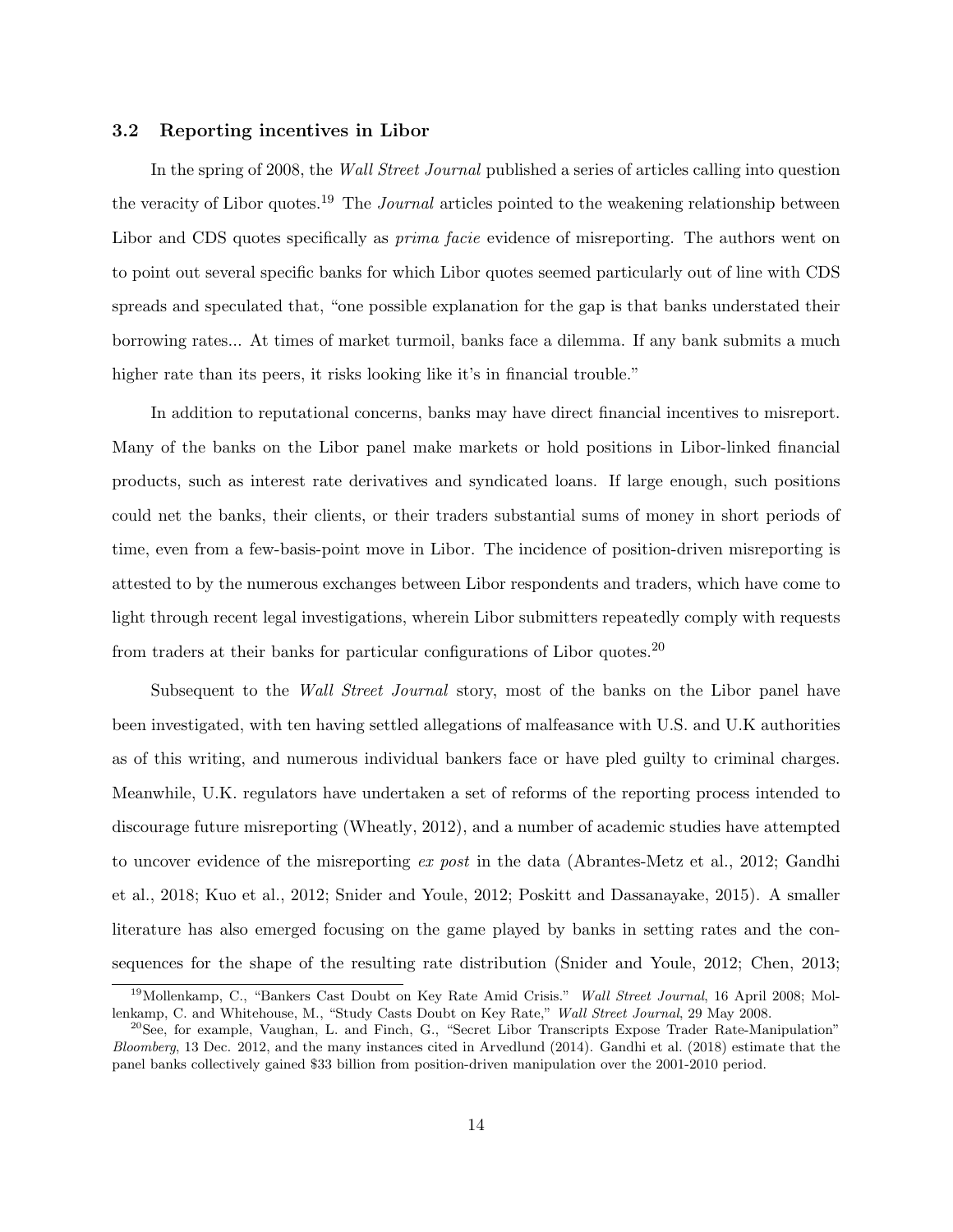Youle, 2014; Bonaldi, 2017). These models generally view the decision to misreport as reflecting a potential benefit (either reputational or position-driven) traded off against a potential cost of deviating from the truth.

To incorporate into our model the possibility that banks may strategically mis-state their funding costs in the Libor survey, we borrow from the theoretical literature on misreporting. Specifically, we distinguish between each borrowing bank i's "true" funding cost at each maturity  $L_{imt}$  and the cost that it reports for Libor purposes  $\widehat{L}_{imt}$ <sup>21</sup> The bank's reported value for Libor purposes may reflect several considerations, including that the bank may have a portfolio-specific reason to distort Libor in one direction or the other. Except at the trimming quantiles, the marginal effect of any bank's quote on aggregate Libor is constant (either zero or  $2/I$ ), so we assume that the benefits from distortion are approximately linear. We also consider that banks may receive reputational or signaling benefits from reporting a low value for Libor. Again, we assume that these benefits are linear in  $L_{imt}$  at each point in time. Thus, in any period, both incentives to misreport are captured by an expression of the form

misreporting benefits<sub>imt</sub> = 
$$
\gamma_{0,imt} + \gamma_{1,imt} \hat{L}_{imt}
$$
. (4)

In theory, the marginal benefit of misreporting  $\gamma_{1,imt}$  can take either sign. We assume that each bank may face a quadratic cost of reporting a value far away from the truth. This cost may reflect potential regulatory or legal penalties, or simply the psychological and moral costs of lying. We define "far away" in terms of the cross-sectional dispersion of Libor quotes at each point in time. This reflects the idea that more heterogeneity in the market is associated with greater financialmarket uncertainty and lowers the probability of a lie being detected. Thus, we have:

cost of lying<sub>i</sub> = 
$$
\frac{\gamma_{2t}}{2} \frac{\left(\widehat{L}_{imt} - L_{imt}\right)^2}{\text{std}_{mt} \left[\widehat{L}_{imt}\right]}
$$
(5)

where  $\text{std}_{mt}$  denotes the time-t standard deviation across banks at maturity m. For simplicity, we assume that the parameter  $\gamma_{2t}$  is the same across banks and maturities, since there is no obvious

<sup>&</sup>lt;sup>21</sup>For ease of exposition, we suppose that each bank reports its spread over the time-t, m-maturity risk-free rate, but this makes no difference since the risk-free rates are assumed to be common knowledge.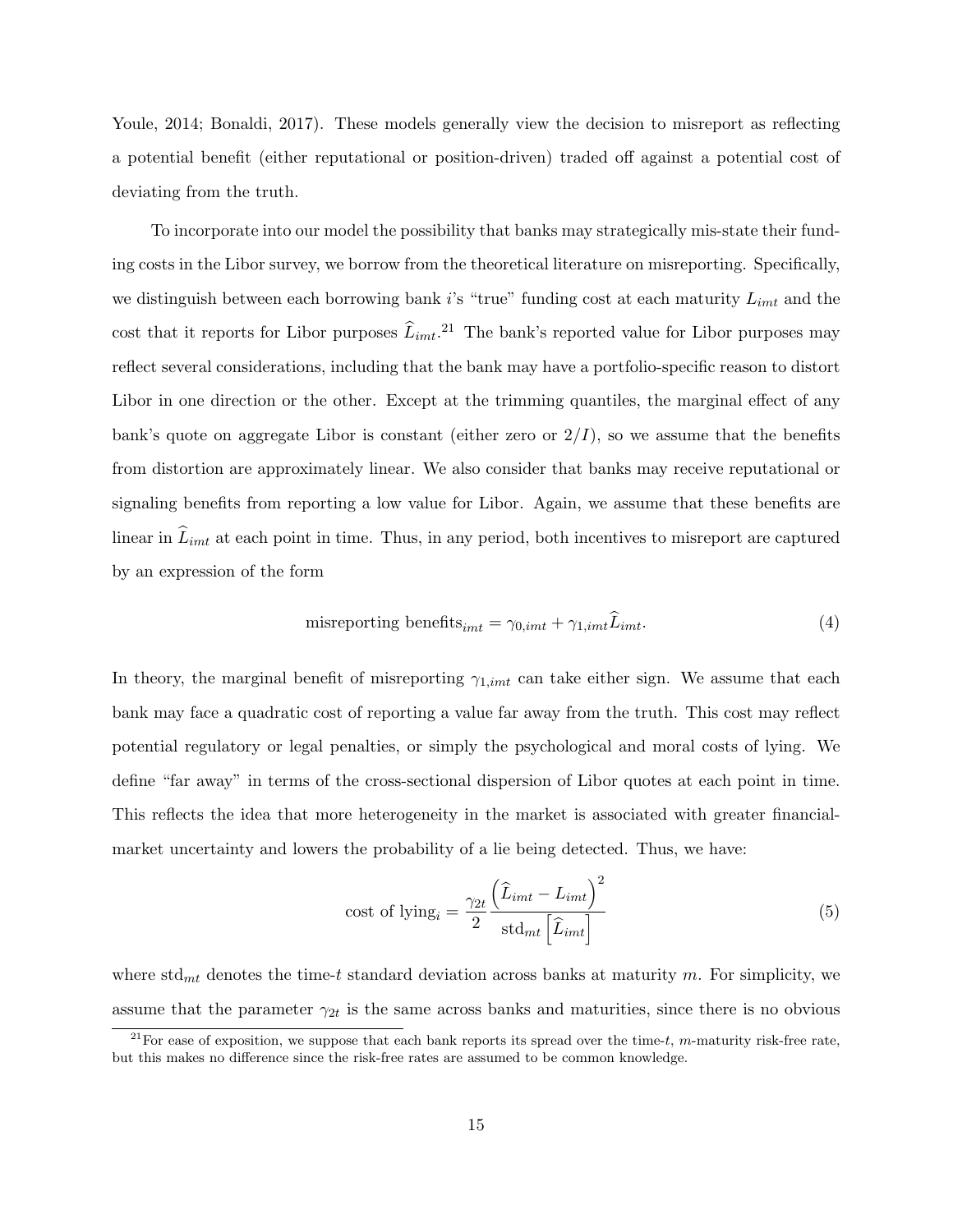reason to expect that the penalties for fraudulent behavior should depend on the identity of the perpetrator or the specific contract that was lied about.

Banks may have misreported not just for financial gain but simply because they did not want to appear different from their peers. Indeed, investigations into the Libor scandal suggest that misreporting out of fear of differentiating oneself from the competition was a strong motivating factor. Arvedlund (2014) reports numerous examples that illustrate this point. In transcripts and other documents released by government agencies, traders and Libor submitters speak of "fit[ting] in with the rest of the crowd," not "draw[ing] unwanted attention to [them]selves," and "not want[ing] to be an outlier in the LIBOR fixings, just like everybody else."<sup>22</sup> An additional reason that banks may have reported Libor numbers similar to their peers is that they may have engaged in outright collusion in an attempt to influence aggregate Libor rates in order to boost their portfolio returns. This type of activity has also come to light in post-crisis legal investigations. For example, the 2012 settlement between the Commodity Futures Trading Commission and UBS noted that that bank "colluded with at least four other panel banks to make false submissions" in yen-related Libor contracts.<sup>23</sup> Such behavior is also not well captured by a model in which banks only trade off their own immediate profits against the costs of lying. Rather, in order for the cartel to be successful, the colluding banks must effectively face a cost of deviating too far from each other.

In light of these observations, we expand the misreporting model to allow for the possibility that banks may worry that reporting a value much different from other banks (in either direction) may bring unwanted scrutiny by markets or regulators or that they may be engaged in implicit or explicit collusion with other banks that would subject them to some cost if their submission deviates too much from the rest of the cartel. We capture these incentives with a second cost

<sup>&</sup>lt;sup>22</sup>In one particularly telling instance, two UBS employees engaged in the following exchange via text message:

TRADER: [A senior manager] wants us to get in line with the competition by Friday...

TRADER-SUBMITTER: ... if you are too low you get written about for being too low ... if you are too high you get written about for being too high...

TRADER: middle of the pack there is no issue...

<sup>23</sup>See http://www.cftc.gov/PressRoom/PressReleases/pr6472-12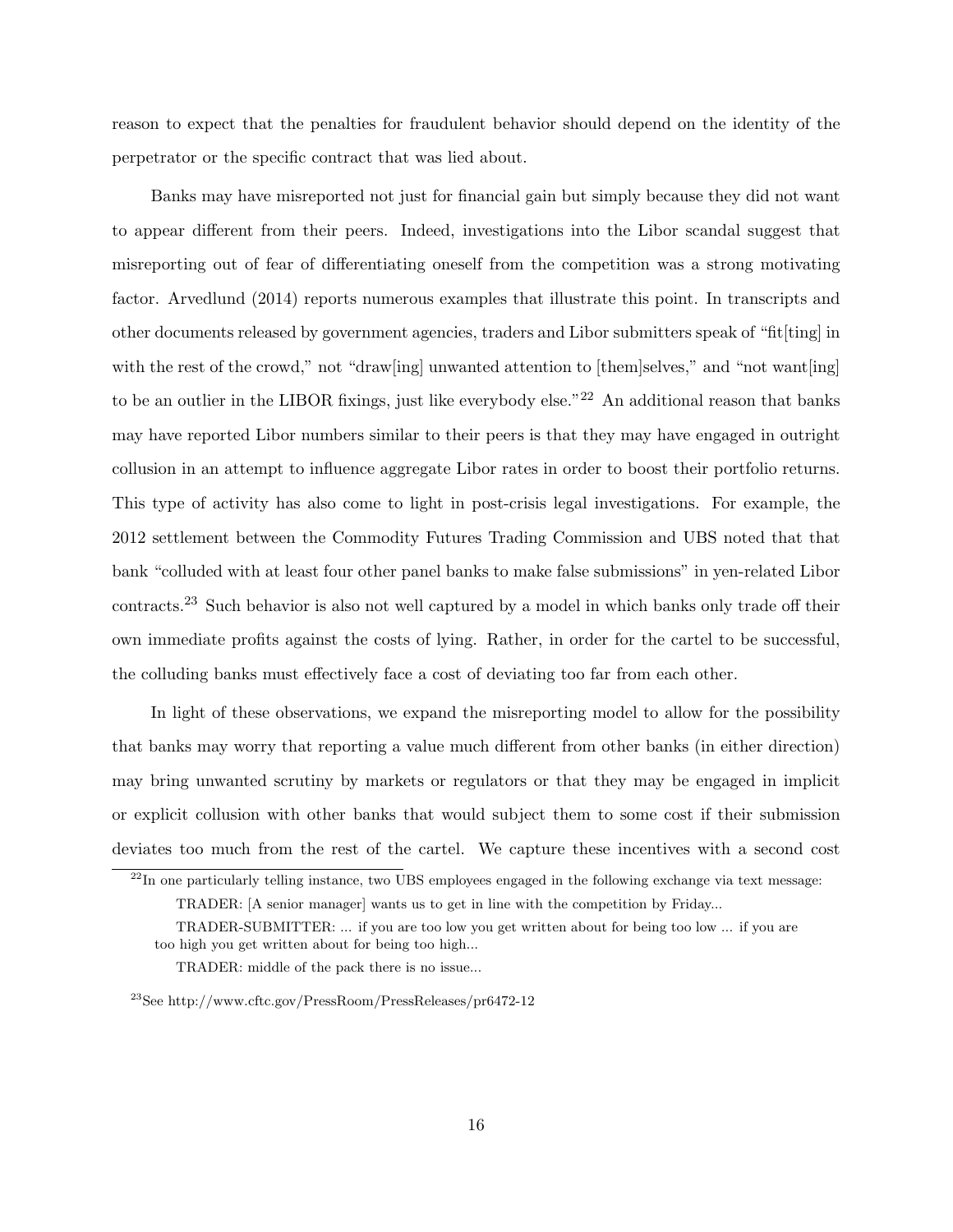function:

cost of being an outlier<sub>imt</sub> = 
$$
\frac{\gamma_{3t}}{2} \frac{\left(\widehat{L}_{imt} - \overline{\widehat{L}_{mt}}\right)^2}{\text{std}_{mt} \left[\widehat{L}_{imt}\right]}
$$
(6)

where  $\gamma_{3t}$  is a cost parameter and  $L_{mt}$  is the cross-sectional mean of reported Libor spreads. We assume that the moments  $\overline{\hat{L}}_{mt}$  and  $std_{mt}[\hat{L}]$  are known to all banks when they do their optimization. Since traders usually have a good sense of the conditions in the day's market before submitting their quotes, this seems a reasonable approximation.<sup>24</sup> We note that this formulation will effectively make banks' misreporting incentives a function of their credit risk. In particular, it gives banks with high credit risk an incentive to under-report Libor in order to remain close to the other banks.

#### 3.3 Banks' Choice Problem

In each period, each borrowing bank chooses  $\widehat{L}_{imt}$  at each maturity to maximize benefits less costs in each period. Assuming that the true funding costs are determined from equation (1), Appendix A shows that this maximization produces bank-level Libor submissions that can be written in reduced form as a linear function of the liquidity premium, bank-level CDS spreads, and the cross-sectional mean and standard deviation of all banks' CDS. In particular:

$$
\widehat{L}_{imt} = \lambda_{mt} + \phi_t C_{imt} + \beta_{1imt} \sigma_{mt}^C + \beta_{2t} \left( C_{imt} - \overline{C}_{mt} \right) \tag{7}
$$

where  $\overline{C}_{mt}$  and  $\sigma_{mt}^C$  are the cross-sectional mean and standard deviation of CDS spreads at each maturity,  $\beta_{2t} = -\phi_t \gamma_{3t}/(\gamma_{2t}+\gamma_{3t})$ , and  $\beta_{1imt}$  is a complicated function of the structural parameters, including  $\gamma_{1imt}$ . Equation (7) will be the target of our estimation.

If banks always told the truth,  $\hat{L}_{imt}$  would simply be equal to  $\lambda_{mt} + \phi_t C_{imt}$ . Thus, the last two terms in equation (7) reflect the bank-level misreporting bias. Note, however, that since the last term of equation (7) always averages to zero, the *aggregate* bias in Libor is simply equal to  $\bar{\beta}_{1mt}\sigma_{mt}^C$ , where  $\bar{\beta}_{1mt}$  is the cross-sectional average of the  $\beta_{1imt}$  terms. The result that the size of the bias should increase with the cross-sectional dispersion of true funding costs also appears in

 $^{24}$ For example, in its May 29, 2008 article, the *Wall Street Journal* noted, "When posting rates to the BBA [British Banker's Association], the 16 panel banks don't operate in a vacuum. In the hours before banks report their rates, their traders can phone brokers at firms such as Tullett Prebon PLC, ICAP PLC and Compagnie Financière Tradition to get estimates of where brokers perceive the loan market to be."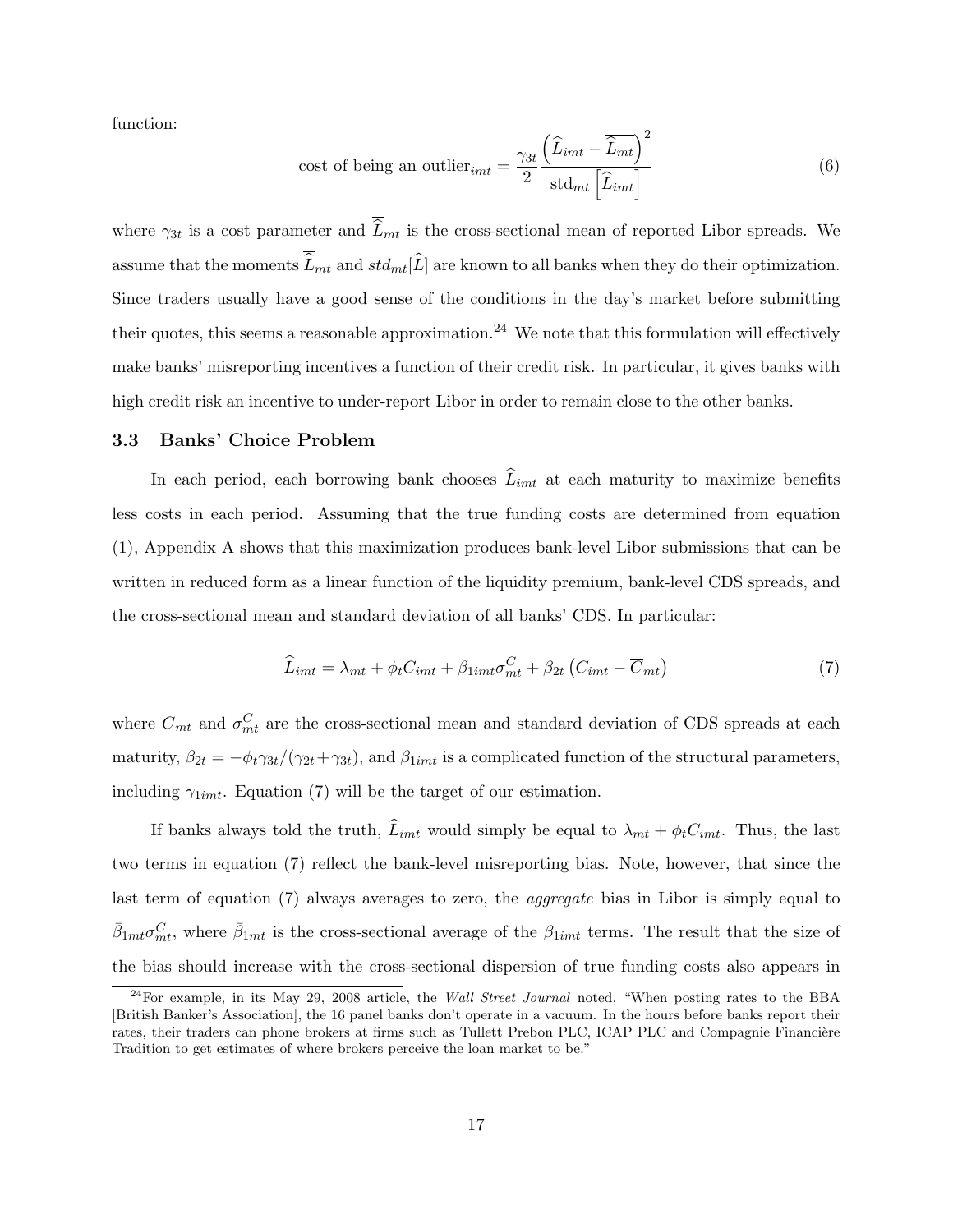Chen (2013), although it arises through a slightly different mechanism.<sup>25</sup>

Finally, we note that the applicability of our model does not depend on the amount of lending that actually takes place in equilibrium. Anecdotally, interbank volumes were very low, perhaps zero, at longer maturities during much of our sample. This is a possible outcome of our model, one in which the equilibrium rate is too high for any bank to find it worthwhile to borrow. In this case, the equilibrium rate is still a well defined object, albeit one that cannot be observed from market prices. One advantage of the Libor data is that, assuming misreporting can be corrected for, they provide a source of information even when volumes are zero. Of course, one might wonder how informed the Libor reporters really are about their borrowing costs when they are not actually doing any borrowing. But this lack of information does not cause any particular problems for our model either. Indeed, one can reinterpret the model as one in which a bank is unsure of its own true funding cost and (in addition to possible strategic misreporting behavior) makes an informed guess about its value by looking at the distribution of other banks' submissions, which it weights by the term  $\gamma_{3t}$ . Consequently, we expect our model to produce unbiased and meaningful estimates of  $\lambda_{mt}$  and  $\phi_t$  even when there are no underlying interbank transactions.

## 4 Estimation

We estimate the model by treating equation (7) as a measurement equation and the reducedform parameters as unobserved state variables. We impose a final set of cross-equation restrictions to further reduce the dimension of the system by assuming that  $\beta_{1imt}$  is the same across all maturities for each bank (that is, we assume  $\beta_{1imt} = \beta_{1it}$  for all values of m). Given our other assumptions, maturity variation in this parameter could only come from variation in  $\gamma_{1imt}$ . Thus, this restriction implies that marginal misreporting benefits at a given bank are the same across all maturities and any point in time. Specifically, we estimate

$$
\widehat{L}_{imt} = \lambda_{mt} + \phi_t C_{imt} + \beta_{1,it}\sigma_{mt}^C + \beta_{2,t} \left( C_{imt} - \overline{C}_{mt} \right) + \epsilon_{imt}
$$
\n
$$
\tag{8}
$$

<sup>&</sup>lt;sup>25</sup>Since our estimation will allow us to infer  $\lambda_{mt}$  and  $\phi_{imt}$ , equation (7) allows us estimate each bank's "true" Libor values. Of course, if we can back out "true" Libor rates as econometricians, we should recognize the possibility that market participants can also do it. Our model is essentially unchanged if we permit all banks to have full knowledge of all of the  $L_{imt}$  in real time. Of course, in this case, it would not make sense to consider reputational benefits of misreporting, but equation (4) still holds as an approximation to possible trading gains.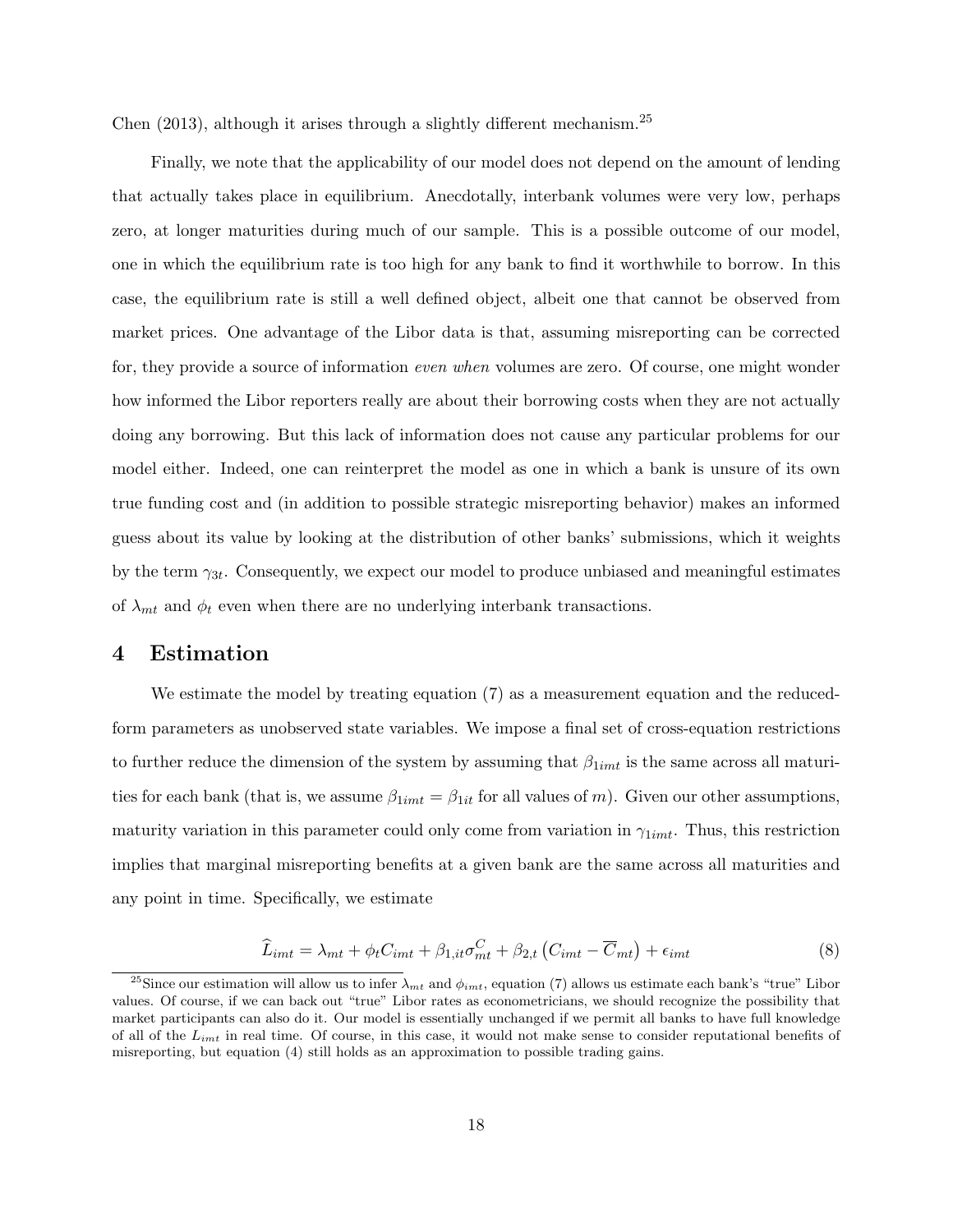where  $\epsilon_{imt}$  is a normally distributed iid error with variance matrix **R**, which we assume to be diagonal.<sup>26</sup> Since these equations are linear in the observables  $C_{imt}$ ,  $\sigma_{mt}^C$ , and  $\overline{C}_{mt}$ , we can use the Kalman filter to infer the values of the time-varying parameters  $\lambda_{mt}$ ,  $\phi_t$ ,  $\beta_{1it}$ , and  $\beta_{2t}$  (for all i and  $m$ ). Estimation is joint over 17 banks and 5 maturities, and we thus have 85 measurement equations and 24 state variables.

The fixed parameters of the model are estimated by Gibbs sampling, following Kim and Nelson (1999), much in the style of the state-space modeling used in the time-varying vector autoregression literature (e.g. Cogley and Sargent, 2002). Following that literature, we collect our state variables in the vector  $\theta_t$ , and we approximate their evolution with independent random walks:

$$
\theta_t = \theta_{t-1} + \nu_t \tag{9}
$$

where  $\nu_t \sim N(0, \mathbf{Q})$  and **Q** is a diagonal matrix. As noted earlier, some observations are missing for some banks, either because we lack CDS data or because banks entered or departed the Libor panel. Missing observations are handled through the Kalman-filter-based imputation procedure demonstrated in Aruoba et al. (2009). In our results presented below, we estimate the model on weekly averages of the daily data. Appendix C provides additional detail on the estimation procedure.

## 5 Results

#### 5.1 State Variable Estimates

Figure 2 shows our smoothed estimates of the liquidity premia  $\lambda_{mt}$  across maturities by plotting the median of the posterior distributions, along with 5th and 95th percentiles. These premia are fairly tightly estimated. They are generally increasing in maturity. This result is perhaps not surprising given Figures 1a and 1b, which showed the steep term structure of LOIS spreads that was not matched by the term structure of the CDS data. It is also consistent with anecdotes and evidence that liquidity was particularly strained and trading volumes particularly

<sup>&</sup>lt;sup>26</sup>The assumption of uncorrelated measurement errors is common in the state-space and term-structure literatures as a necessary way to reduce the number of parameters that need to be estimated. If we attempted to estimate the full **R**, rather than a diagonal version, it would require us to estimate an additional 3,570 terms, which would be weakly identified at best.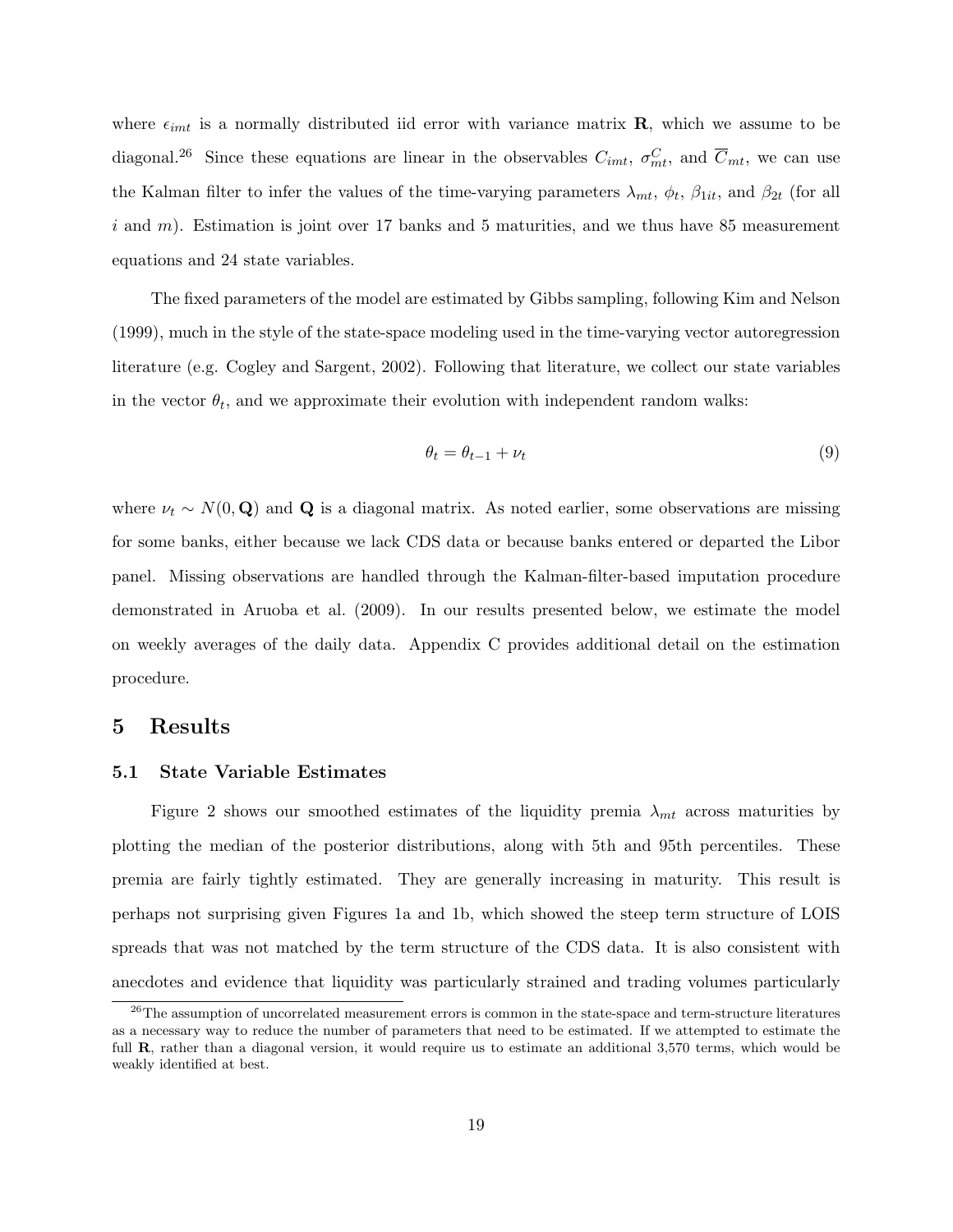low in longer maturities during the crisis (e.g., Gorton et al., 2014). The one-week and onemonth liquidity premia drop precipitously, and indeed take negative values, in mid-October, 2008. This observation, to which we return later, suggests that Federal Reserve interventions in funding markets around this time significantly ameliorated liquidity strains at short maturities. On the other hand, even by the end of the sample, the 6- and 12-month liquidity premia had not fully retraced their upward moves during the crisis.

Figure 3 shows the results for the credit risk component of the estimated model. Specifically, panel 3a shows our estimate of the sensitivity to credit risk,  $\phi_t$ . This series displays significant variation over time. Indeed, our estimate of the weekly standard deviation of changes in  $\phi$  is 0.11.<sup>27</sup> Specifically, credit risk sensitivity spikes during a relatively brief episode immediately following the Lehman bankruptcy when we estimate  $\phi_t$  to jump to a value of about 2.5.<sup>28</sup> We discuss these results further in Section 6.

Panel 3b combines our point estimate of  $\phi_t$  with the CDS data to produce the aggregate credit-risk components  $\phi_t \overline{C}_{mt}$ . Unlike liquidity, credit risk exhibits virtually no differences across maturities. Although credit-risk contributes substantially to LOIS spreads during certain episodes, the path of  $\phi_t$  causes it to spend a significant amount of time close to zero. Indeed, outside of the period from late 2008 to mid-2009, average interbank credit spreads rarely rise above 50 basis points at any maturity.

Figure 4 shows the average misreporting bias  $(\overline{\beta}_{1,t}\sigma_t^C)$  which varies considerably over time. On average, it is slightly negative, consistent with previous empirical work. In particular, we find that the bias (based on the medians of our posterior distributions) averages around -5 basis points at all maturities. It attains its largest magnitudes of -25 to -30 basis points in early 2009 (about the same time that bank CDS spreads reach their peaks). These magnitudes are similar to those estimated by Youle (2014) and Kuo et al. (2012). The finding that the bias was greater during the crisis period is consistent with opportunistic misreporting. However, we also estimate that misreporting

<sup>&</sup>lt;sup>27</sup>This is obtained from the corresponding element of  $Q$ .

 $^{28}$ Afonso et al. (2011) use entirely different measures of bank funding costs and credit risk—and a broader sample of banks—to examine the response of the interbank market immediately after Lehman. Their results are consistent with ours in the sense that they conclude that sensitivity to credit risk increased during that period, although they argue that most of this sensitivity took the form of quantity rationing rather than differences in spreads.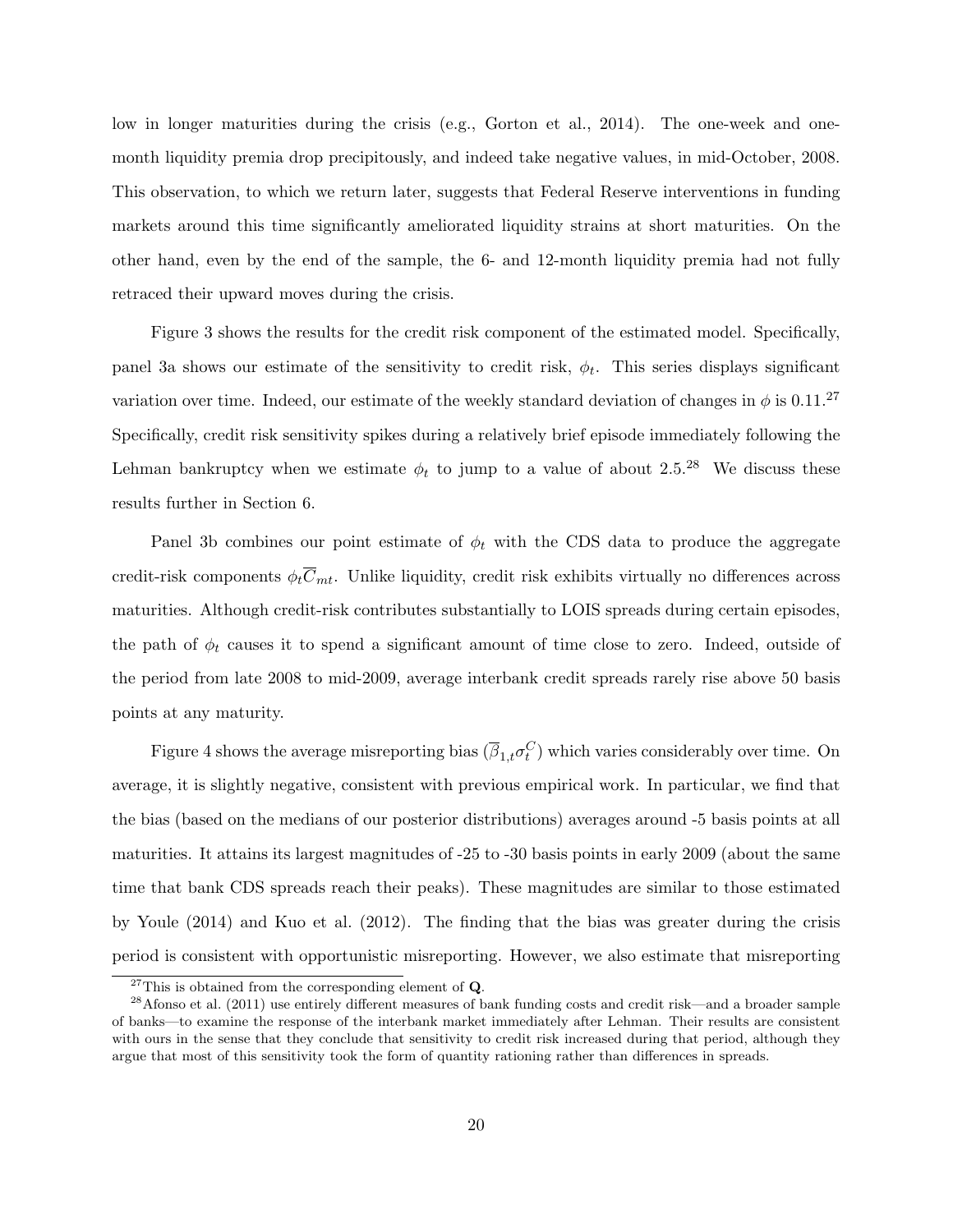biases were considerably smaller and not statistically significant in the period of stress beginning in mid-2011, even though the levels and dispersion of CDS spreads over that period were similar to the 2008-2009 period. This suggests, perhaps, that banks made more of an effort to report correctly in an environment of enhanced regulatory attention to this problem, a finding consistent with the results of Gandhi et al. (2018).

Recall that our estimate of the reduced-form parameter  $\beta_{2t}$  allows us to infer the ratio of the perceived cost of lying to the perceived cost of deviating from other banks  $(\gamma_{2t}/\gamma_{3t})$ . The estimate of this ratio averages 0.04 over the sample, never exceeds 1, and is rarely statistically significant (see Figure D.1 in the online appendix). This result implies that the perceived cost of differing from other banks was always much greater than the perceived cost of lying per se. This finding supports our extension of the misreporting model to include a penalty for deviating from the group and helps to explain the relatively tight cross-sectional variance of LOIS spreads compared to that of CDS spreads through both the numerator and the denominator of the ratio. All else equal, a value of  $\gamma_{2t}/\gamma_{3t}$  close to zero would imply that banks do not vary their reported Libor quotes commensurately with their credit risk, but that they would all want to report similar values.

#### 5.2 Decomposition of LOIS spreads

Table Ia summarizes the relative contributions of the liquidity, credit-risk, and misreporting components, based on our estimates of  $\lambda_{mt}$ ,  $\phi_t$ , and  $\bar{\beta}_{1t}$ , to overall LOIS spreads. The top panel reports our median point estimates of the three components averaged over time. The bottom panel reports the average ratios of each component to the "true" LOIS spread.<sup>29</sup> The liquidity component dominates the true LOIS spread at all maturities greater than one week. At horizons greater than 1 month, it accounts for roughly 80% of the level of the spread on average. At the one-month maturity, the liquidity premium constitutes a larger fraction of the average spread than the credit-risk premium does (54% versus 47%) though its average value is slightly smaller (13.5 basis points versus 17.7 basis points). This tension, which also exists to a lesser extent at other maturities, reflects the fact that the average credit-risk component is pulled upward by a relatively brief episode in 2008 and 2009; for most of the sample and at most maturities it is lower than the

<sup>&</sup>lt;sup>29 "Truth"</sup> is defined as the estimate we obtain by subtracting the estimated misreporting bias from the reported quote.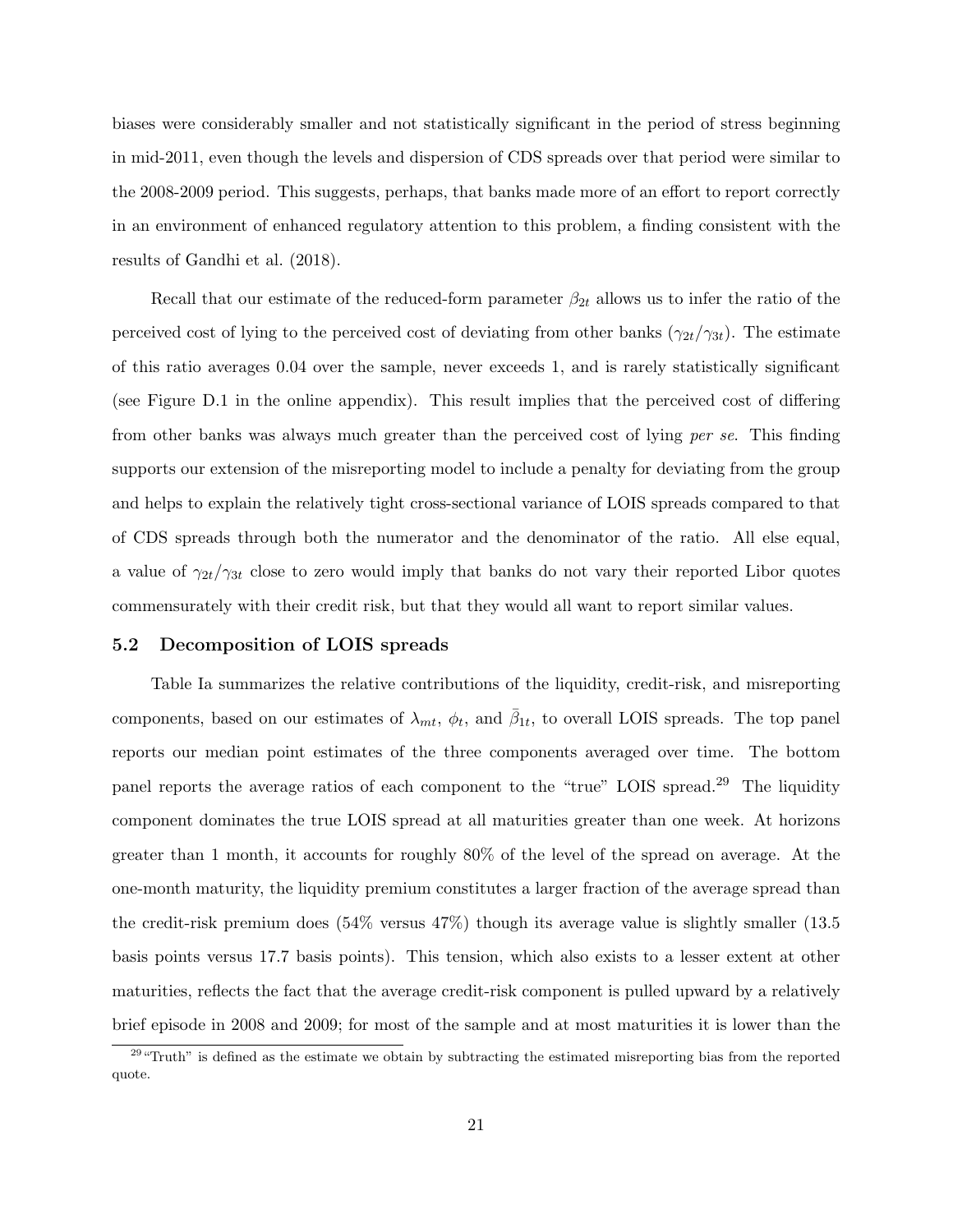liquidity-risk component. Meanwhile, the average misreporting component is modestly negative, as noted above. It is similar in magnitude, on average, across maturities, although as a fraction of the overall LOIS spread it is less important at longer maturities.

Table Ib decomposes the time-series variance of the (true) LOIS spread into the variance of the liquidity and credit-risk components and the covariance between them. The variance of the credit-risk component is further decomposed, to a first-order approximation, into the variation due to credit risk itself (as measured by CDS spreads) and the variation due to changes in credit-risk sensitivity  $(\phi_t)$ .<sup>30</sup> Again, this decomposition is performed using the medians of the distributions of our estimated state variables.

Although liquidity seems to be the largest component of the longer-run levels of spreads, it is fluctuations in the credit-risk component that drive the movements over time on average. In addition, movements in credit risk itself (as captured by CDS spreads) account for less than half of this variation. Most is due to movements in credit-risk sensitivity, represented by the time-varying parameter  $\phi_t$ . As noted above, fluctuations in  $\phi_t$  played a large role in driving LOIS spreads during the crisis. This variation would be missed in specifications that assume a constant coefficient on CDS spreads. Aside from the one-month horizon, the covariance terms contribute significantly to the variance of LOIS spreads. Most of this covariance derives from correlation between  $\lambda_{mt}$  and  $C_{mt}$ (rather than  $\lambda_{mt}$  and  $\phi_t$ ). In particular, the negative covariance at shortest maturities primarily results from the drop in short-term liquidity premia in late 2008, at the same time that aggregate CDS spreads were rising.

#### 5.3 Validation exercises

#### 5.3.1 Regression validation of liquidity estimate

Our measure of liquidity in the interbank market follows an often-implemented approach of measuring the liquidity component of LOIS spreads as a "residual." That is, in our setup, the common component of what remains in the LOIS data after accounting for credit and misreporting is labeled liquidity. An alternative approach—taken, for example, by Schwarz (2018)—is to use direct

<sup>&</sup>lt;sup>30</sup>The latter decomposition is not exact because  $\phi_t$  and  $\overline{C_t}$  are multiplied together, and it is accomplished by holding each of those components constant at its sample mean while allowing the other component to vary.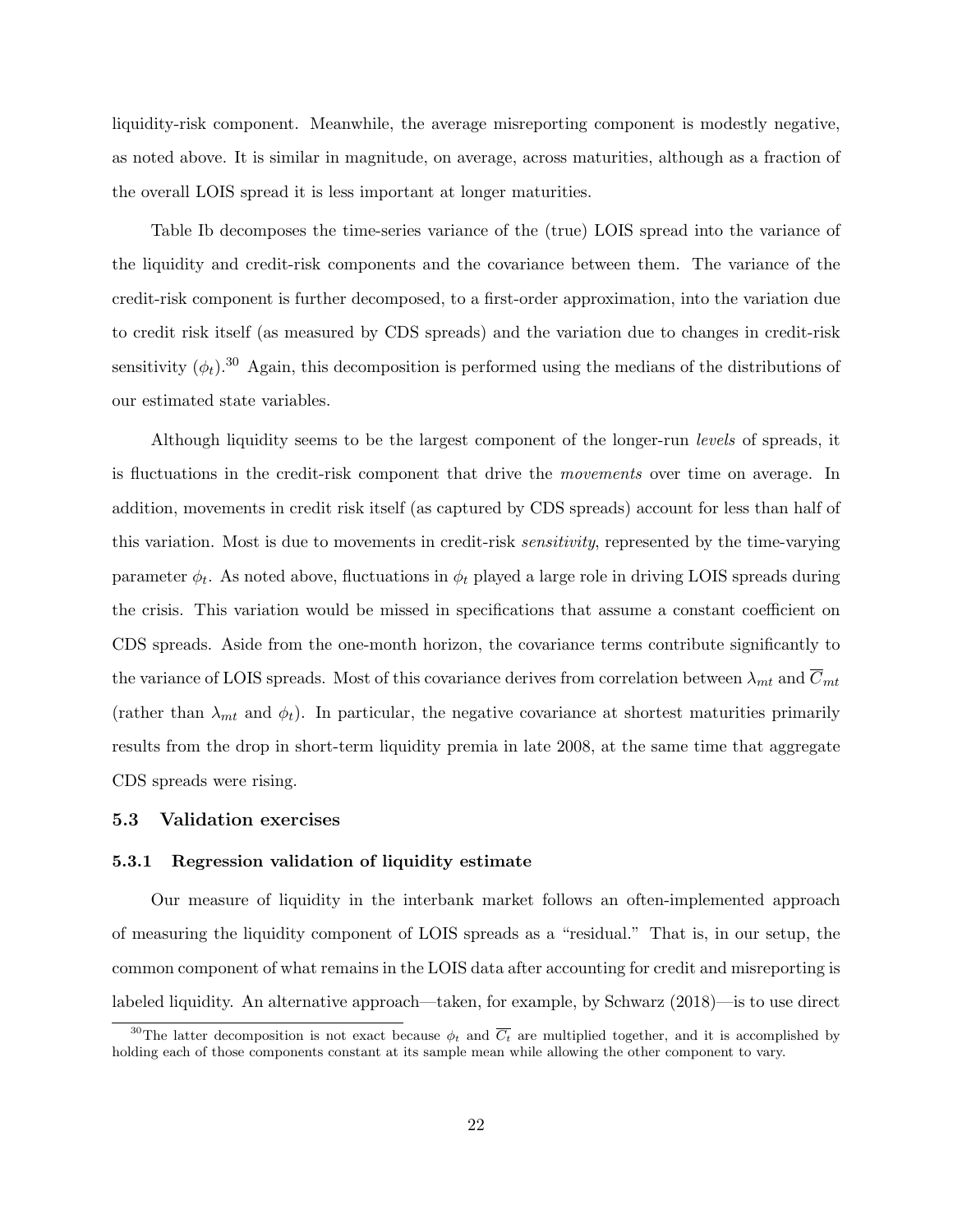proxies for liquidity itself in the estimation.<sup>31</sup> We validate our model-based estimates of liquidity using a similar rationale by comparing them to other liquidity measures external to our model. We also view this validation as strengthening the case for the correct identification of the other model components. That is, the fact that our estimated liquidity series correlates well with external measures of liquidity also lends credence to our estimates of credit risk and misreporting.

We validate our liquidity component by examining how well it is explained by two short-term liquidity variables that are completely unrelated to any form of credit risk. First, we use a time series of the total available lending capacity from the TAF. This measure is based on the total volume for collateralized loans made available by the Federal Reserve during our sample. This total capacity number is constructed by aggregating the total sizes of each of the auctions whose funding would have been available at a given point in time. This number reflects total funding made available by the Federal Reserve and does not reflect the any individual bank's choices about how much funding to attempt to obtain. Since these auctions were for loans which were primarily made at 28-day maturities (with none exceeding 84 days), they should have had a beneficial effect on liquidity at the one-week and one-month horizon, though not necessarily at the longer horizons in our sample. The second liquidity variable we use is the spread between rates on recently issued Treasury bills and the off-the-run Treasury coupon curve. This spread measure is similar to the Schwarz (2018) liquidity proxy and has also been used in a different context by Greenwood et al. (2015) as an indicator of excess demand for liquidity at short horizons. An advantage of this series is that we can match it exactly to the maturities of the Libor data.<sup>32</sup>

Table II shows the results of these regressions. Because the errors in the model displayed very high serial correlation, resulting in Durbin-Watson statistics in the range of 0.1, we report results using the Cochrane and Orcutt  $(1949)$  procedure.<sup>33</sup> In nearly all cases, the coefficients

 $31$ In Schwarz's paper, a liquidity metric for the German bund market serves as a proxy for liquidity in the interbank market, under the assumption that liquidity conditions in the two markets are likely to be highly correlated.

 $32$ We note, however, that data on bill rates do not exist at the 1-year horizon for part of our sample or at the 1-week horizon at all.

<sup>&</sup>lt;sup>33</sup>Using OLS with Newey-West correction produces consistent standard errors in the presence of serial correlation, but it does not overcome the inefficiency of the OLS coefficient estimate in such a situation. Moreover, it does not correct for the spurious correlation that biases  $R^2$  upward. Cochrane-Orcutt is a feasible generalized least-squares regression that explicitly models the autocorrelation of the error term and is asymptotically efficient in the presence of (first-order) serial correlation. For comparison, the OLS regression results with Newey-West autocorrelationconsistent standard errors are reported in the online appendix.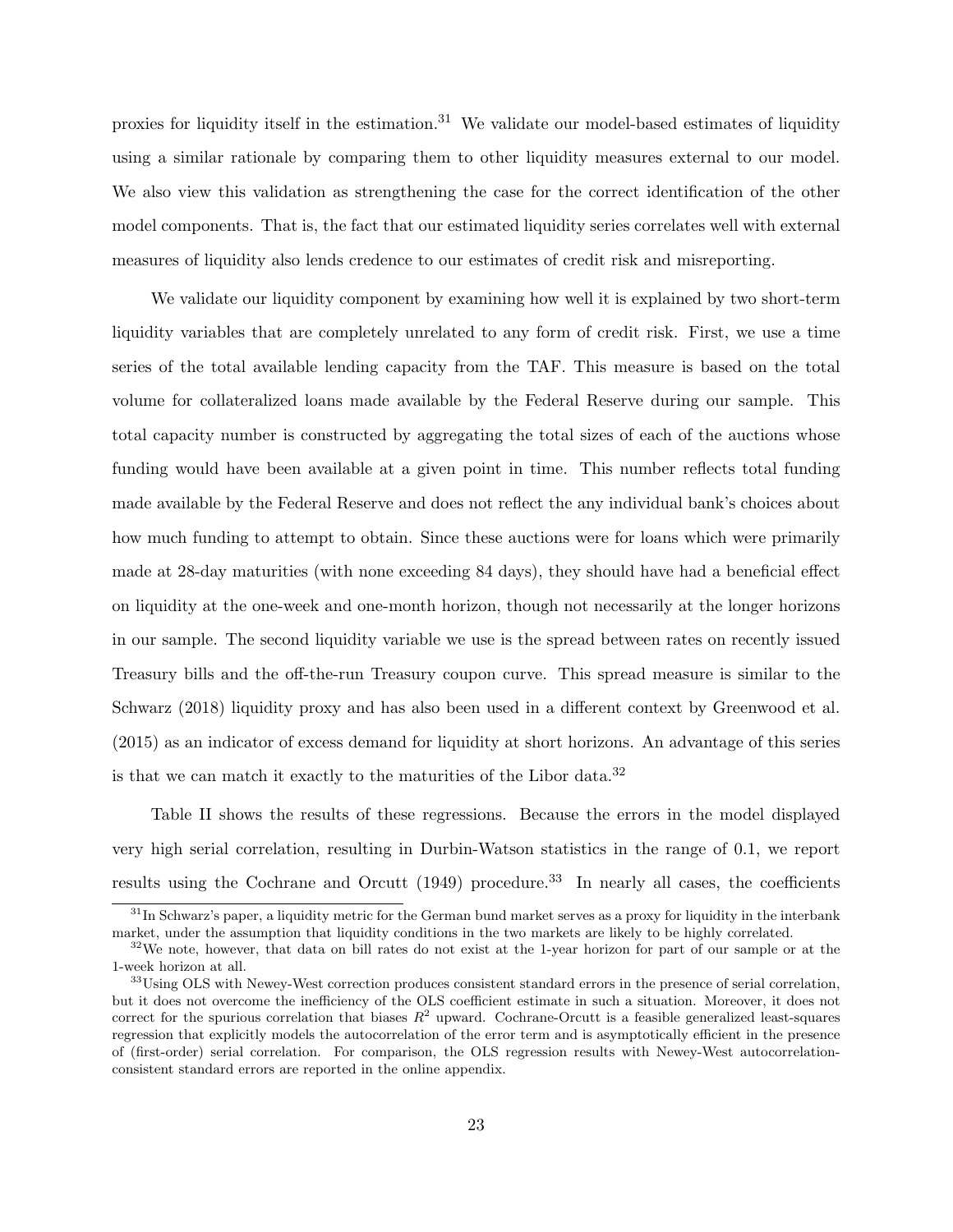are statistically significant with the expected signs. In particular, periods in which the Treasury bill/coupon spread is larger are also periods in which our measure of the liquidity premium is higher at the corresponding maturity. Increases in the total capacity of the TAF are associated with improvements in our liquidity premium at short maturities but deterioration at long maturities. This is consistent with activity migrating from long-term lending to the one-week and one-month sectors of the market, which were being supported by the Fed.

#### 5.3.2 Checking the effects of CDS liquidity

A concern raised about models such as these which use CDS spreads to proxy for credit risk is that—particularly when the credit-risk sensitivity parameter is time-varying—the model may confuse deviations between the empirical proxy for credit risk (CDS spreads) and actual credit risk with changes in the sensitivity to credit risk  $(\phi_t)$ . While our approach to the credit-risk proxy attempts to make the best use of all available CDS information, here we pause to investigate concerns that the link between CDS and credit risk may be weakened by poor liquidity in the CDS market.

If fluctuations in CDS liquidity were an important driver of our results, then the estimates of liquidity and credit-risk sensitivity factors produced by our model would be significantly correlated with CDS liquidity. To check for this possibility, we run regressions of our estimates of liquidity  $(\lambda_t)$  and credit-risk sensitivity  $(\phi_t)$  on two measures of CDS liquidity: Nelson-Siegel curve fitting errors for the shortest observable maturities and a sample of CDS bid/ask spreads. As discussed in section 2.1 above, fitting errors for the CDS term structure curves represent a measure of CDS liquidity which we have used already as a preliminary screen by dropping any observation for which the fitting error was greater than 25% of the overall CDS spread. Here, we include in each regression the mean of the cross-sectional distribution of the absolute value of these curve-fitting errors. The CDS bid/ask spreads are constructed by Markit for each contract at each maturity on each day that they receive sufficient quotes. Unfortunately, Markit only began collecting these data in 2010, and we only have observations for the three US banks in the Libor panel. While this limitation is significant, one might expect CDS liquidity to be highly cross-sectionally correlated across banks. We construct indices of bank-CDS liquidity at the six- and twelve-month horizons by averaging the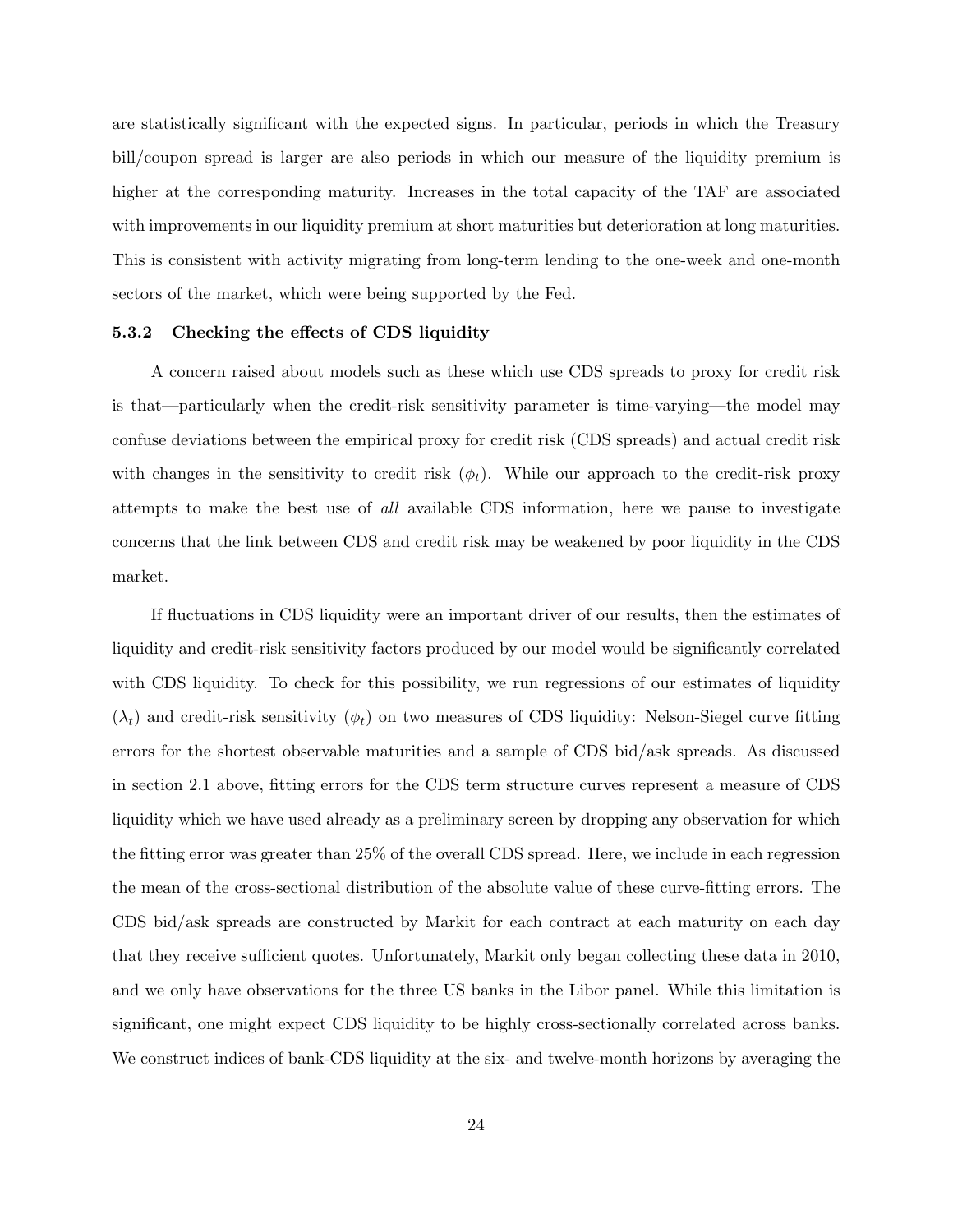three bid/ask spreads that we observe at each of those maturities on each day.<sup>34</sup>

Table III reports the results.<sup>35</sup> The coefficients shown are in a sense upper bounds on the contamination of our results, because we expect measures of CDS liquidity to be correlated with actual conditions in bank funding markets. Nonetheless, in most cases, the external liquidity measures have little to no significant correlation with the model estimates. The adjusted  $R^2$ 's (which exclude the effect of serial correlation) are all fairly close to zero. Even in the cases where the coefficients are statistically significant, their economic magnitudes are low. In short, although it is true that liquidity in CDS may create some concern that CDS spreads reflect more than pure credit risk, we find no evidence that the resulting noise in the data is driving our results.

#### 5.4 Does Accounting for Misreporting Matter?

Even though our estimate of the aggregate misreporting bias is modest on average, including the misreporting terms in our model has a large influence on both the fit and the qualitative results. To see this, we re-estimated the model under the assumption that  $\gamma_{1it}$  and  $\gamma_{3t}$  are always zero (i.e., there is no benefit to misreporting and no cost of deviating from other banks). These assumptions are sufficient to make the  $\beta_{1it}$  and  $\beta_{2t}$  terms in equation (7) equal to zero. Consequently, the model that we now estimate contains only the liquidity and credit-risk terms.

Figure 5a plots the posterior trace of  $\bf{R}$  for this restricted model versus the baseline model estimated above. This is a summary measure of how closely either model is able to match the LOIS quotes.<sup>36</sup> Including the misreporting terms reduces the estimate of the trace by more than half, indicating that these terms are important for fitting the data.

Apart from the significantly better econometric fit of including misreporting in the model, Figure 5b shows the economic intuition behind including the misreporting mechanism by looking at the estimate of credit risk sensitivity during a period of roughly one year during the peak of the financial crisis. The panel on the left shows estimates of  $\phi_t$  under both the baseline model and the model without misreporting terms. Without accounting for misreporting, the model is best fit by

 $34$ The online appendix contains further details and a table of summary statistics on these two liquidity proxies.

<sup>&</sup>lt;sup>35</sup>Again, we use Cochrane-Orcutt regression because of the highly serially correlated errors, with autocorrelationconsistent OLS results reported in the online appendix.

 $36$ Our prior distribution in both cases is essentially flat over the region depicted in Figure 5a.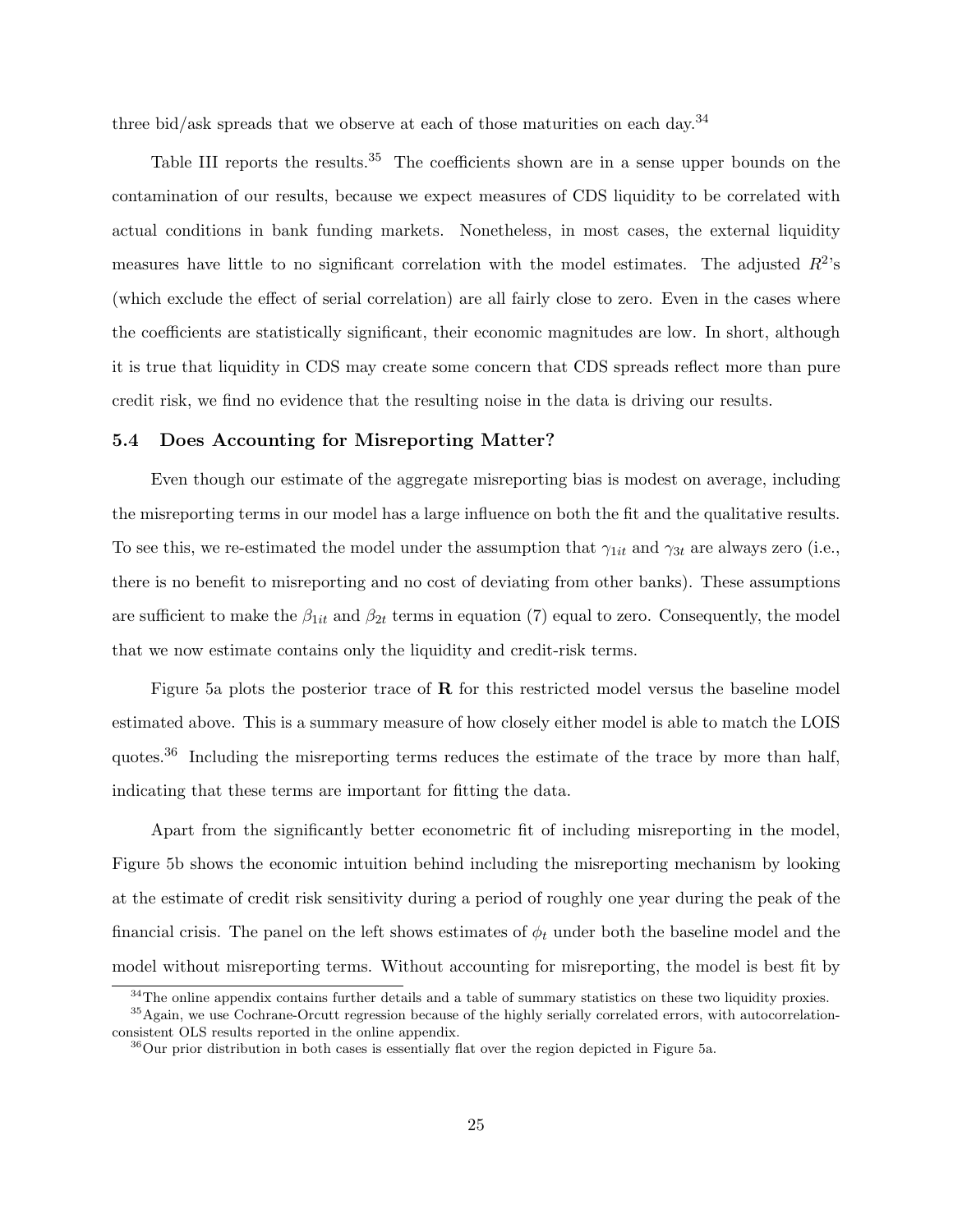credit risk sensitivity that always hovers much closer to zero. In addition, as seen by focusing exclusively on the model without misreporting in the panel on the right, we see that without accounting for misreporting the sensitivity to credit risk actually becomes slightly negative—indicating a riskloving attitude among interbank lenders—at the peak of the crisis. Such a finding would also be at odds with previous research, including Afonso et al. (2011), which finds heightened credit risk sensitivity at exactly this time. Due to the credit risk sensitivity being driven to zero in the absence of misreporting, this model puts essentially all of the level and variation in the LOIS spread in the liquidity term, rather than giving credit risk an important role. This can be seen in Tables IVa and IVb, which reproduce Tables Ia and Ib for the model that excludes misreporting.

There are at least two statistical reasons that accounting for misreporting matters. First, while the effects of misreporting on the aggregate level of Libor are modest, the effects on individual banks' submissions can be large. The flexibility introduced by the misreporting terms helps us to fit the cross-sectional data much better, since (as noted in Section 2) the differences between banks can generally not be explained by credit risk alone. It therefore sharpens our estimates of  $\lambda$  and  $\phi$ . Second, the time-series correlation between the levels and dispersion of CDS quotes ( $C_{it}$  and  $\sigma_t^C$ ) is quite high—on the order of 80% across maturities in our data. Thus, leaving out the  $\beta_1$ term in equation (8) introduces omitted-variable bias. While in theory that bias could go in either direction, in practice it pushes our estimates of  $\phi_t$  toward zero with the  $\lambda_t$  terms picking up most of the slack.

#### 5.5 Is time-variation in credit risk sensitivity important?

The baseline model articulated in equation (8) allows  $\phi$  to vary over time. That is, in the baseline setup, the sensitivity of interbank spreads to bank credit risk can be different in the crisis than it is in the recovery. As a robustness check, we estimated a version of the model in which  $\phi$ was fixed. This was done through the inclusion of an additional Gibbs step to the estimation. That is, we extracted  $\phi$  from the  $\theta_t$  vector, creating  $\theta_t^*$  (and  $Q^*$ ), which continues to evolve according to equation (9), and drawing a fixed  $\phi$  in a separate step.

The resulting posterior distribution for the fixed  $\phi$  peaks at a value slightly above the timeseries average of the median path of the time-varying  $\phi_t$  for the baseline model. Figure 6 shows that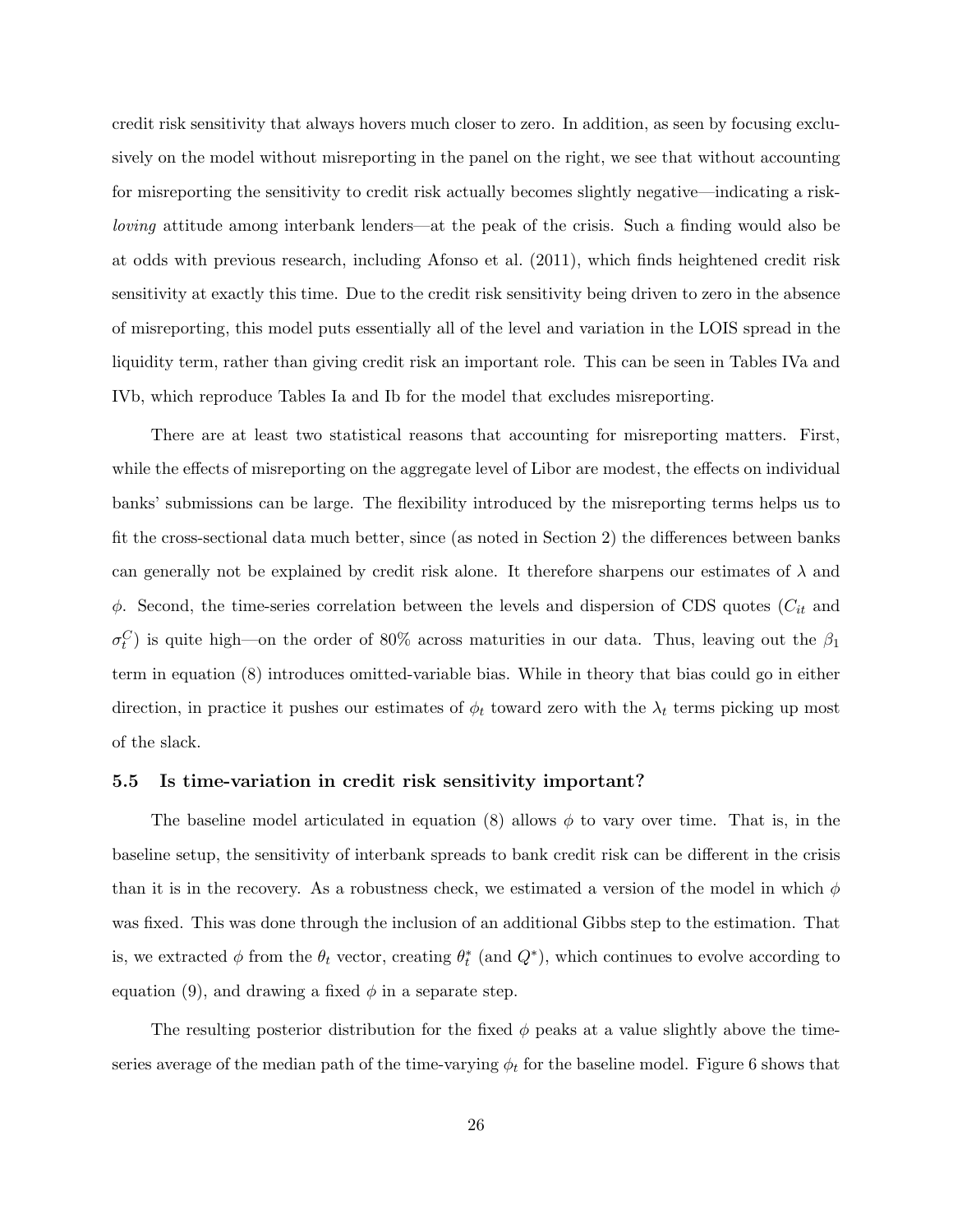the posterior distribution also has a hint of bimodality below the peak, which we view as owing to the potential for different sensitivities to credit risk at different points in time in the sample. We build the Bayes Factor to do formal model comparison and find a log-Bayes factor of 120, indicating that the data prefer the baseline specification under the strictest selection criteria.<sup>37</sup> This aligns with evidence from Afonso et al. (2011) suggesting that attention to credit risk was higher during the crisis than at other times, and that earlier work decomposing credit risk and liquidity which assumes a constant level of sensitivity to credit risk may be misspecified.<sup>38</sup>

## 6 Event Studies

We use the results of our model to examine the drivers of funding pressures in different episodes during and after the financial crisis. Among other things, this exercise provides suggestive evidence on the efficacy of various policy measures taken during that time. Specifically, Table V reports the decomposition of changes in average LOIS spreads around five events that garnered wide attention by showing changes in the three fundamental components of those spreads  $(\lambda_{mt}, C_{mt}, \text{ and } \phi_t)$  in the weeks surrounding each event.

The first event ("Beginning of crisis") includes the suspension of redemption of funds by BNP Paribas that marked the start of the financial crisis and that corresponded to the sudden jump in LOIS spreads that was evident in Figure 1a. The table shows that, during the month of August 2007, LOIS spreads at all but the shortest maturities exhibited increases that were in the 99th percentile. Our decomposition shows that these increases were due to a deterioration in liquidity, but also to the rise in  $\phi$ . Similarly, the second column shows the breakdown for the period around the introduction of the TAF in December 2007. In the weeks following the TAF announcement, LOIS spreads fell across the board. We attribute a sizable portion of the fall at the one- and threemonth maturities to improved liquidity. Again, movement in  $\phi$  is also estimated to have played a role, though the total shift in credit risk was not large. The Fed expanded the TAF and introduced

 $37$ For reference, Kass and Raftery (1995) suggest a log Bayes Factor of 5 as the the most-stringent threshold for evidence against a model. We construct the log-Bayes Factor by building the log-marginal data densities via the harmonic mean method.

<sup>&</sup>lt;sup>38</sup>These results and replications of Tables Ia and Ib under a fixed- $\phi$  regime are included in the online appendix.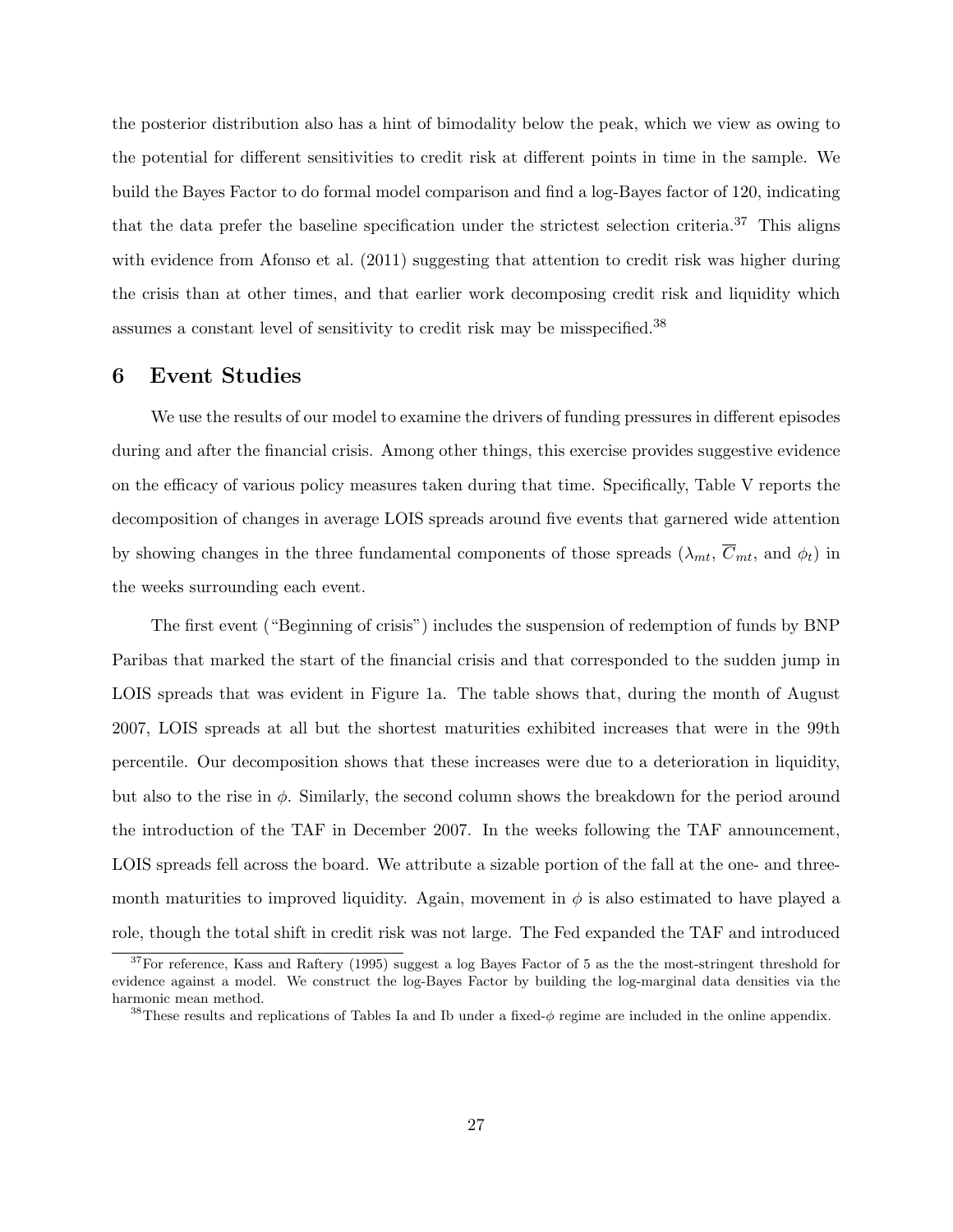a host of new liquidity facilities targeted at relatively short maturities in October 2008.<sup>39</sup> As shown in the third column, LOIS spreads narrowed significantly around this time, and, in the first two maturities likely strongly influenced by the TAF, our model attributes most of this narrowing to an improvement in liquidity (seen by comparing the sizes of the  $\lambda$  contribution to the size of the contribution from the Total Credit Risk effect). These results compliment Wu (2011), who also found liquidity improvements in response to the TAF. Interestingly, in both the December 2007 and October 2008 episodes, liquidity improvements at the short end were not accompanied by such improvements at the long end. Indeed, if anything, longer-term liquidity deteriorated during these periods, particularly for the 12-month maturity. This result, which echoes our regression findings in Table II, may reflect a substitution by banks into the maturities where the facilities were targeted and away from longer-term funding, which was not generally supported by these programs.

To see more plainly how short-term liquidity spreads changed during the period when the TAF was operational, Figure 7 plots our estimates of  $\lambda_{1wk,t}$  and  $\lambda_{1mn,t}$  against the level of total capacity for TAF loans by the Federal Reserve. The decreases in liquidity premia during the two TAF-related windows considered in the table are evident, but, as suggested by the regression results reported in Table II, the correspondence between the series extends over the entire life of the facility. Again, no such relationship exists with the longer-maturity liquidity spreads (not shown).

As seen by the relatively muted movements in the  $\overline{C}$  panel of the table for the first three events, CDS spreads did not move substantially in any of the episodes discussed so far. The final two columns of the table consider events in which they did. First, in May of 2009, the Federal Reserve announced the results of the Supervisory Capital Assessment Program (also known as the bank "stress tests"), and bank CDS spreads narrowed significantly in response. Simultaneously, LOIS spreads narrowed, particularly at longer maturities, and we estimate that this occurrence was entirely due to the improvement in credit risk; we do not see any improvement in liquidity around this time. Similarly, we do not find a significant deterioration in liquidity in response to the turbulence in European sovereign debt markets that arose in August 2011, even though bank CDS spreads widened dramatically. Moreover, the CDS widening did not pass through to a significant

<sup>&</sup>lt;sup>39</sup>The new facilities included the Commercial Paper Funding Facility, the Money Market Investor Funding Facility, and new or increased liquidity swap lines with numerous foreign central banks.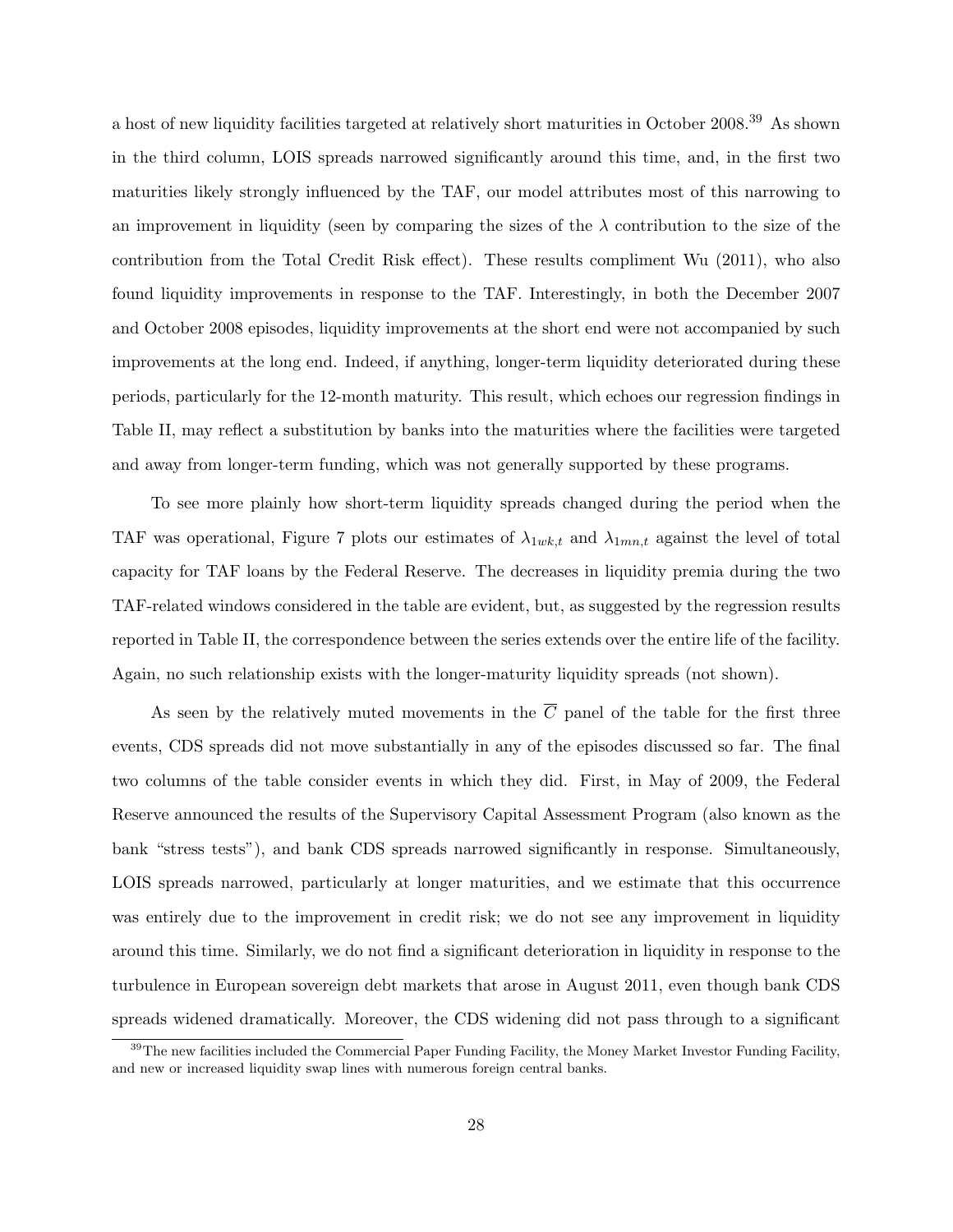degree into LOIS spreads because our estimate of  $\phi$  was near zero around this time.

## 7 Conclusion

This paper develops a model that combines the fundamental determinants of interbank spreads given by Libor data with the possible costs and benefits of strategic misreporting by Liborsubmitting firms. It also maximizes usage of the information about banks' short-term credit risk by utilizing the full CDS information set. By explicitly modeling misreporting as we re-examine the credit risk and liquidity debate about short-term funding spreads, we merge two growing strands of the literature and place this important decomposition for policymakers onto firmer footing.

We conclude that, during the period examined, liquidity was the largest component of bank funding costs, especially at longer maturities. Furthermore, we find that, at shorter maturities, liquidity improved significantly following Federal Reserve interventions in short-term funding markets, in contrast to some previous studies, such as Taylor and Williams (2009), that suggest the Fed's actions had limited effects. Thus, it appears that policymakers have had ample scope to affect bank borrowing costs and funding-market pressures through liquidity interventions. However, we also find that most of the variation in LOIS spreads during the crisis was due to the credit-risk component and that much of the fluctuations in that component stem from movements in the interbank rate's sensitivity to credit risk, rather than from changes in the level of credit risk per se. This suggests policymakers' ex-ante regulatory actions to prevent credit risk and ex-post actions (such as the SCAP examinations of 2009) to clarify the magnitude of actual credit risk may also help calm funding markets. In particular, we find very high sensitivity to credit risk around the failure of Lehman Brothers, but not subsequently.

We find the misreporting bias to be modest on average, but our results indicate that accounting for it is of first-order importance when disentangling the credit and liquidity factors in models which examine bank-level data. Additionally, it appears important to account for the possibility that banks perceive a cost of being outliers in the distribution of Libor submissions, rather than just a cost of not telling the truth.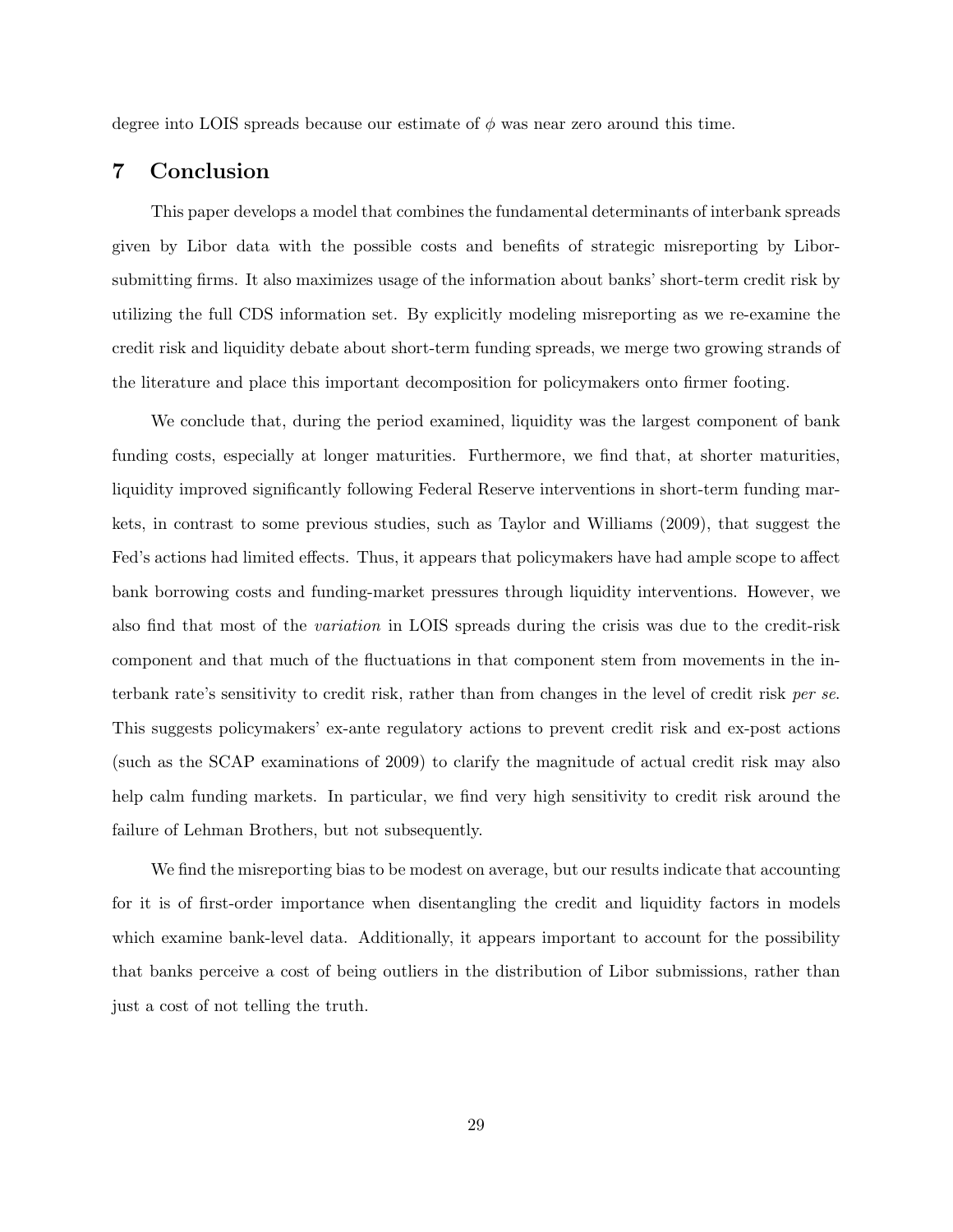



(a) Dispersion of Libor-OIS Submissions. The solid lines show the cross-sectional average on each day and the dashed lines show the range across banks.



(b) Dispersion of Nelson-Siegelized CDS Quotes. The solid lines show the cross-sectional average on each day and the dashed lines show the range across banks.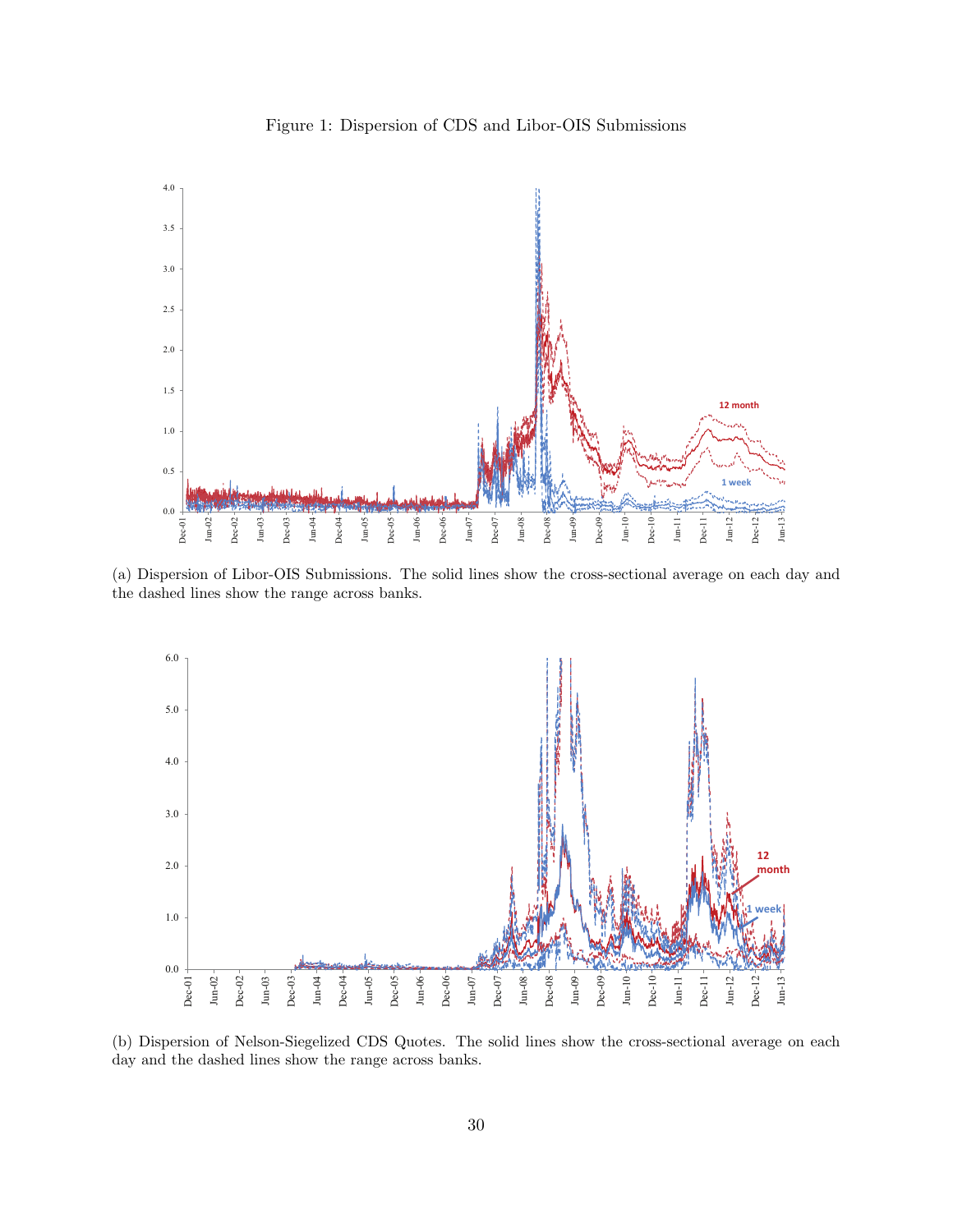

Figure 2: Estimated path of liquidity premia  $(\lambda_m t)$ , by maturity, with 5th and 95th percentiles (shown in percentage points).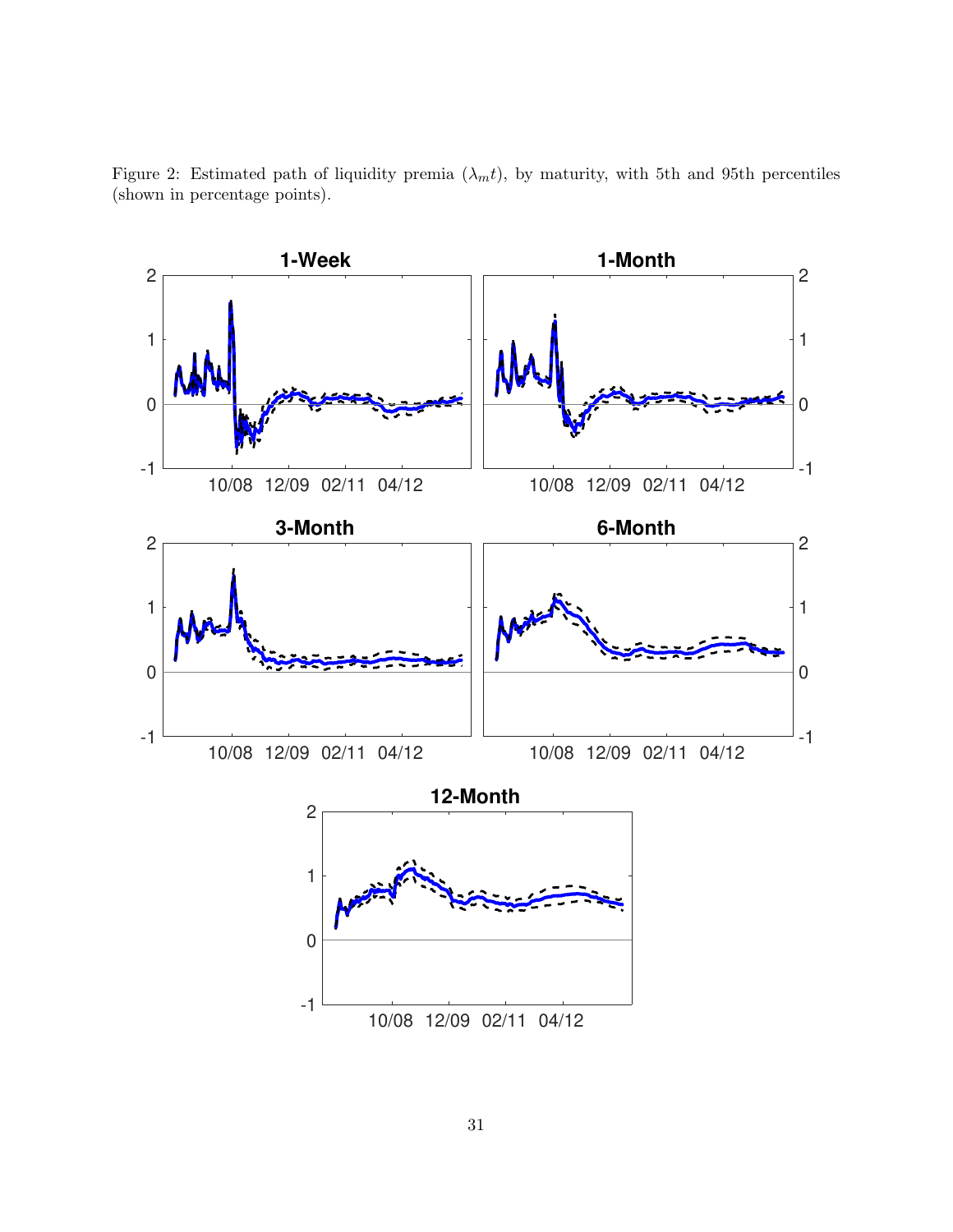

(a) Estimated path of credit-risk sensitivity  $(\phi_t)$ , with 5th and 95th percentiles (shown in percentage points).



(b) Aggregate Credit-Risk Component,  $\phi_t \bar{C}_{mt}$  (shown in percentage points).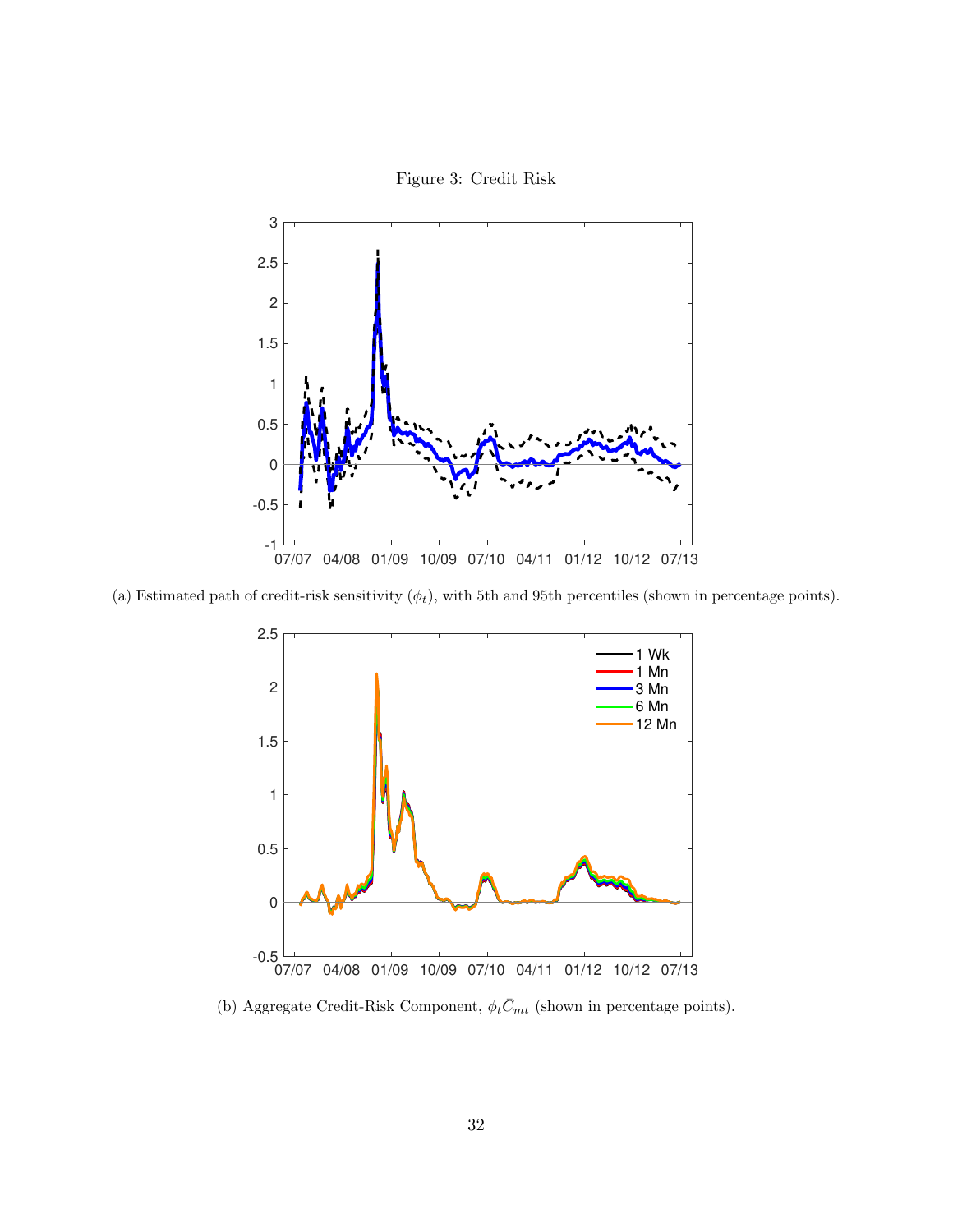Figure 4: Estimated path of the average misreporting bias  $(\overline{\beta}_{1,t}\sigma_t^C)$ , by maturity, with 5th and 95th percentiles (shown in percentage points).

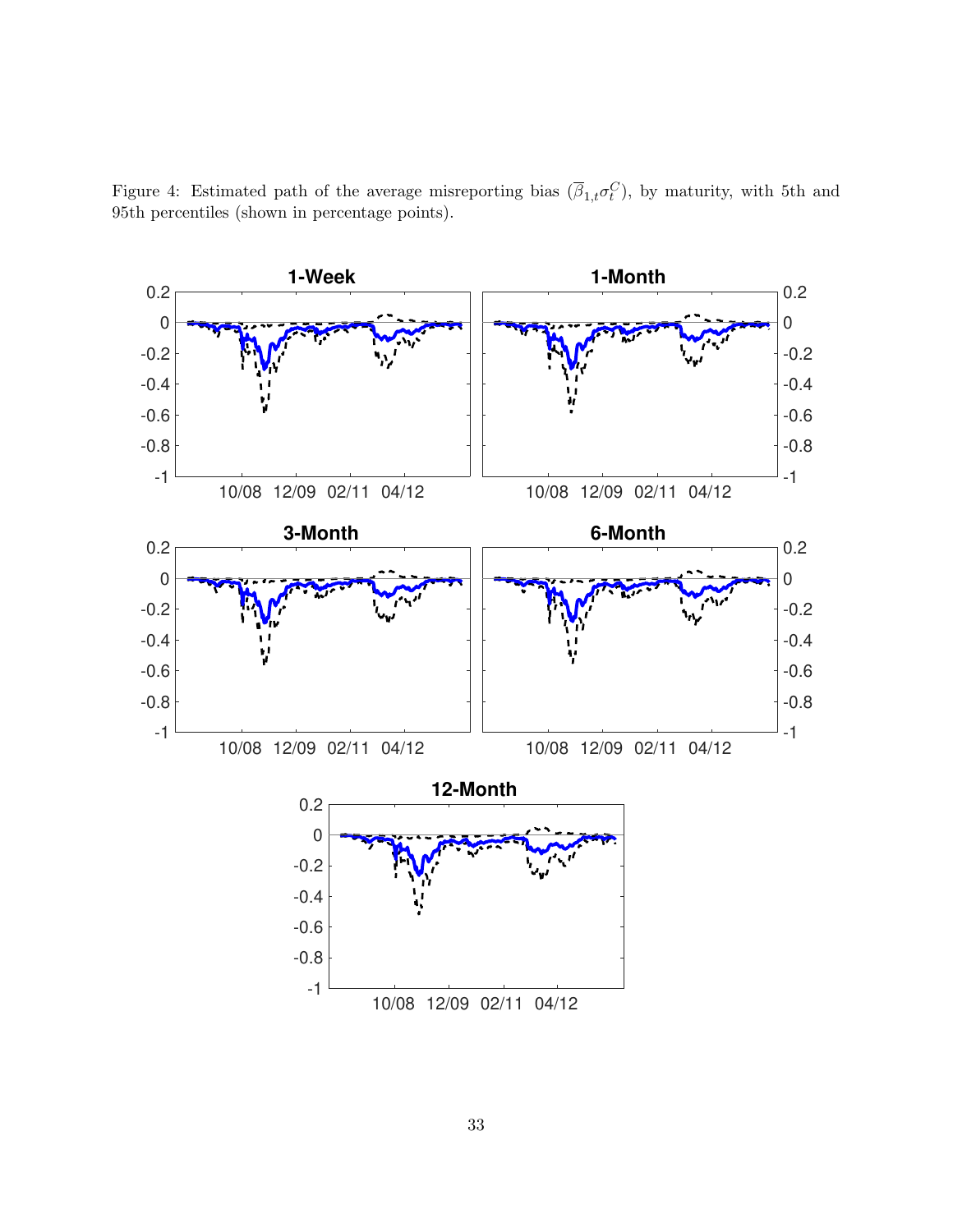

Figure 5: Model without Misreporting

(a) Posterior distributions of the trace of  **under the baseline model (blue) and the model with misreporting** terms set to zero (red).



(b) Estimated path of credit-risk sensitivity  $(\phi_t)$ , with 5th and 95th percentiles (shown in percentage points). On the left,  $\phi_t$  is shown for both the baseline model (blue) and the model with misreporting terms set to zero (red) for a period of roughly a year around the peak of the crisis. On the right, we show only the model with the misreporting terms set to zero—for a period of roughly a year around the peak of the crisis—in order to show the dip below zero at the appropriate scale.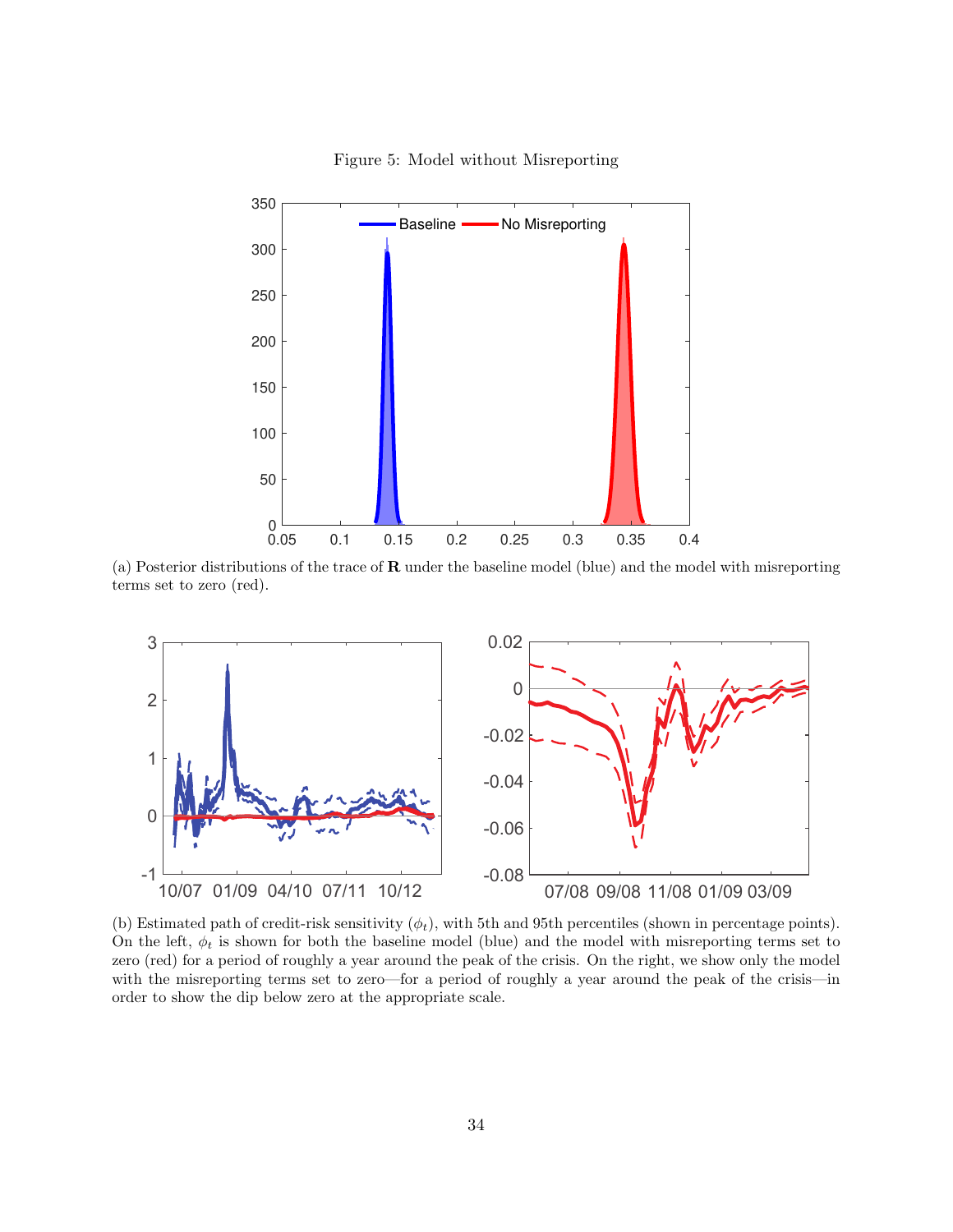

Figure 6: Posterior distribution of  $\phi$  in the specification where  $\phi$  is not time-varying.

Figure 7: The estimated path of the short-maturity liquidity premia  $(\lambda_t)$  and the level of total capacity for TAF loans at the Federal Reserve.

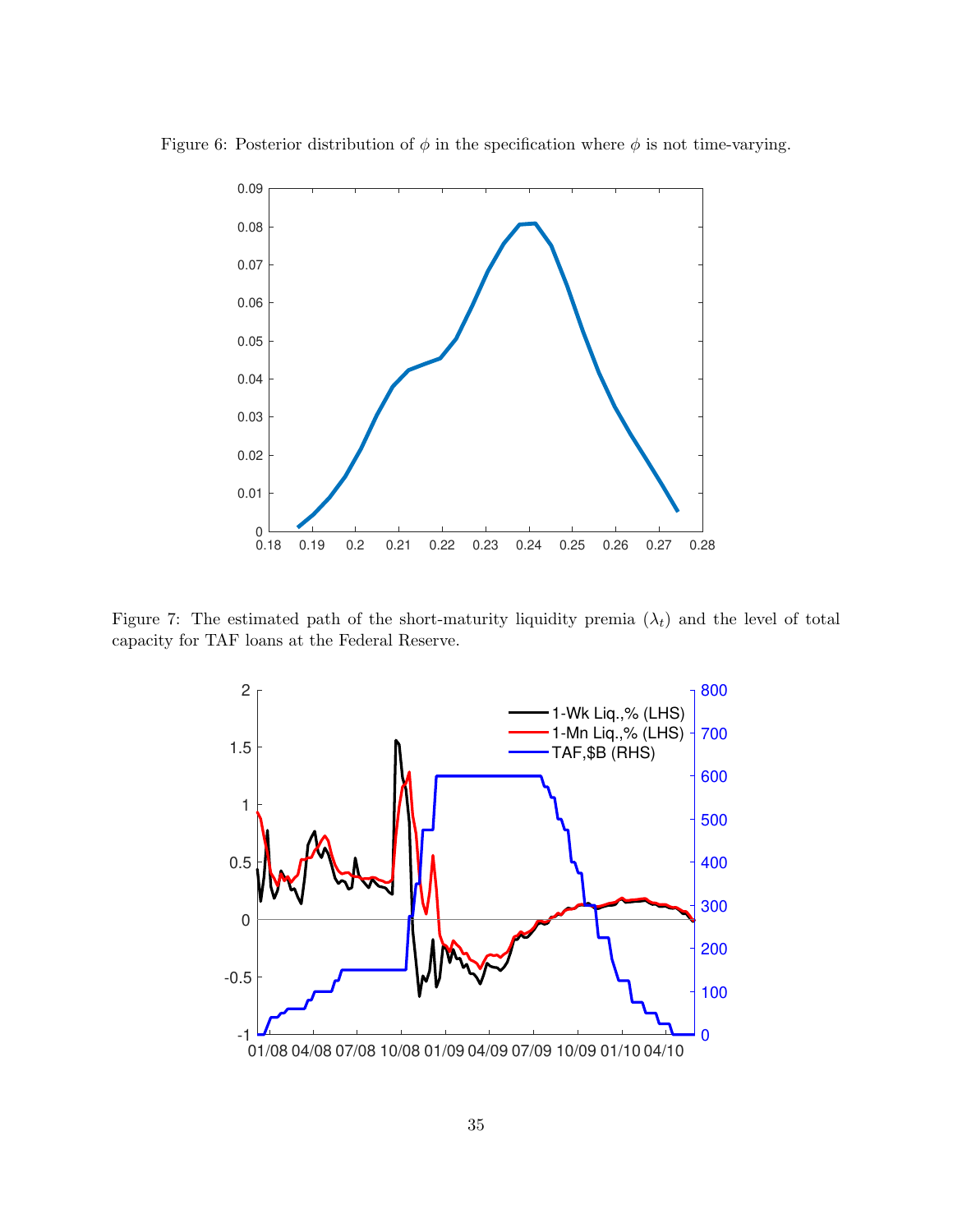#### Table I: Model Results

|              | 1 wk     | $1 \text{ mm}$ | $3 \text{ mm}$                         | $6 \text{ mm}$ | $12 \text{ mm}$ |
|--------------|----------|----------------|----------------------------------------|----------------|-----------------|
|              |          | Average value  |                                        |                |                 |
| Liquidity    | 0.069    | 0.135          | 0.313                                  | 0.499          | 0.691           |
| Credit Risk  | 0.175    | 0.177          | 0.181                                  | 0.188          | 0.201           |
| Misreporting | $-0.054$ | $-0.054$       | $-0.054$                               | $-0.054$       | $-0.055$        |
|              |          |                | Average fraction of "true" LOIS spread |                |                 |
| Liquidity    | 36\%     | 54%            | 76%                                    | 83%            | 85%             |
| Credit Risk  | 63\%     | 47\%           | $24\%$                                 | 17%            | 15%             |
| Misreporting | $-30\%$  | $-23%$         | $-14%$                                 | $-8\%$         | $-6\%$          |

#### (a) Relative Contributions of Model Components

NOTE: The top panel shows the average level of each of the indicated components of the average LOIS spread at each maturity, reported in percentage points. The second panel shows the unweighted average value of each component when normalized by the contemporaneous value of the bias-corrected LOIS spread. The contributions are calculated using the medians of the posterior distributions of the estimates.

| (b) Variance Decomposition |  |
|----------------------------|--|

|                             | 1 wk     | $1 \text{ mm}$ | $3 \text{ mm}$ | $6 \text{ mm}$ | $12 \text{ mn}$ |
|-----------------------------|----------|----------------|----------------|----------------|-----------------|
| Liquidity                   | 0.074    | 0.063          | 0.064          | 0.058          | 0.024           |
| Credit Risk ( $\phi$ and C) | 0.096    | 0.096          | 0.098          | 0.1            | 0.107           |
| $\phi$ only                 | 0.038    | 0.039          | 0.042          | 0.046          | 0.057           |
| $\overline{C}$ only         | 0.012    | 0.012          | 0.012          | 0.012          | 0.012           |
| $Liq/Credit$ risk Cov       | $-0.047$ | 0.006          | 0.088          | 0.107          | 0.073           |
|                             |          |                |                |                |                 |
| Liquidity                   | 60%      | 38%            | 26\%           | 22\%           | 12%             |
| Credit Risk ( $\phi$ and C) | 78%      | 58%            | 39%            | 38%            | 53%             |
| $\phi$ only                 | 31%      | 23%            | 17%            | 17%            | 28\%            |
| $\overline{C}$ only         | 10%      | $7\%$          | $5\%$          | $5\%$          | $6\%$           |
| $Liq/Credit$ risk Cov       | $-38%$   | $4\%$          | 35%            | 40\%           | 36\%            |

NOTE: The table shows the contribution of each of the indicated components to the overall time-series variance of the average LOIS spread at each maturity. Contributions are calculated using the medians of the posterior distributions of the estimates. Units in the top panel are percentage points squared. The contributions of liquidity, credit risk, and their covariance sum identically to the total variation in LOIS. The contributions of the credit-risk components,  $\phi$  and  $\overline{C}$ , are based on linear approximations. The bottom panel expresses the variance decomposition as a percentage of the total variance of each LOIS spread.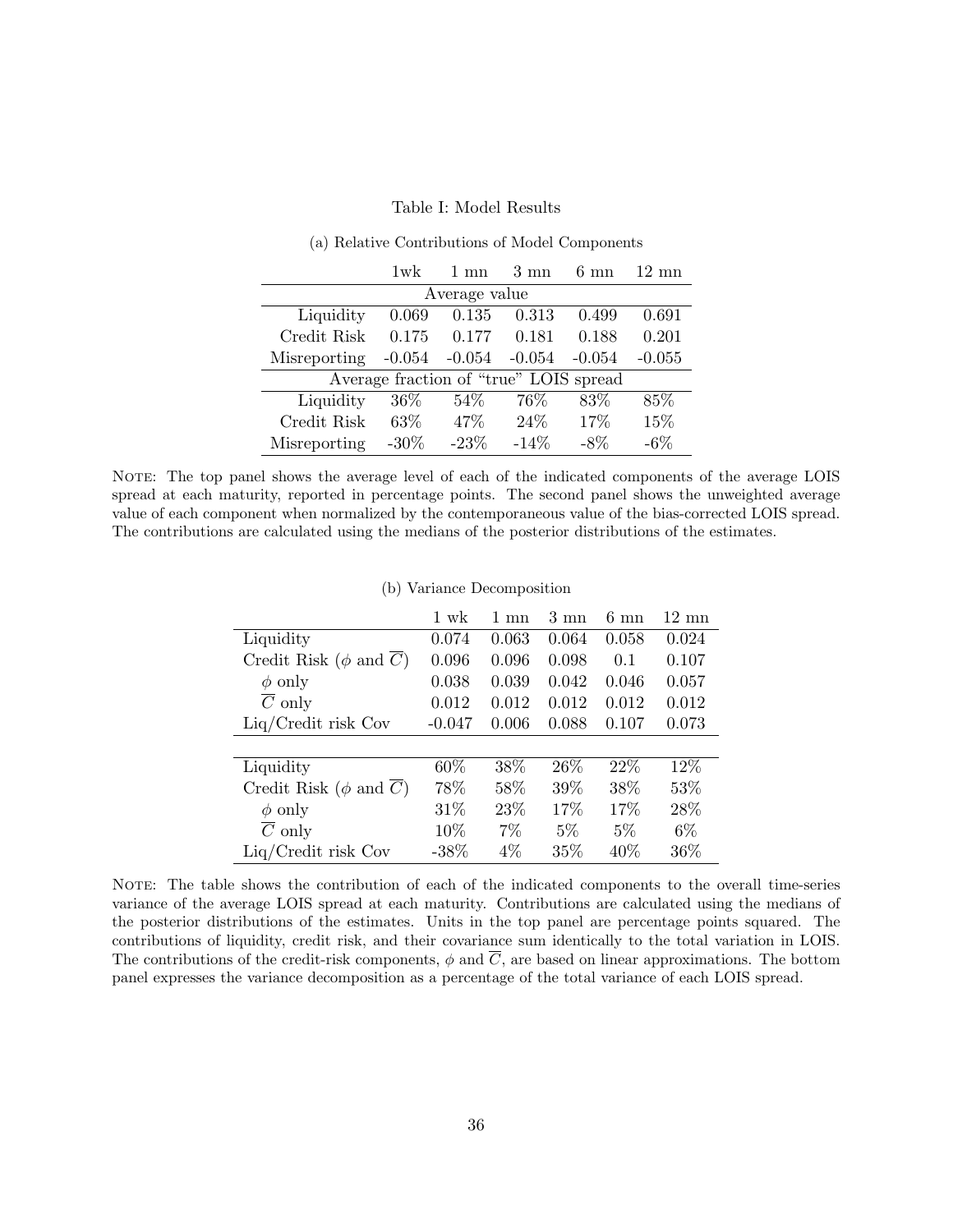|                                |                     |                         |                                               |                                                           | Table II: External Validation of $\lambda$  |                                               |                                               |                                                 |                                                        |                                                                                                   |
|--------------------------------|---------------------|-------------------------|-----------------------------------------------|-----------------------------------------------------------|---------------------------------------------|-----------------------------------------------|-----------------------------------------------|-------------------------------------------------|--------------------------------------------------------|---------------------------------------------------------------------------------------------------|
|                                |                     | $1\mathrm{w}\mathrm{k}$ |                                               |                                                           |                                             | $1 \text{mm}$                                 |                                               |                                                 | $3$ mn                                                 |                                                                                                   |
|                                |                     | $0.02**$                | $0.01\,$                                      |                                                           |                                             | $0.01**$                                      | $0.01**$                                      | $0.01**$                                        | $0.01**$                                               | $0.01**$                                                                                          |
| Intercept                      |                     | $(0.01)$                |                                               |                                                           |                                             | $(0.00)$                                      |                                               |                                                 | $(0.00)$                                               |                                                                                                   |
|                                | $(0.01)$<br>0.28*** |                         | $(0.01)$<br>0.28***                           |                                                           | $(0.00)$<br>0.16***                         |                                               | $(0.00)$<br>0.16***                           | $(0.00)$<br>0.12***                             |                                                        |                                                                                                   |
| T-bill spread $\real^a$        | (0.05)              |                         | $(0.05)$<br>$-0.69***$                        |                                                           | (0.03)                                      |                                               | $(0.03)$<br>$-0.73***$<br>$(0.21)$<br>$(0.95$ | $\left(0.03\right)$                             |                                                        | $\begin{array}{c} (0.00) \\ 0.12^{***} \\ (0.03) \\ -0.1 \\ (0.15) \\ (0.15) \\ 0.98 \end{array}$ |
|                                |                     | $-0.66***$              |                                               |                                                           |                                             | $4***9.76$                                    |                                               |                                                 |                                                        |                                                                                                   |
| TAF Total Capacity             |                     | (0.24)                  | $\begin{array}{c} (0.23) \\ 0.89 \end{array}$ |                                                           |                                             | $\begin{array}{c} (0.22) \\ 0.96 \end{array}$ |                                               |                                                 | $\begin{array}{c} -0.06 \\ (0.15) \\ 0.98 \end{array}$ |                                                                                                   |
| Error AR(1)                    | 0.9                 | 0.88                    |                                               |                                                           | 0.95                                        |                                               |                                               | 0.98                                            |                                                        |                                                                                                   |
| Adj. $R^2$ <sup><i>b</i></sup> | 0.36                | 757                     | 0.66                                          |                                                           | 0.34                                        | 0.82                                          | 0.83                                          | 0.25                                            | 0.07                                                   | 0.32                                                                                              |
| N. Obs.                        | 308                 | 308                     | 308                                           |                                                           | 308                                         | 308                                           | 308                                           | 308                                             | 308                                                    | 308                                                                                               |
|                                |                     |                         |                                               |                                                           |                                             |                                               |                                               |                                                 |                                                        |                                                                                                   |
|                                |                     |                         |                                               | $6$ mn                                                    |                                             |                                               | $12$ mn $^c$                                  |                                                 |                                                        |                                                                                                   |
|                                |                     |                         | $0.01***$                                     | $0.01***$                                                 | $0.01***$                                   | $0.00***$                                     | $0.01***$                                     | $0.01***$                                       |                                                        |                                                                                                   |
| Intercept                      |                     |                         |                                               | (0.00)                                                    |                                             |                                               | $(0.00)$                                      |                                                 |                                                        |                                                                                                   |
|                                |                     |                         |                                               |                                                           |                                             | $(0.00)$<br>-0.15***                          |                                               |                                                 |                                                        |                                                                                                   |
| T-bill                         | spread              |                         | $(0.00)$<br>$0.11***$<br>$(0.04)$             |                                                           | $(0.00)$<br>0.11***<br>$(0.04)$<br>$(0.04)$ | (0.03)                                        |                                               | $(0.00)$<br>$-0.17***$<br>$(0.03)$<br>$0.31***$ |                                                        |                                                                                                   |
| TAF                            |                     |                         |                                               |                                                           |                                             |                                               | $0.29***$                                     |                                                 |                                                        |                                                                                                   |
|                                | Total Capacity      |                         |                                               | $\begin{array}{c} 0.21** \\ (0.09) \\ (0.99) \end{array}$ | (0.09)                                      |                                               | $\begin{array}{c} (0.05) \\ 0.98 \end{array}$ | $\begin{array}{c} (0.05) \\ 0.98 \end{array}$   |                                                        |                                                                                                   |
| Error                          | AR(1)               |                         | 0.99                                          |                                                           | 0.99                                        | 0.99                                          |                                               |                                                 |                                                        |                                                                                                   |

NOTE: Regression performed using Cochrane and Orcutt (1949) procedure to account for serial correlation in the errors. Asterisks indicate significance at the  $10(*)$ ,  $5(*)$  and  $1(***)$  percent levels, respectively.  $a:$  In the regression for the 1-week horizon, we use the 1-month Treasury note-bill spread, which is the shortest maturity available, all other maturities are matched exactly. b: Adjusted  $R^2$  for Cochrane-Orcutt procedure excludes contribution of lagged error term.  $c: 12$ -month data only available since 2008. NOTE: Regression performed using Cochrane and Orcutt (1949) procedure to account for serial correlation in the errors. Asterisks indicate significance at the  $10(*)$ ,  $5(*)$  and  $1(*)**$  percent levels, respectively.  $a:$  In the regression for the 1-week horizon, we use the 1-month Treasury note-bill spread, which is the shortest maturity available, all other maturities are matched exactly. b: Adjusted  $R^2$  for Cochrane-Orcutt procedure excludes contribution of lagged error term. c: 12-month data only available since 2008.

Error AR(1)  $\boxed{0.99 \quad 0.99 \quad 0.99 \quad 0.98 \quad 0.98}$ Adj.  $R^2$   $b$   $\Big|$  0.09 0.69 0.7  $\Big|$  0.06 0.94 0.95 N. Obs. 308 308 308 264 264 264

0.99  $\frac{1}{0.09}$ 308

Error AR(1)  $\overline{\mathrm{Adj.}}\ \overline{R^2}^{\,b}$ N. Obs.

308  $\overline{\overline{6}}$ 

 $\frac{1}{0.69}$ 

 $0.99$  $\frac{6}{10}$ 264

 $\sqrt{0.95}$ 264

 $\sqrt{0.94}$ 264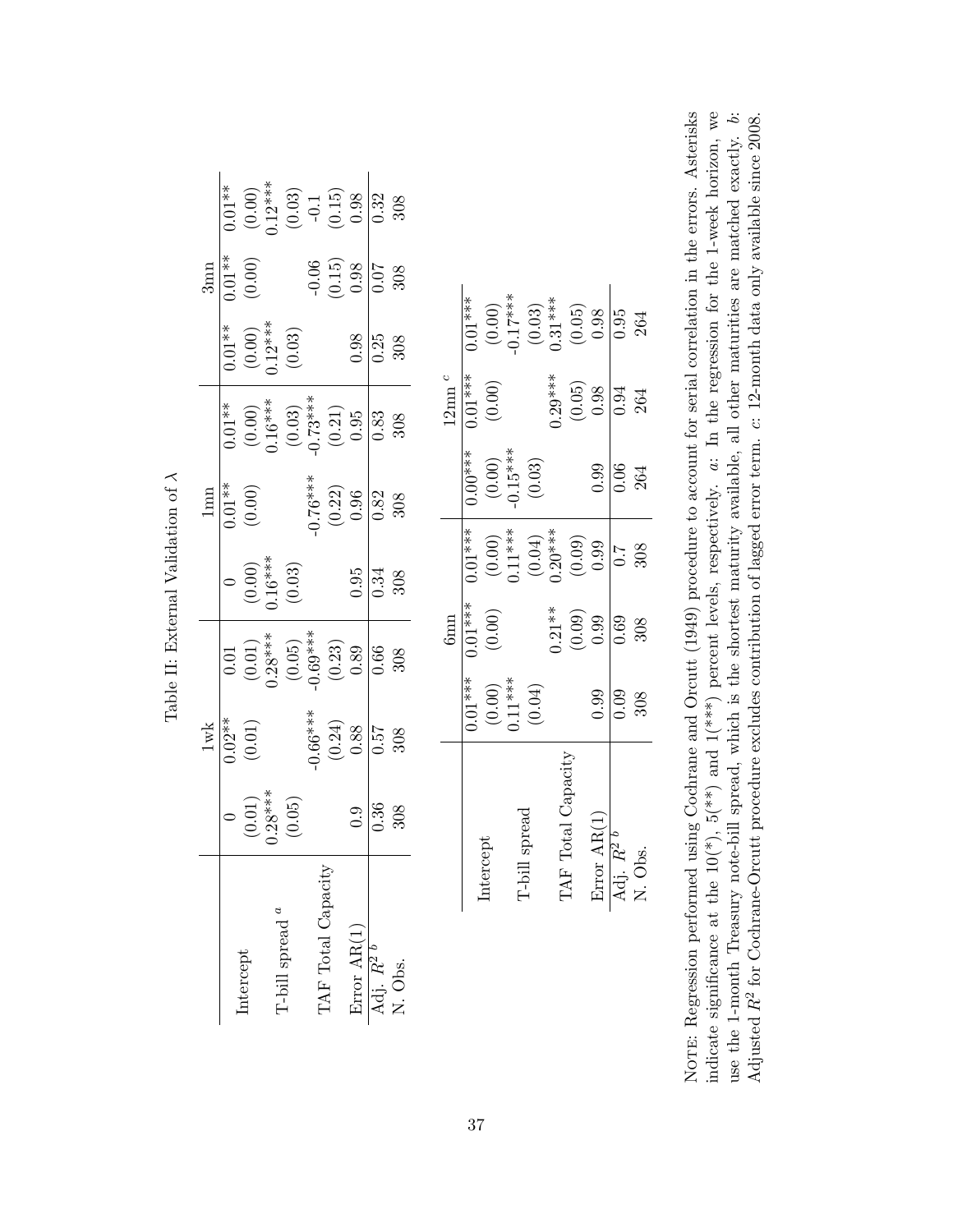|                          | $\lambda^{6M}$ |            | $\lambda^{12M}$ |            | $\phi$      |            |
|--------------------------|----------------|------------|-----------------|------------|-------------|------------|
|                          | Full sample    | Since 2010 | Full sample     | Since 2010 | Full sample | Since 2010 |
|                          | $0.01***$      | $0.01***$  | $0.02***$       | $0.01***$  | $0.01**$    | $0.01**$   |
| Intercept                | (0.00)         | (0.00)     | (0.00)          | (0.00)     | (0.01)      | (0.00)     |
| 6m Avg. fit err.         | $-0.01$        | 0.02       |                 |            | 0.39        | $0.23*$    |
|                          | (0.12)         | (0.03)     |                 |            | (0.48)      | (0.14)     |
| 6m b/a                   |                | $-0.15$    |                 |            |             | $-0.76$    |
|                          |                | (1.31)     |                 |            |             | (15.5)     |
|                          |                |            | $-0.08$         | $-0.11*$   | $-0.52$     | $-0.15$    |
| $12m$ Avg. fit err.      |                |            | (0.13)          | (0.06)     | (0.65)      | (0.28)     |
|                          |                |            |                 | 1.41       |             | 3.18       |
| 12m b/a                  |                |            |                 | (2.62)     |             | (27.90)    |
| Error $AR(1)$            | 0.99           | 0.99       | 0.97            | 0.99       | 0.95        | 0.96       |
| Adj. $\overline{R^{2}a}$ | 0.00           | 0.01       | 0.00            | 0.17       | 0.01        | 0.12       |
| N obs                    | 308            | 167        | 308             | 167        | 308         | 167        |

Table III: Checking for Contamination from CDS Illiquidity

NOTE: Regression performed using Cochrane and Orcutt (1949) procedure to account for serial correlation in the errors. The labels "6m Avg. fit err." and "12m Avg. fit err." correspond to the mean absolute fitting error of the Nelson-Siegel curve used to fit the CDS data; they are the mean from the cross-sectional distribution (of sample banks) at the 6- and 12-month maturity, respectively. Asterisks indicate significance at the  $10(*)$ ,  $5(*)$  and  $1(*)$  percent levels, respectively. a: Adjusted  $R^2$  for Cochrane-Orcutt procedure excludes contribution of lagged error term.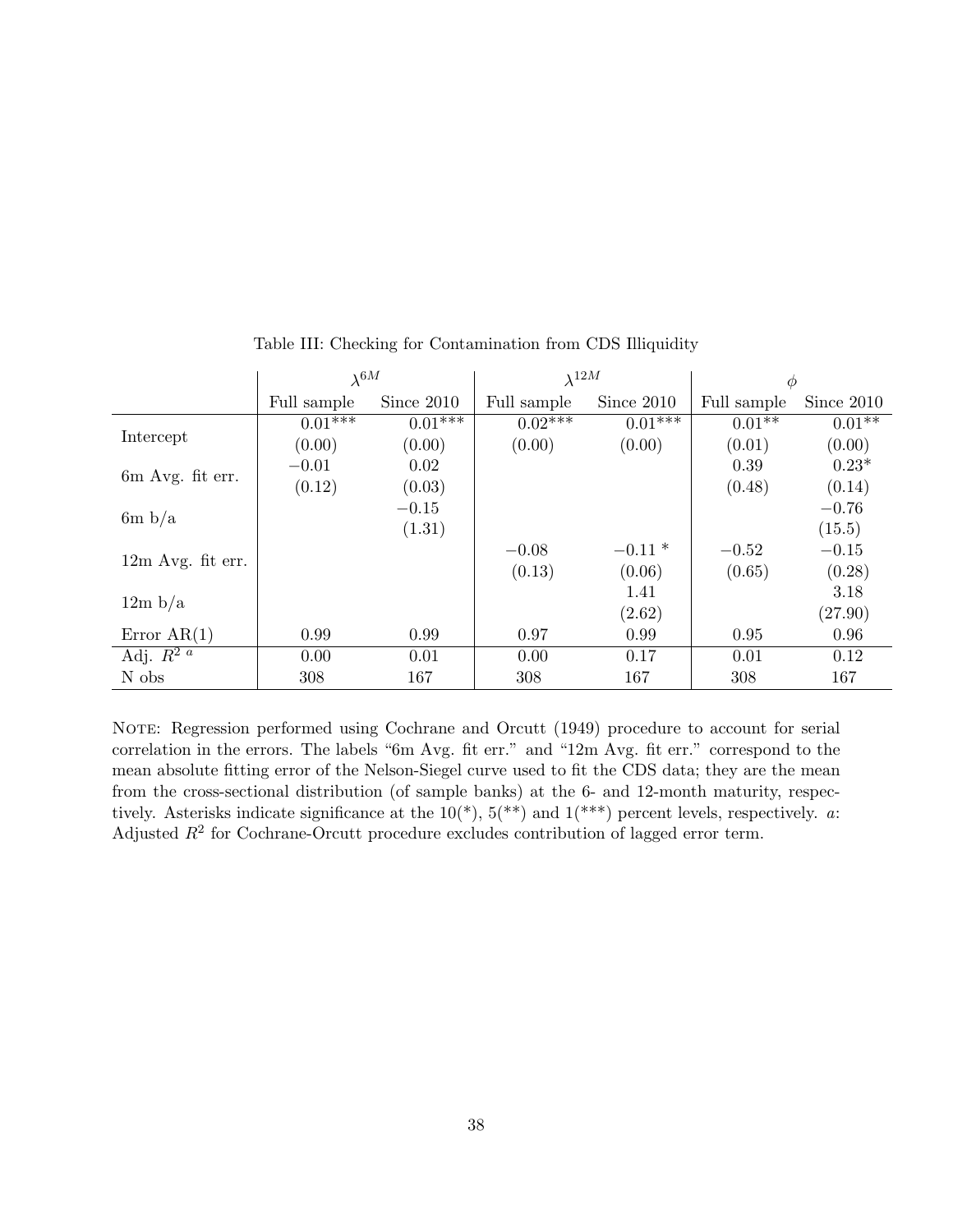|                   | $1$ wk | $1 \text{ mm}$   | $3 \text{ mm}$                         | $6 \text{ mm}$ | $12 \text{ mm}$ |
|-------------------|--------|------------------|----------------------------------------|----------------|-----------------|
|                   |        | Average value    |                                        |                |                 |
| Liquidity         | 0.196  | $\,0.245\,$      | 0.439                                  | 0.646          | 0.849           |
| Credit Risk 0.002 |        | 0.002            | 0.002                                  | 0.003          | 0.005           |
| Misreporting      |        | $\left( \right)$ | $\mathbf{0}$                           |                |                 |
|                   |        |                  | Average fraction of "true" LOIS spread |                |                 |
| Liquidity         | 96\%   | 89%              | 100%                                   | 103\%          | 101\%           |
| Credit Risk       | $0\%$  | $0\%$            | $0\%$                                  | $0\%$          | $0\%$           |
| Misreporting      | 0%     | 0%               | 0%                                     |                | 0%              |

## Table IV: Model Results – Without Controlling for Misreporting

(a) Relative Contributions of Model Components

|                       | 1 wk     | 1.<br>mn | $3 \text{ mn}$ | $6 \text{ mn}$ | $12 \text{ mn}$ |
|-----------------------|----------|----------|----------------|----------------|-----------------|
| Liquidity             | 0.123    | 0.153    | 0.227          | 0.236          | 0.165           |
| Credit Risk           | $\Omega$ | 0        | 0              | 0              | 0.001           |
| $\phi$ only           | 0.001    | 0.001    | 0.001          | 0.001          | 0.001           |
| $\bar{C}$ only        | 0        | 0        | 0              | $\theta$       | 0               |
| $Liq/Credit$ risk Cov | $-0.008$ | 0.001    | $-0.002$       | $-0.004$       | 0.006           |
|                       |          |          |                |                |                 |
| Liquidity             | 107%     | 99%      | 101%           | 101%           | 96%             |
| Credit Risk           | $0\%$    | $0\%$    | $0\%$          | $0\%$          | $0\%$           |
| $\phi$ only           | $1\%$    | $0\%$    | $0\%$          | $0\%$          | $1\%$           |
| $C$ only              | $0\%$    | $0\%$    | $0\%$          | $0\%$          | $0\%$           |
| $Liq/Credit$ risk Cov | $-7%$    | $1\%$    | $-1\%$         | $-2\%$         | 4%              |

(b) Variance Decomposition

NOTE: Using the model that excludes the misreporting terms, the table shows the contribution of each of the indicated components to the overall time-series variance of the average LOIS spread at each maturity. Units in the top panel are percentage points squared. The contributions of liquidity, credit risk, and their covariance sum identically to the total variation in LOIS. The contributions of the credit-risk components,  $\phi$  and C, are based on linear approximations. Units in the top panel are percentage points squared. The bottom panel expresses the variance decomposition as a percentage of the total variance of each LOIS spread.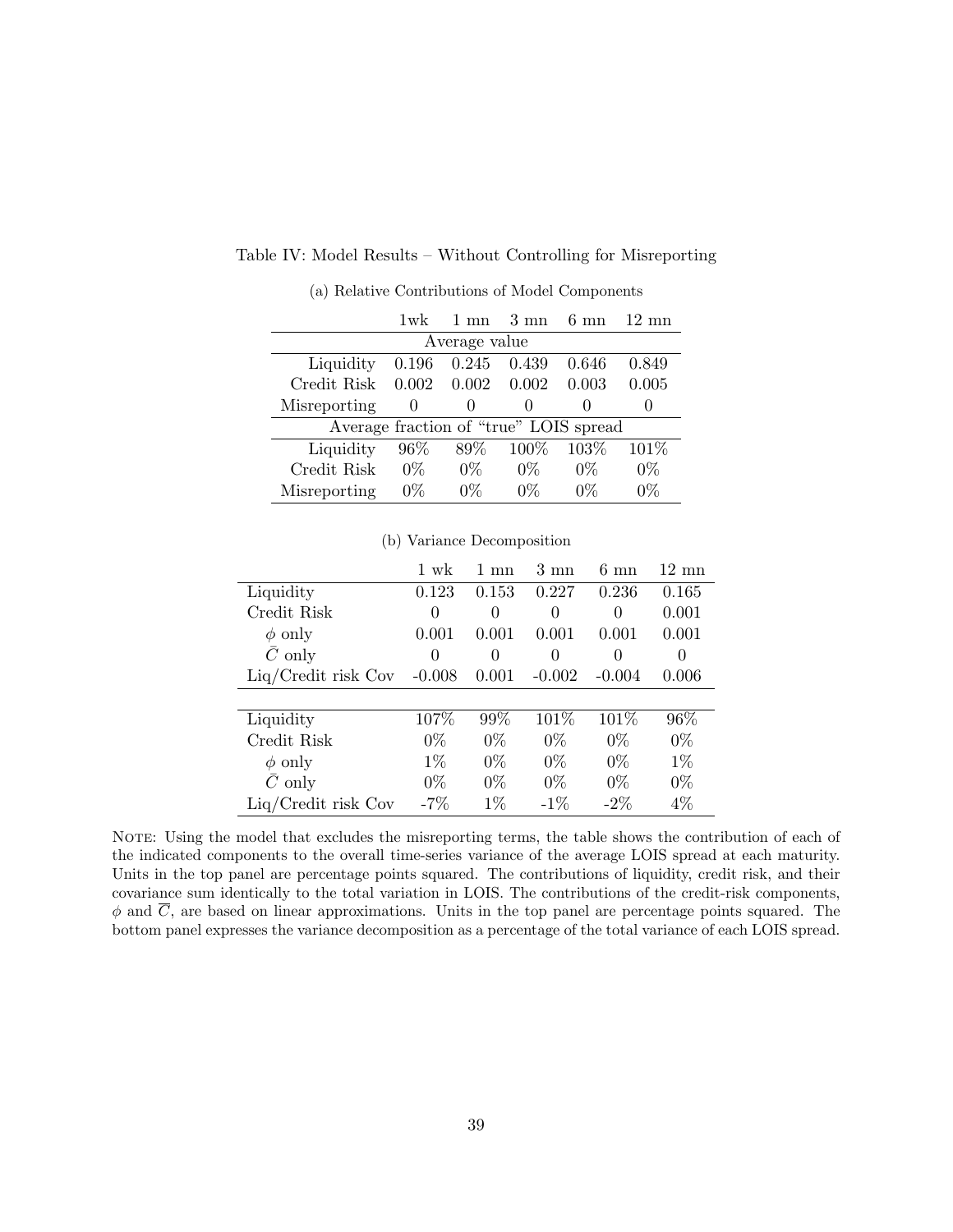|             |                | Beg. of Crisis        | <b>TAF</b>        | Fed Facilities    | <b>SCAP</b> | European Crisis       |
|-------------|----------------|-----------------------|-------------------|-------------------|-------------|-----------------------|
| Start       |                | 7/30/07               | 12/3/07           | 9/29/08           | 4/27/09     | 7/25/11               |
| End         |                | 8/31/07               | 1/4/08            | 11/7/08           | 5/22/09     | 9/9/11                |
|             | 1w             | 0.5                   | $-0.27$           | $-2.01$ ***       | $-0.05$     | 0.01                  |
|             | 1 <sub>m</sub> | $0.53^{\ast\ast}$     | $-0.65$ ***       | $-1.00$ ***       | $-0.12$     | $0.04\,$              |
| <b>LOIS</b> | 3m             | $0.54***$             | $-0.35$ $^{\ast}$ | $-0.63$ ***       | $-0.31*$    | 0.11                  |
|             | 6m             | $0.59^{\ast\ast\ast}$ | $-0.22$           | $-0.36$ $^{\ast}$ | $-0.33$ **  | 0.13                  |
|             | 12m            | $0.45***$             | $-0.11$           | $-0.28*$          | $-0.35$ *** | 0.17                  |
|             | 1w             | $0.44*$               | $-0.13$           | $-1.90$ ***       | 0.25        | $-0.08$               |
|             | 1 <sub>m</sub> | $0.46^{\ast\ast\ast}$ | $-0.51$ ***       | $-0.78$ ***       | $0.16\,$    | $-0.05$               |
| $\lambda$   | 3m             | $0.47***$             | $-0.20$ **        | $-0.33$ ***       | $-0.04$     | 0.01                  |
|             | 6m             | $0.51***$             | $-0.07$           | 0.06              | $-0.06$     | $0.02\,$              |
|             | 12m            | $0.37***$             | 0.05              | $0.30***$         | $-0.05$     | $0.05\,$              |
|             | 1w             | 0.06                  | $-0.11$           | $-0.17**$         | $-0.37***$  | 0.12                  |
| Total       | 1 <sub>m</sub> | $0.06\,$              | $-0.06$           | $-0.21$           | $-0.37$ *** | 0.12                  |
| Credit      | 3m             | 0.06                  | $-0.04$           | $-0.31$ *         | $-0.37$ *** | 0.13                  |
| Risk        | 6m             | $0.07\,$              | $-0.01$           | $-0.44$ ***       | $-0.37$ *** | $0.13\,$              |
|             | 12m            | 0.09                  | $-0.01$           | $-0.64$ ***       | $-0.36$ *** | 0.14                  |
|             | 1w             | 0.01                  | $-0.03$           | 0.16              | $-0.73***$  | $0.96***$             |
|             | 1 <sub>m</sub> | 0.01                  | $-0.03$           | 0.14              | $-0.74$ *** | $0.97***$             |
| $\bar{C}$   | 3m             | $0.02\,$              | $-0.02$           | 0.07              | $-0.75$ *** | $0.99^{\ast\ast\ast}$ |
|             | 6m             | $0.02\,$              | $-0.02$           | $-0.01$           | $-0.76$ *** | $1.01^{***}\,$        |
|             | 12m            | $0.02\,$              | $-0.01$           | $-0.13$           | $-0.75$ *** | $1.01^{***}\,$        |
| $\phi$      |                | $0.53***$             | $-0.65***$        | $-0.47**$         | $-0.09\,$   | 0.09                  |

Table V: Decomposition of Model Results Across Various Time Periods

NOTES: The table shows cumulative changes in the LOIS spread and CDS spread data and in the medians of the posterior distributions of our state-variable estimates during certain episodes of interest. Asterisks indicate values that are in the top or bottom 5, 2.5, and 0.5 percentiles, based on the distributions observed during our sample period. LOIS, liquidity, and CDS spreads are reported in percentage points.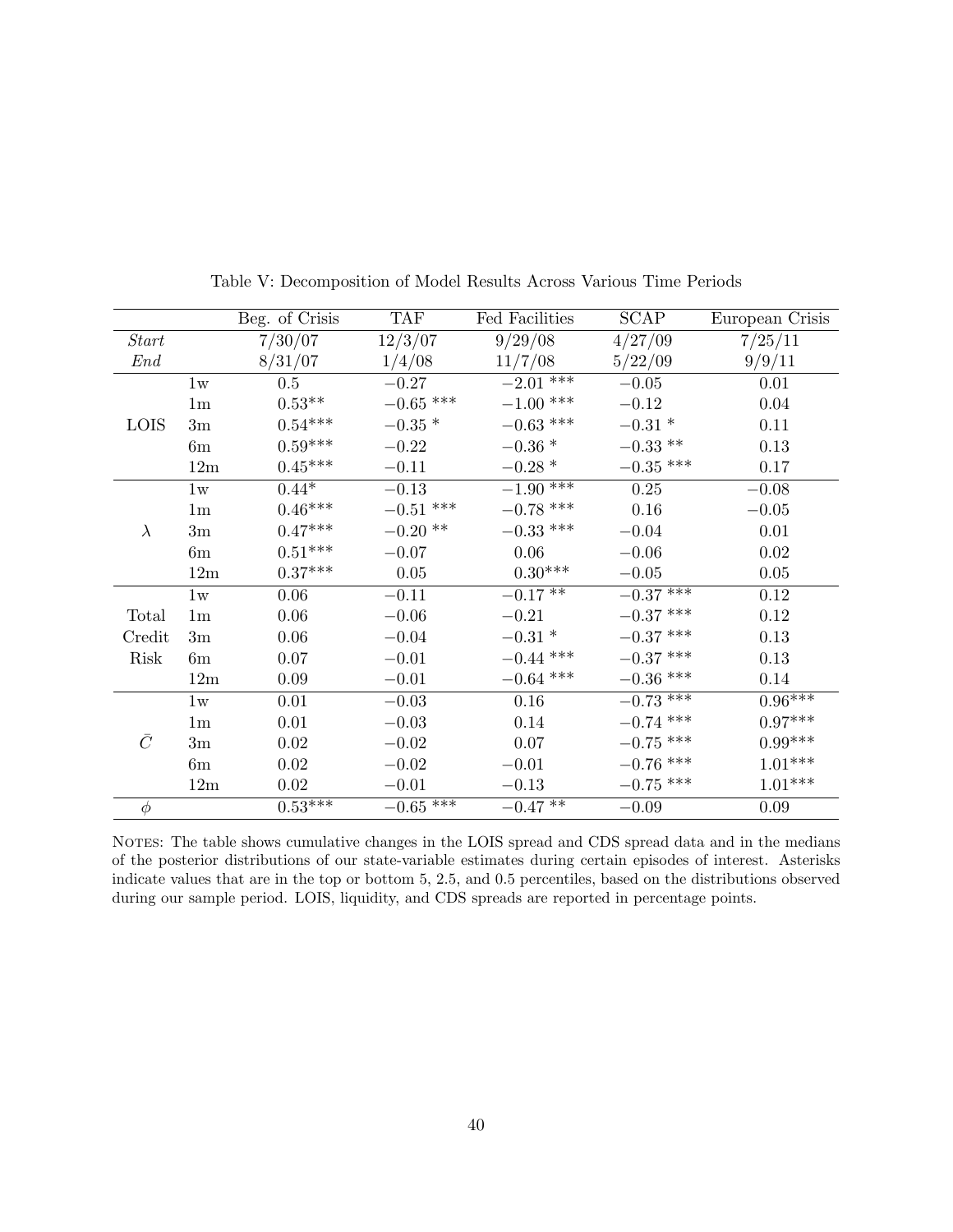## References

- Abrantes-Metz, R. M., Kraten, M., Metz, A. D., and Seow, G. S. 2012. Libor manipulation? Journal of Banking and Finance 36:136–150.
- Acharya, V. V., Gromb, D., and Yorulmazer, T. 2012. Imperfect Competition in the Interbank Market for Liquidity as a Rationale for Central Banking. American Economic Journal: Macroeconomics 4:184–217.
- ACHARYA, V. V. AND MERROUCHE, O. 2013. Precautionary hoarding of liquidity and inter-bank markets: Evidence from the sub-prime crisis. Review of Finance 17:107–160.
- Acharya, V. V. and Skeie, D. 2011. A model of liquidity hoarding and term premia in inter-bank markets. Journal of Monetary Economics 58:436–447.
- Afonso, G., Kovner, A., and Schoar, A. 2011. Stressed, Not Frozen: The Federal Funds Market in the Financial Crisis. Journal of Finance 66:1109–1139.
- ALLEN, F., CARLETTI, E., AND GALE, D. 2009. Interbank market liquidity and central bank intervention. Journal of Monetary Economics 56:639–652.
- Angelini, P., Nobili, A., and Picillo, C. 2011. The interbank market after 2007: What has changed, and why? Journal of Money, Credit and Banking 43:923–958.
- Armantier, O. and Copeland, A. 2012. Assessing the quality of 'furfine-based' algorithms. FRB NY Staff Report 575.
- ARUOBA, S. B., DIEBOLD, F. X., AND SCOTTI, C. 2009. Real-Time Measurement of Business Conditions. Journal of Business & Economic Statistics 27:417–427.
- ARVEDLUND, E. 2014. Open Secret: The Global Banking Conspiracy That Swindled Investors Out of Billions. Portfolio.
- Bonaldi, P. 2017. Motives and Consequences of Libor Misreporting: How Much Can We Learn from Banks' Self-Reported Borrowing Rates? Working Paper.
- BRUNETTI, C., DI FILIPPO, M., AND HARRIS, J. H. 2011. Effects of central bank intervention on the interbank market during the subprime crisis. Review of Financial Studies 24:2053–2083.
- Chen, J. 2013. Libors poker: Interbank borrowing costs and strategic reporting. Working paper, http://ssrn.com/abstract=2136871.
- Chen, K., Fleming, M., Jackson, J., Li, A., and Sarkar, A. 2011. An analysis of cds transactions: Implications for public reporting. FRBNY Staff Report Number 517.
- CHRISTENSEN, J. H. E., LOPEZ, J. A., AND RUDEBUSCH, G. D. 2014. Do central bank liquidity facilities affect interbank lending rates? Journal of Business and Economic Statistics 32:136–151.
- Cocco, J. a. F., Gomes, F., and Martins, N. C. 2009. Lending relationships in the interbank market. Journal of Financial Intermediation 18:24–48.
- COCHRANE, D. AND ORCUTT, G. H. 1949. Application of least squares regression to relationships containing auto-correlated error terms. Journal of the American Statistical Association 44:32–61.
- Cogley, T. and Sargent, T. J. 2002. Evolving Post-World War II U.S. Inflation Dynamics, pp. 331–388. In NBER Macroeconomics Annual 2001, Volume 16. NBER.
- CULP, C. L., VAN DER MERWE, A., AND STÄRKLE, B. J. 2016. Single-name credit default swaps: A review of the empirical academic literature. Technical report, ISDA.
- DUFFIE, D. AND STEIN, J. C. 2015. Reforming libor and other financial-market benchmarks. Journal of Economic Perspectives 29:191–212.
- EISENSCHMIDT, J. AND TAPKING, J. 2009. Liquidity risk premia in unsecured interbank money markets. European Central Bank Working Paper, number 1025.
- FILIPOVIĆ, D. AND TROLLE, A. B. 2013. The term structure of interbank risk. Journal of Financial Economics 109:707–733.
- FURFINE, C. 1999. The Microstructure of the Federal Funds Market. Financial Markets, Institutions, and Instruments 8:24–44.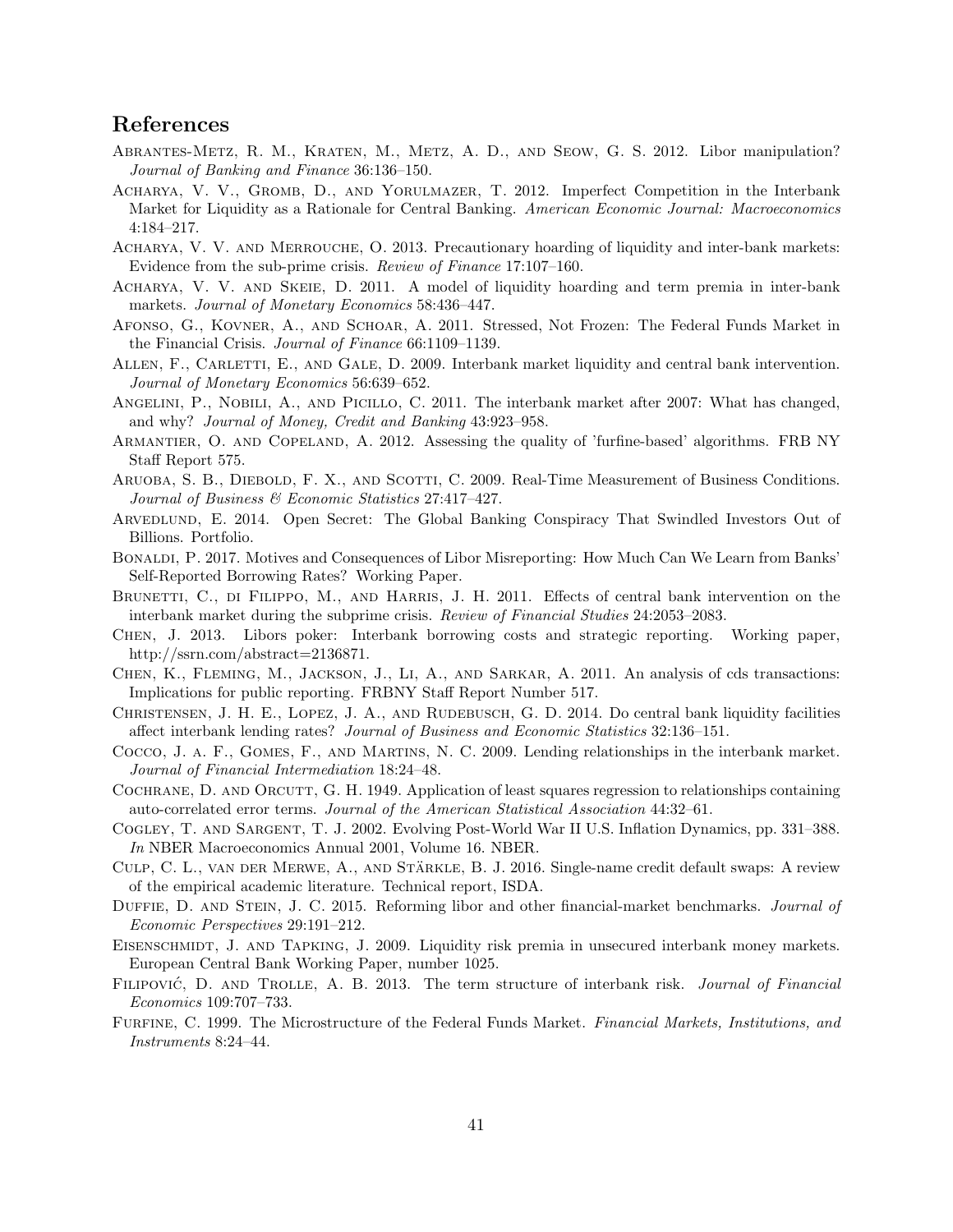- Gandhi, P., Golez, B., Jackwerth, J. C., and Plazzi, A. 2018. Financial market misconduct and public enforcement: The case of libor manipulation. Management Science . In press.
- GEFANG, D., KOOP, G., AND POTTER, S. M. 2011. Understanding liquidity and credit risks in the financial crisis. Journal of Empirical Finance 18:903–914.
- Gorton, G. B., Metrick, A., and Xie, L. 2014. The flight from maturity. Working Paper 20027, National Bureau of Economic Research.
- GREENWOOD, R., HANSON, S. G., AND STEIN, J. C. 2015. A comparative-advantage approach to government debt maturity. The Journal of Finance 70:1683–1722.
- HEIDER, F., HOEROVA, M., AND HOLTHAUSEN, C. 2015. Liquidity hoarding and interbank market spreads: the role of counterparty risk. Journal of Financial Economics 118:336–354.
- Hou, D. and Skeie, D. 2014. Libor: Origins, economics, crisis, scandal, and reform. Federal Reserve Bank of New York Staff Report, number 667.
- HU, G. X., PAN, J., AND WANG, J. 2013. Noise as information for illiquidity. The Journal of Finance 68:2341–2382.
- Kass, R. E. and Raftery, A. E. 1995. Bayes factors. Journal of the American Statistical Association 90:773–795.
- Kim, C.-J. and Nelson, C. R. 1999. State-Space Models with Regime Switching: Classical and Gibbs-Sampling Approaches with Applications, volume 1 of MIT Press Books. The MIT Press.
- Kovner, A. and Skeie, D. 2013. Evaluating the quality of fed funds lending estimates produced from fedwire payments data. FRB NY Staff Report 629.
- Kuo, D., Skeie, D., and Vickery, J. 2012. A comparison of libor to other measures of bank borrowing costs. FRB NY Staff Report.
- MCANDREWS, J., SARKAR, A., AND WANG, Z. 2017. The effect of the term auction facility on the london interbank offered rate. Journal of Banking and Finance 83:135–52.
- Michaud, F.-L. and Upper, C. 2008. What drives interbank rates? Evidence from the Libor panel. Technical report, Bank for International Settlements.
- Musto, D., Nini, G., and Schwarz, K. 2018. Notes on Bonds: Illiquidity Feedback During the Financial Crisis. The Review of Financial Studies 31:2983–3018.
- NELSON, C. R. AND SIEGEL, A. F. 1987. Parsimonious Modeling of Yield Curves. The Journal of Business 60:473–89.
- POSKITT, R. AND DASSANAYAKE, W. 2015. Modelling the lowballing of the LIBOR fixing. *International* Review of Financial Analysis 42:270–277.
- Rai, A. M. 2013. The impact of policy initiatives on credit spreads during the 2007-09 financial crisis. International Journal of Central Banking 9:45–104.
- SCHWARZ, K. 2018. Mind the Gap: Disentangling Credit and Liquidity in Risk Spreads. Review of Finance . In press.
- Smith, J. 2012. The term structure of money market spreads during the financial crisis. Working paper, http://people.stern.nyu.edu/jsmith/TermStructureMoneyMarketSpreads.pdf.
- SNIDER, C. A. AND YOULE, T. 2012. The fix is in: Detecting portfolio driven manipulation of the libor. Working paper, http://ssrn.com/abstract=2189015.
- Sul, H. K. 2015. Interbank counterparty risk and recovery rates in credit default swaps. Available from: https://www.aeaweb.org/conference/2016/retrieve.php?pdfid=1420.
- Taylor, J. B. and Williams, J. C. 2009. A black swan in the money market. American Economic Journal: Macroeconomics 1:58–83.
- WHEATLY, M. 2012. The wheatly review of libor: Final report. Technical report, HM Treasury.
- WU, T. 2011. The u.s. money market and the term auction facility in the financial crisis of 2007-2009. The Review of Economics and Statistics 93:617–631.
- Youle, T. 2014. How much did manipulation distort the libor? Working paper, http://www.dartmouth.edu/ tyoule/documents/JMP49\_0112.pdf.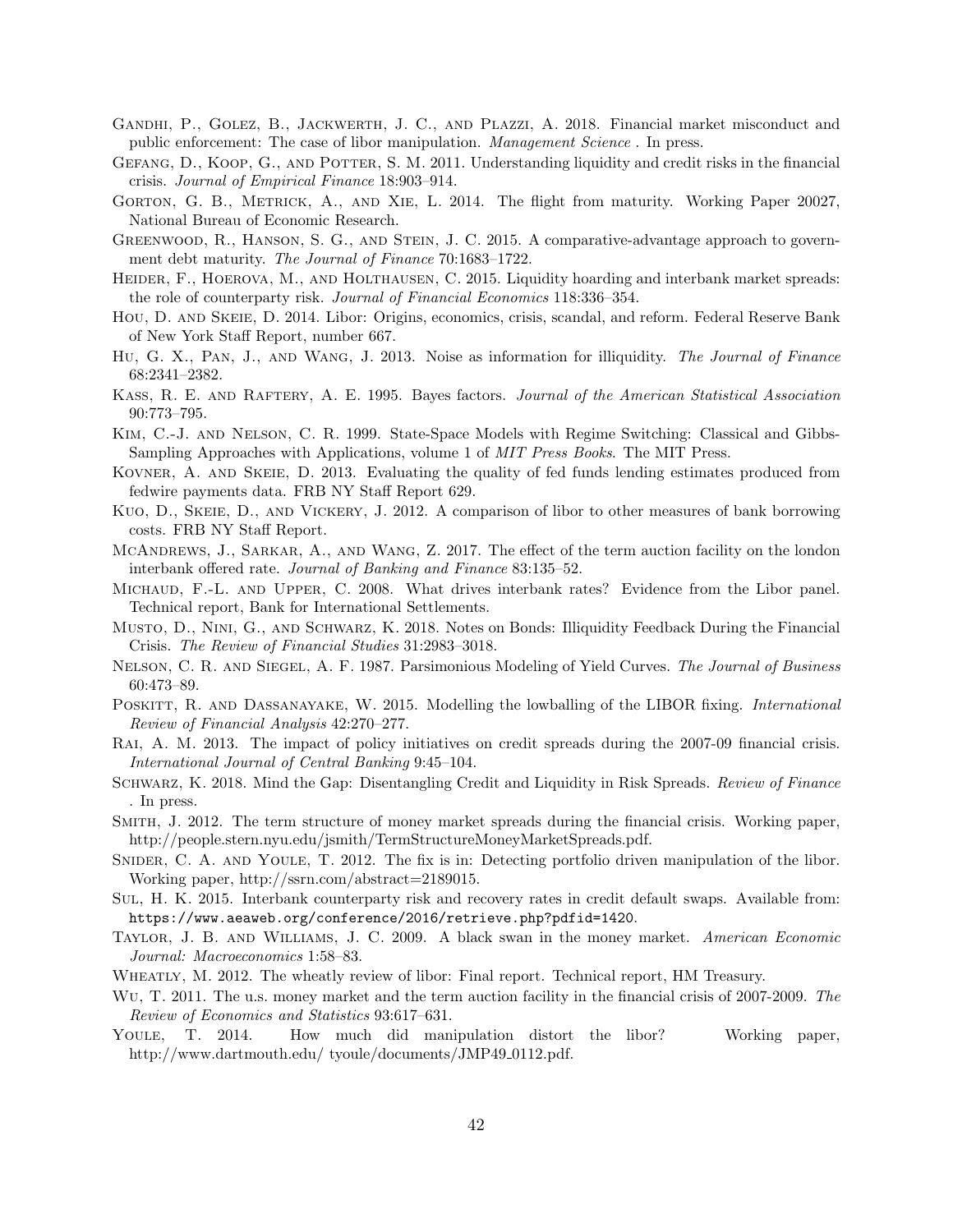# A Derivation of Measurement Equations

Each bank's first-order condition is:

$$
\gamma_{1imt} - \gamma_{2t} \left( \frac{\widehat{L}_{imt} - L_{imt}}{\text{std}_{mt} \left[ \widehat{L}_{imt} \right]} \right) - \gamma_{3t} \left( \frac{\widehat{L}_{imt} - \overline{\widehat{L}}_{mt}}{\text{std}_{mt} \left[ \widehat{L}_{imt} \right]} \right) = 0. \tag{A.1}
$$

Solving for  $\hat{L}_{imt}$  and substituting equation (1) (imposing  $\phi_{imt} = \phi_t$  for all i and m), gives

$$
\widehat{L}_{imt} = \frac{\gamma_{1imt} \text{std}_{mt} \left[ \widehat{L}_{imt} \right] + \gamma_{2t} \left( \lambda_{mt} + \phi_t C_{imt} \right) + \gamma_{3t} \overline{\widehat{L}}_{mt}}{\gamma_{2t} + \gamma_{3t}}.
$$
\n(A.2)

Averaging across banks and rearranging delivers

$$
\overline{\hat{L}}_{mt} = \lambda_{mt} + \phi_t \overline{C} + \frac{\overline{\gamma}_{1t}}{\gamma_{2t}} \text{std}_{mt} \left[ \hat{L}_{imt} \right]
$$
\n(A.3)

where  $\overline{\gamma}_{1t}$  is the cross-sectional mean of  $\gamma_{1i}$ . Substituting back into equation (A.2),

$$
\widehat{L}_{imt} = \lambda_{mt} + \phi_t \frac{\gamma_{2t} C_{imt} + \gamma_{3t} \overline{C}_{mt}}{\gamma_{2t} + \gamma_{3t}} + \left(\frac{\gamma_{1imt}}{\gamma_{2t} + \gamma_{3t}} + \frac{\gamma_{3t} \overline{\gamma}_{1mt}}{\gamma_{2t}(\gamma_{2t} + \gamma_{3t})}\right) \text{std}_{mt} \left[\widehat{L}_{imt}\right]. \tag{A.4}
$$

The cross-sectional variance is therefore

$$
\text{var}_{mt}\left[\hat{L}_{imt}\right] = \left(\frac{\phi_t \gamma_{2t}}{\gamma_{2t} + \gamma_{3t}}\right)^2 (\sigma_{mt}^C)^2 + \frac{\text{var}_{mt}\left[\hat{L}_{imt}\right] \text{var}_{mt}[\gamma_{1imt}]}{(\gamma_{2t} + \gamma_{3t})^2}
$$

$$
= \frac{(\phi_t \gamma_{2t})^2}{(\gamma_{2t} + \gamma_{3t})^2 - \text{var}_{mt}[\gamma_{1imt}]} (\sigma_{mt}^C)^2. \tag{A.5}
$$

Thus, we can write equation (7), by defining

$$
\beta_{1imt} = \left(\frac{\gamma_{1imt}}{\gamma_{2t} + \gamma_{3t}} + \frac{\gamma_{3t}\overline{\gamma}_{1mt}}{\gamma_{2t}(\gamma_{2t} + \gamma_{3t})}\right) \frac{\phi_t \gamma_{2t}}{\sqrt{(\gamma_{2t} + \gamma_{3t})^2 - \text{var}_{mt}[\gamma_{1imt}]}}
$$
(A.6)

and

$$
\beta_{2t} = -\frac{\phi_t \gamma_{3t}}{\gamma_{2t} + \gamma_{3t}}.\tag{A.7}
$$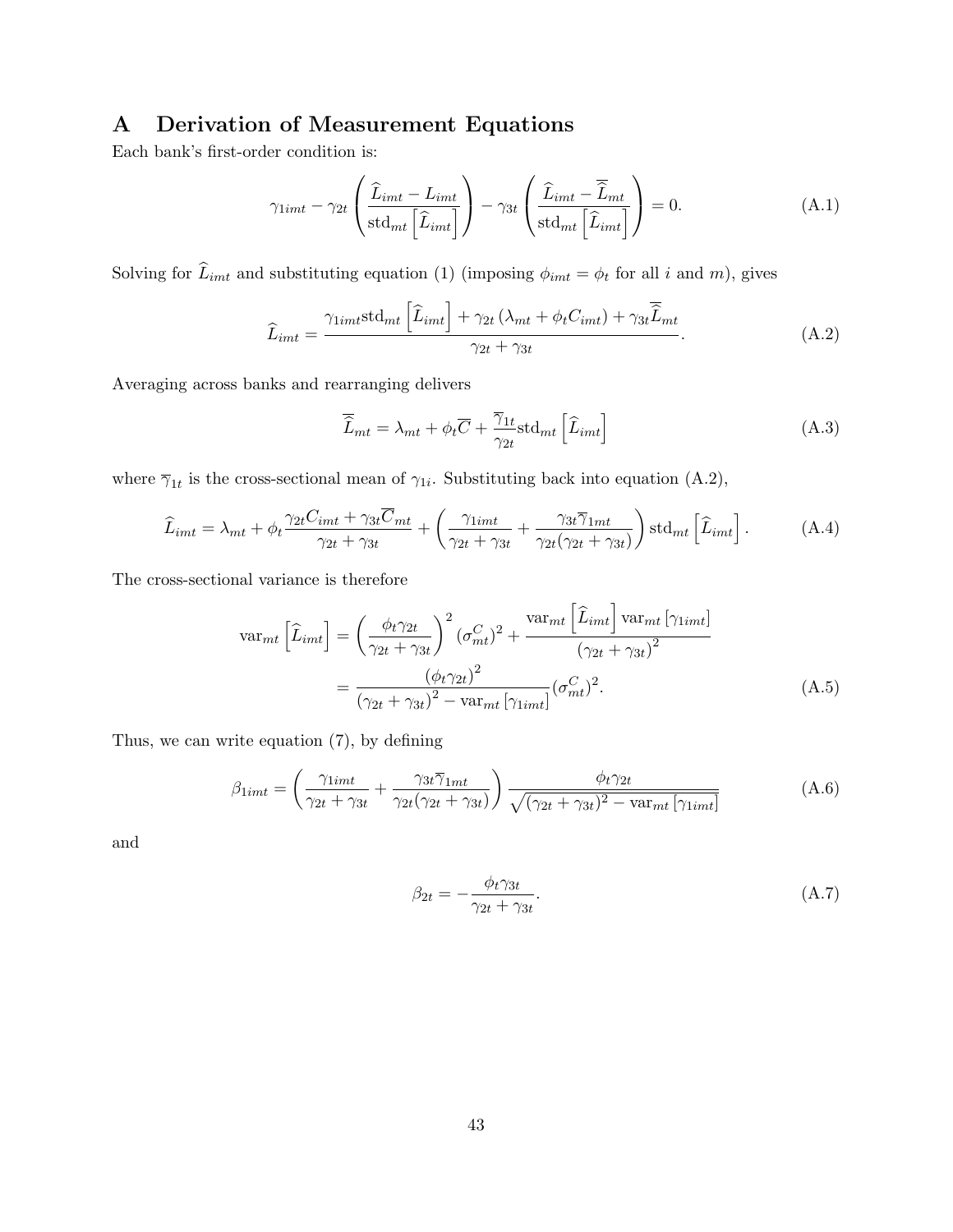Online Appendix for:

# Credit Risk, Liquidity, and Lies

by: Kurt F. Lewis and Thomas B. King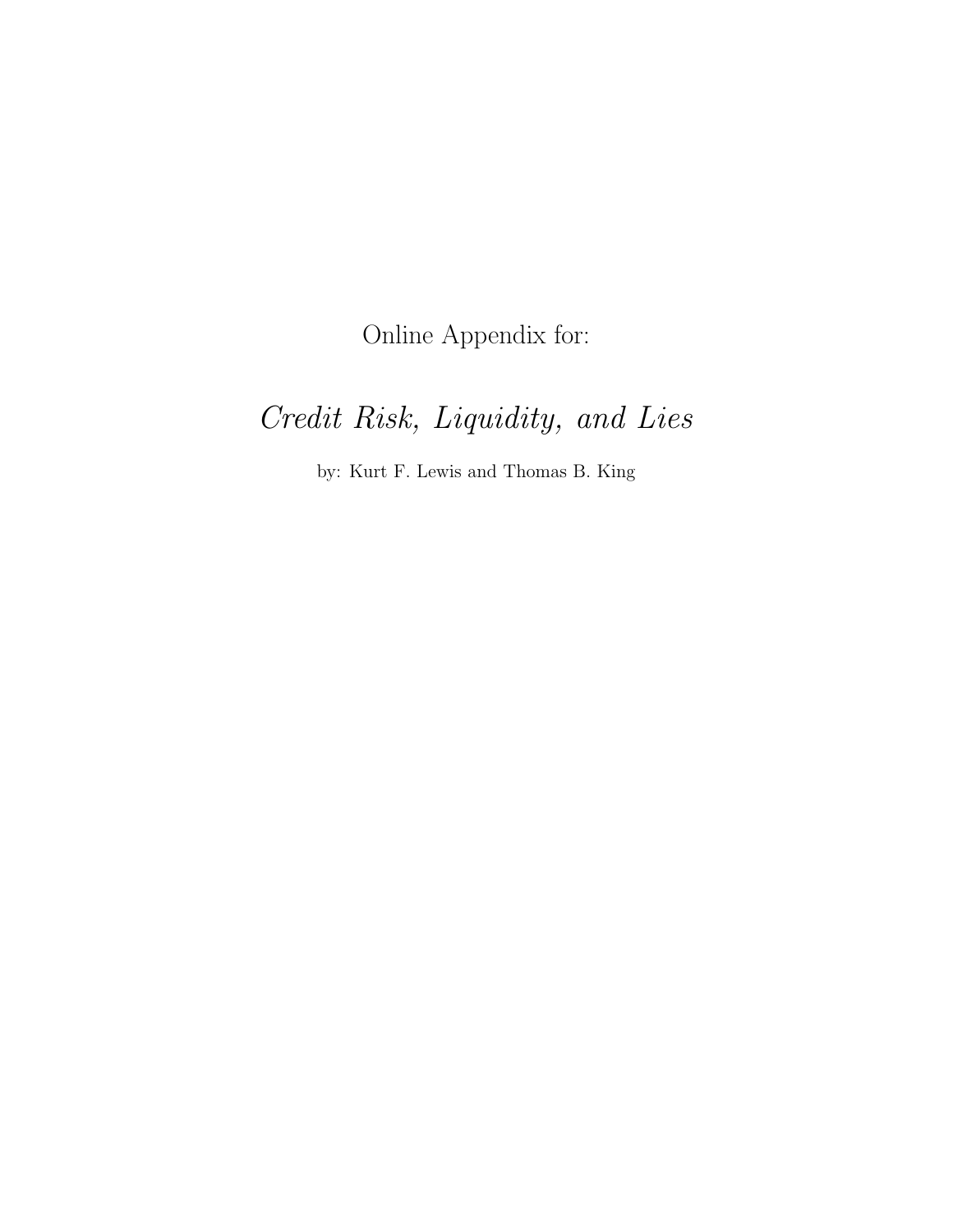## A Data and CDS Curves

Figure A.1 shows week-by-week breakdown of the data used in the model in the weeks for which each bank was a member of the USD Libor panel (in blue) and therefore has Libor-submission data available; the weeks for which short-maturty CDS data are available for each bank (in red); and the weeks for which both the CDS and Libor data are available (in purple). Blank cells indicate that a bank was neither in the Libor panel nor had CDS data available that week.





NOTE: The weeks for which each bank was a member of the USD Libor panel are colored blue and therefore has Libor-submission data available. The weeks for which short-maturty CDS data are available for each bank are colored red, and the weeks for which both the CDS and Libor data are shown as purple. Blank cells indicate that a bank was neither in the Libor panel nor had CDS data available that week.

We obtain daily bank-level Libor submissions from Bloomberg for every USD Libor panel bank at maturities of 1 week, 1 month, 3 months, 6 months, and 1 year. These submissions are available on all weekdays, excluding U.K. holidays. As noted in the text, we subtract maturitymatched USD OIS rates, also obtained from Bloomberg, from each Libor submission on each day. We then take weekly averages of each bank's LOIS spread at each maturity. Figure A.1 shows the composition of the Libor panel during the sample period used in the estimation, July 30, 2007, through June 28, 2013. (Figure 1a in the text shows some of the daily data dating back to when they first become available.) The blue and purple regions indicate the weeks during which each bank was in the panel.

We obtain daily bank-level CDS quotes from Markit for each of the Libor panel banks at maturities of 6 months and 1, 2, 3, 4, 5, 7, 10, 15, 20, and 30 years, when those quotes are available. Markit surveys over 30 dealers for end-of-day indicative quotes and reports an aggregate of each underlying CDS name at each maturity. They exclude contributor quotes that they judge to be stale or that are outliers in the cross section, and they do not report a composite CDS spread for a given maturity on a given day if they do not have at least two underlying quotes that meet these standards. The data are available on all weekdays, including U.S. and U.K. holidays (although there tends to be very little movement on days such as Christmas). We drop all bank-day observations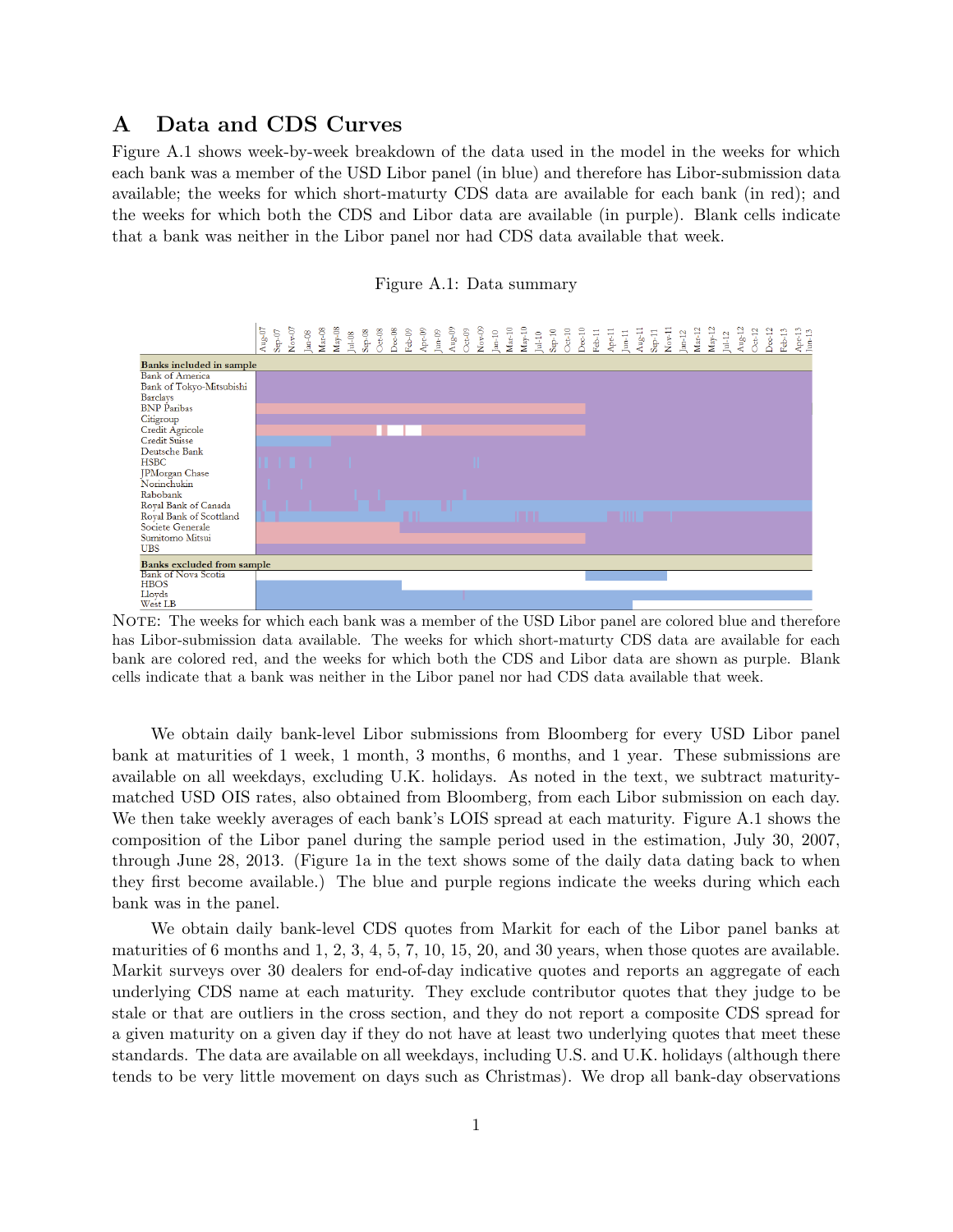Table A.1: Average Nelson-Siegel CDS fitting errors

|                         | 6-month           | – 12-month        |
|-------------------------|-------------------|-------------------|
| Ave. abs. fitting error | 1.8 <sub>bp</sub> | $2.9~\mathrm{bp}$ |
| As $\%$ of ave. level   | $2.7\%$           | $3.9\%$           |

for which Markit does not report both 6- and 12-month spreads and all bank-day observations for which it does not report spreads for at least five different maturities in total. The red and purple regions in Figure A.1 indicate the weeks during which we have CDS observations for each bank after applying these filters. (Figure 1b in the text shows some of the daily data dating back to when they first become available, although the summary statistics shown there are based on fewer banks as they go further back in time.)

We have at least some CDS quotes for 17 of the 21 banks that were ever in the Libor panel during our period, but the four remaining banks never show up in our CDS data. (One of these banks, Lloyds, does have CDS quotes on a single day, which we drop as an anomaly.) While our Kalman filtering procedure can handle missing data, as described below, it does not add information to the estimation to include banks for which the independent variables are always missing. We therefore exclude these four banks altogether. Because three of them were only in the Libor panel for part of the sample period, the associated data amounts to only 12 percent of all bank-week LOIS observations.

For each bank in our CDS data, we fit a curve of the Nelson and Siegel (1987) form to the cross-section of CDS quotes on each day. Specifically, we estimate

$$
C_{imt} = b_{0,it} + b_{1,it} \frac{1 - e^{-m/\tau}}{m/\tau} + b_{2,it} (\frac{1 - e^{-m/\tau}}{m/\tau} - e^{-m/\tau})
$$
(A.1)

where  $C_{imt}$  is bank i's CDS quote at maturity m on day t, and  $b_{0,it}$ ,  $b_{1,it}$ ,  $b_{2,it}$ , and  $\tau_{it}$  are bankday-specific parameters. We fit the curve to the full term structure of CDS quotes in our data, minimizing the weighted sum of the squared errors across maturities, where the weights are proportional to  $1/m$ . We use fitted values from these curves (on the days that we can estimate them) to match the maturities of our LOIS data for each bank.

Table A.1 displays the average absolute fitting errors from this procedure, both in absolute terms and as a fraction of the level of the raw CDS spreads. The curves generally fit quite well at the short end. Nonetheless, one potential concern is that, especially given the exponential terms in the Nelson-Siegel specification, our procedure could generate explosive behavior out of sample and thus introduce substantial measurement error for very short maturities. While we of course have no way of verifying the accuracy of our extrapolation, we can check that it does not generate values that appear implausible, in the sense of being too far out of line with the observed data at the short end. To do this, we use the raw six-month, 12-month, and two-year CDS data to compute measures of the level, slope, and curvature of the short-maturity CDS curve. We then compare these to the level, slope, and curvature computed using our extrapolated Nelson-Siegel data. Specifically, for level, we compare  $C_{6mn}$  in the raw data to  $C_{1wk}$  in the fitted values; for slope, we compare  $(C_{1yr} - C_{6mn})$  in the raw data to  $(C_{6mn} - C_{1wk})$  in the fitted values; for curvature, we compare  $((C_{2yr}-C_{1yr})/2)-(C_{1yr}-C_{6mn})$  in the raw data to  $((C_{1yr}-C_{6mn})-(C_{6mn}-C_{1wk}))$  in the fitted values.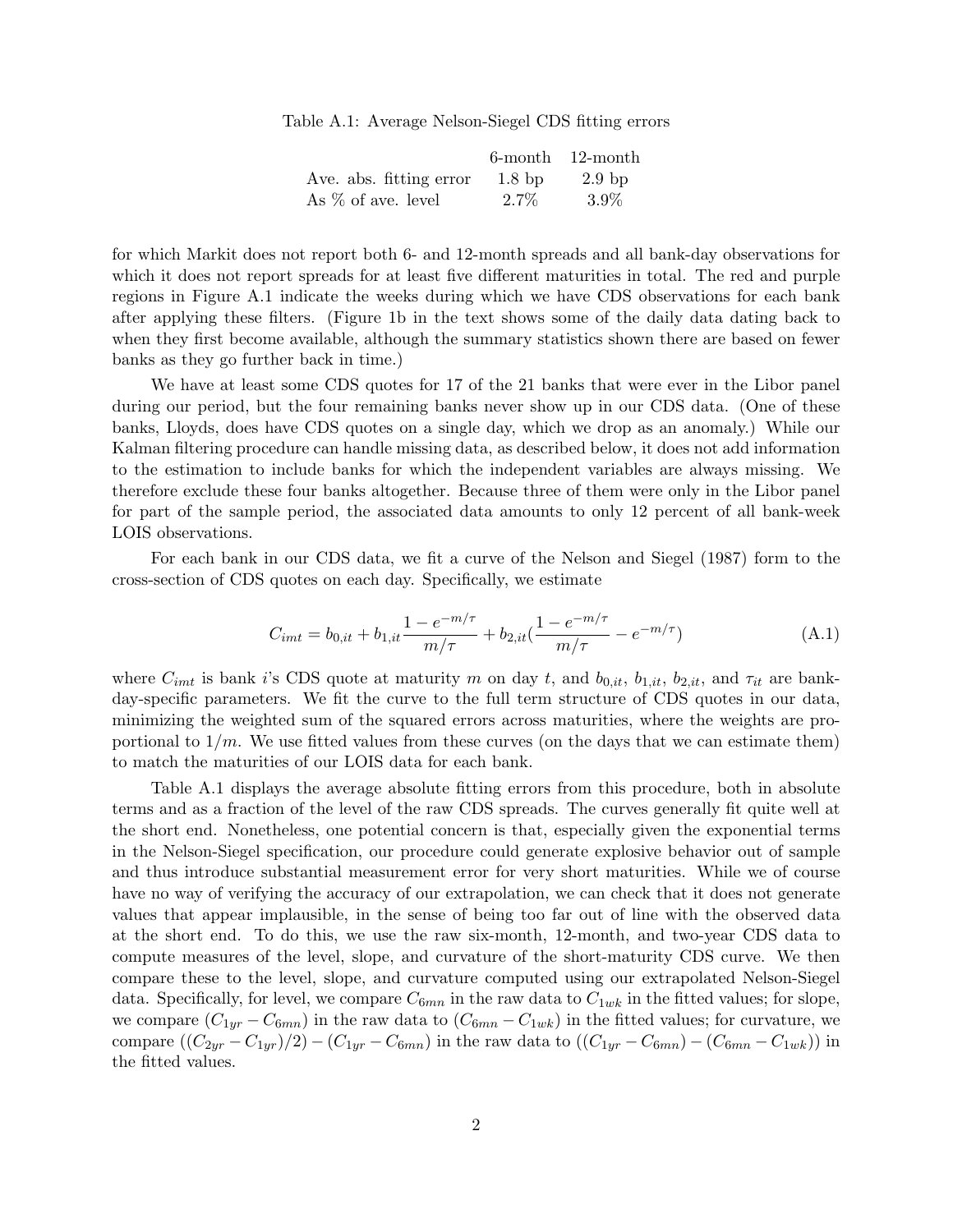Table A.2: Differences between CDS term-structure features in extrapolated and raw data

|           |                                                   |                                                 |    | Percentile |       |    |    |
|-----------|---------------------------------------------------|-------------------------------------------------|----|------------|-------|----|----|
|           |                                                   | $\frac{1}{2}$ 5                                 | 25 |            | 50 75 | 95 | 99 |
| Level     |                                                   | $-23.4$ $-8.3$ 0.1 6.4 13.6 26.3 34.7           |    |            |       |    |    |
| Slope     |                                                   | $-17.3$ $-9.8$ $-3.1$ $0.5$ $4.4$ $11.8$ $24.6$ |    |            |       |    |    |
| Curvature | $-80.9$ $-30.1$ $-8.1$ $-1.8$ $4.7$ $19.9$ $56.4$ |                                                 |    |            |       |    |    |

Notes: The table shows percentiles of the distributions of the differences between the Nelson-Siegel-imputed CDS curves at very short maturities and the raw CDS curves at slightly longer maturities. Specifically, the "level" row compares raw 6-month quote to the imputed 1-week quote; the "slope" row compares the difference between the 6-month and the 12-month quotes in the raw data to the difference between the 1-week and 6-month imputed quotes; the "curvature" row compares the 6-month/12-month/2 year second difference in the raw data (adjusted for the different period lengths) to the 1-week/6-month/12-month second difference in the imputed quotes.

Table A.2 shows the distributions of the differences between the extrapolated curve features and those at the short end of the raw data. The first row shows that the imputed one-week spread differs from the raw six-month spread by less than 27 basis points for more than 90 percent of the observations. (For context, the middle 90 percent of the raw six-month CDS spreads is 9 to 201 basis points.) The second row shows that the imputed 1-week/6-month slope differs from the raw 6-month/12-month slope by less than 12 basis points for more than 90 percent of the observations. The final row shows that the imputed 1-week/6-month/12-month curvature differs from the raw 6-month/12-month/2-year curvature (adjusted for the difference in period lengths) by less than 31 basis points for more than 90 percent of the observations. These statistics are not suggestive of wild swings in the extrapolated data. As an additional measure to guard against noise potentially introduced by our curve fitting, in the estimation we drop all observations for which the percentage fitting error at either the 6- or 12-month maturity is greater than 25%.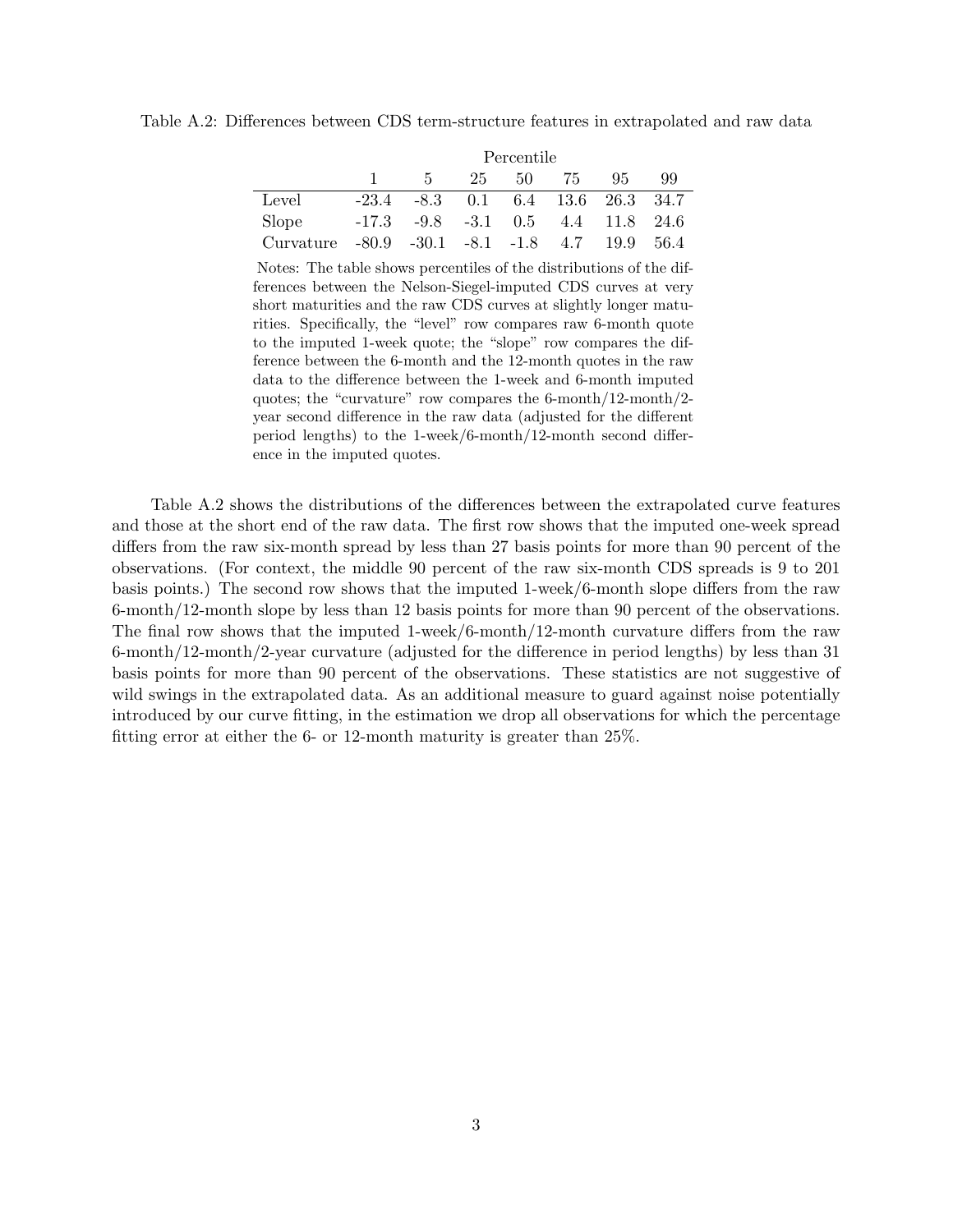## B Measures of CDS Liquidity

To further investigate concerns about the potential for CDS illiquidity to contaminate our results, we constructed two measures of CDS liquidity. These measure are used in the validation exercises in Subsection 5.3.2 of the paper. Here, we briefly describe the data.

First, we exploit the errors in our Nelson-Siegel CDS curves. As discussed above, we calculate the absolute value of the percentage deviation of each raw 6- and 12-month CDS quote from the fitted curves on each day. This measure can be computed for each bank in our sample on each day when CDS spreads are reported. To construct a time-series index, we take the median across banks, on each day at each of the two maturities. Fitting errors from similar curves are often taken to be proxies for market functioning and liquidity, since we would generally expect arbitrage to result in relatively smooth term structures (e.g., Hu et al., 2013; Musto et al., 2018).

The second measure of illiquidity we use is the bid/ask spread on CDS contracts. Markit constructs average bid/ask spreads, for each CDS name at each maturity on each day that they receive sufficient quotes. Unfortunately, Markit only began collecting these data in 2010, and only for the dominant currency for each CDS name. In practice, the latter condition means that we only have observations for the three US banks in the Libor panel. Nonetheless, one might expect CDS liquidity to be highly cross-sectionally correlated across banks. Therefore, we construct indices of bank-CDS liquidity at the six- and twelve-month horizons by averaging the three bid/ask spreads that we observe at each of those maturities on each day. Summary statistics for the two short-term CDS liquidity measures are presented in Table B.3 below.

|                            |                      | Mean Std. Dev. Min. | Max.              |
|----------------------------|----------------------|---------------------|-------------------|
| Median abs. % fitting      | 6m $3.50\%$          | $4.20\%$            | $0.00\%$ 28.90\%  |
| error from NS curve        | $12m + 4.10\%$       | $2.20\%$            | $0.10\%$ 11.20%   |
| Ave. bid/ask spread across | $6\text{m}$ $0.25\%$ | $0.10\%$            | $0.13\%$ $0.59\%$ |
| $3$ banks (starts 2010)    | $12m \quad 0.14\%$   | $0.06\%$            | $0.07\%$ 0.34\%   |

Table B.3: Summary Statistics for CDS liquidity Measures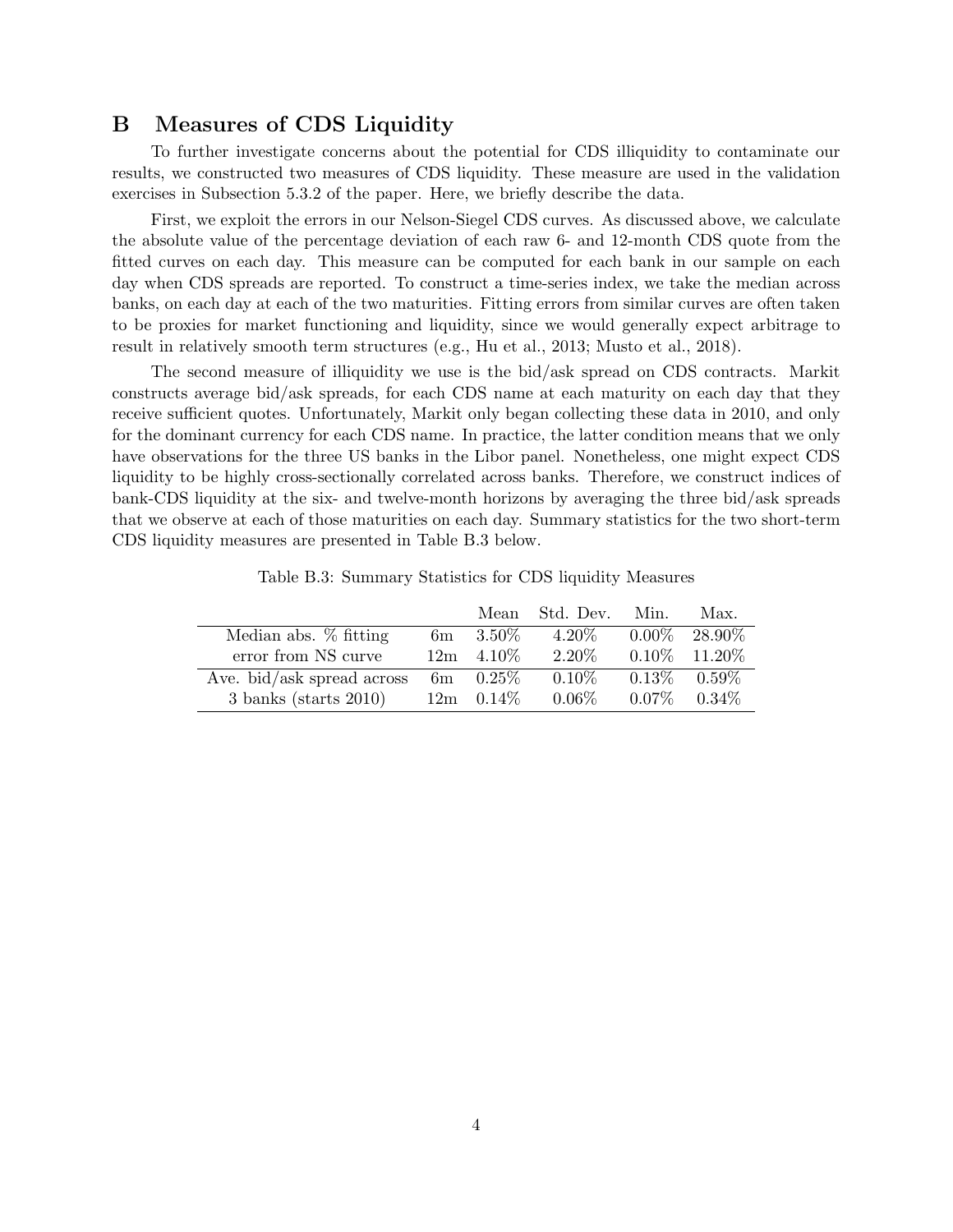## C Estimation Procedure

Our estimation applies the Kalman filter to the linear state-space system described by the measurement and state transition equations equation (8) and equation (9). The fixed parameters are estimated via Gibbs sampling, following Kim and Nelson (1999).

The specific structure of the estimated model can be written as follows. Stacking the data across firms and maturities at each point in time, the measurement equations of the state-space representation equation (8) can be written compactly as

$$
\widehat{\mathbf{L}}_t = \mathbf{X}_t \theta_t + \varepsilon_t \tag{C.1}
$$

where  $\mathbf{L}_t$  is the 85 × 1 vector of LOIS across banks and maturities (recall that we are using data from five different maturities for each of 17 firms),  $\mathbf{X}_t$  is the matrix of independent variables, and  $\theta_t$  is the vector of time-varying coefficients.  $\mathbf{X}_t$  is  $85 \times 24$  and has the structure

$$
\mathbf{X}_t = \begin{pmatrix} \mathbf{I}_5 \otimes \mathbf{1}_{17} & \Sigma_t^C & \mathbf{C}_t \end{pmatrix} \qquad \begin{bmatrix} \mathbf{C}_t - \overline{\mathbf{C}}_t \end{bmatrix}
$$
 (C.2)

where  $I_k$  is the k-dimensional identity matrix,  $1_{17}$  is a vector of ones of length 17,  $\Sigma_t^C$  is an  $85 \times 17$ matrix that consists of 5 stacked copies of the  $17 \times 17$  diagonal matrix with the cross-sectional standard deviations of CDS spreads for maturity m at time  $t(\sigma_{mt}^C)$  along the diagonal,  $C_t$  is the  $85 \times 1$  vector containing the  $C_{imt}$ 's, and  $\overline{C}_t$  is a  $85 \times 1$  vector containing the  $\overline{C}_{mt}$ 's stacked on top of each other (each  $\overline{C}_{mt}$  is a 17 × 1 vector repeating the average CDS for the given maturity at the given date).

To deal with missing data, we follow the procedure of Aruoba et al. (2009). This process starts with the initial data that has missing values and uses a matrix, noted  $W_t$  in that paper, to eliminate missing observations, creating a situation where the left- and right-hand variables in the observation equation within the filter are of a different size in each period.  $W_t$  is created by beginning with a identity matrix of size  $85 \times 85$ , and then keeping only the rows from that matrix which correspond to the observed elements within the data for date  $t$ . Thus, we then use the Kalman filter and Gibbs procedure on  $\widehat{\mathbf{L}}_t^W = W_t \widehat{\mathbf{L}}_t$  and  $\mathbf{X}_t^W = W_t \mathbf{X}_t$ , and note also that  $\varepsilon_t^W = W_t \varepsilon_t$ . More details are available in Aruoba et al. (2009) and included references.

We treat the coefficient vector as a hidden state vector that evolves according to equation  $(9)$ , where  $\bf{Q}$  is the 24  $\times$  24 covariance matrix of innovations in the state transition equation. We assume that the measurement errors  $\varepsilon_t$  are identically and independently distributed normal random variables with mean zero and covariance matrix R, and, in order to reduce the dimensionality of the estimation, we follow standard practice by assuming that  $\varepsilon_t$  and  $\nu_t$  are uncorrelated. Further, we assume that the covariance matrices  $\bf{R}$  and  $\bf{Q}$  themselves are also diagonal. Note that, since R is diagonal by assumption, the measurement-error RMSE mentioned in Section 5.4 is equal to  $\sqrt{tr[\mathbf{R}] / \mathbf{k}}$ .

We assume that the hyperparameters **R** and **Q** and the initial state  $\theta_0$  are independent from each other, that the initial state is a normal random variable with mean  $\bar{\theta}_0$  and covariance matrix  $\mathbf{P}_0$ . We set the initial mean  $\theta_0$  to line up with a world in which the true LOIS spread is derived from the individual-firm CDS with identical recovery rates between bondholders and interbank lenders. That is, we set the mean of  $\phi_0$  equal to 1. In light of results by Youle (2014) and others, we set the mean of  $\beta_{1i0}$  equal to -1, implying a small amount of misreporting on average. However, we make these initial distributions quite flat, with a covariance of matrix of  $\bar{P}_0$  that has values of 10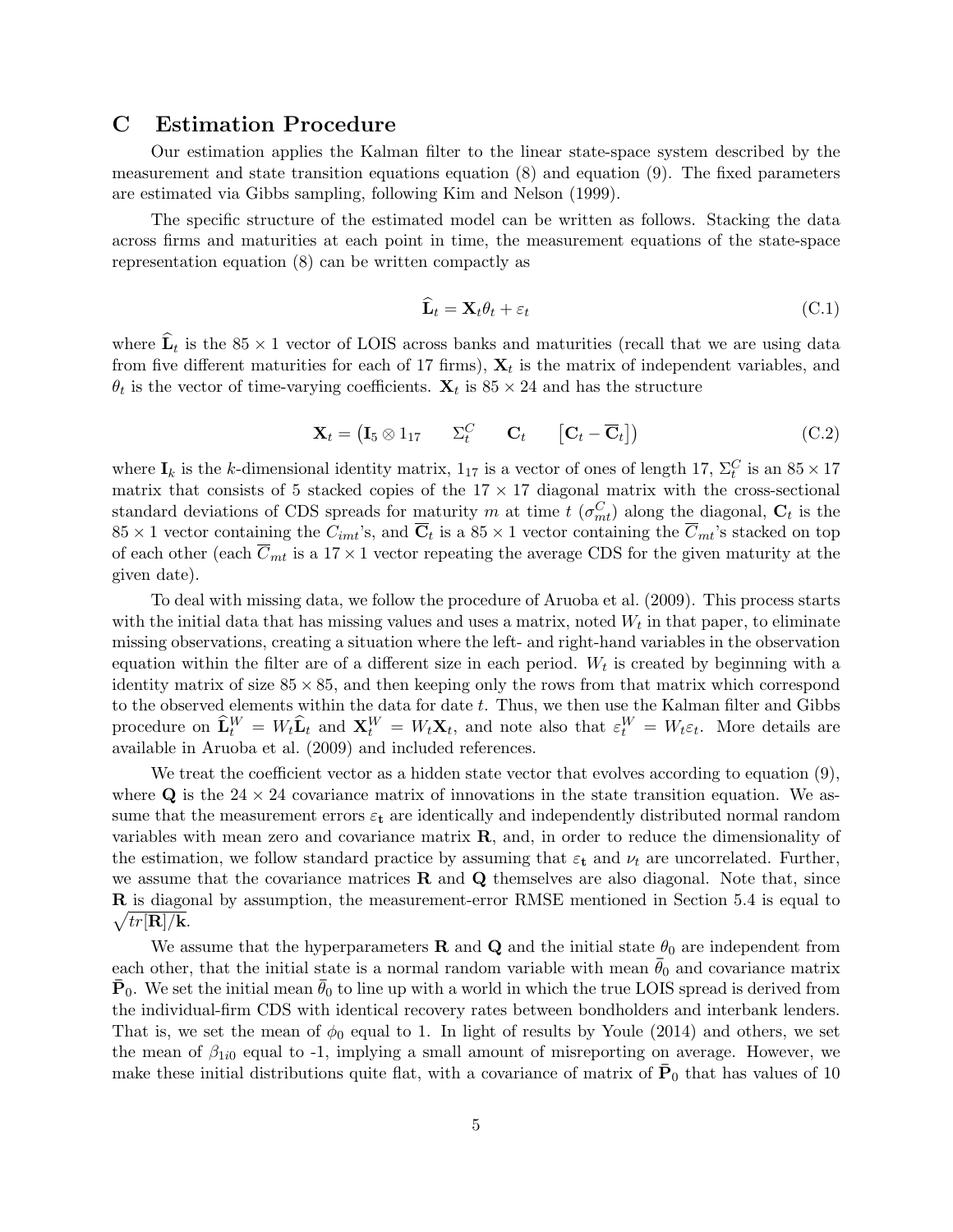along the diagonal and zero along the off-diagonals. (Reasonable variants on these choices do not change the qualitative results.) The prior parameterization of the hyperparameters  $\bf{R}$  and  $\bf{Q}$  are also set to diffuse values; each element of the diagonal is an inverse gamma with a single degree of freedom and shape parameters of  $10^{-4}$ . By making these priors very flat, we allow the data to drive the shape and position of the posterior distributions. We use a two-step Gibbs algorithm: (1) states given hyperparameters and (2) hyperparameters given states. See Kim and Nelson (1999) for details concerning the construction of the posterior distributions.

All estimates reported in the text are based on posterior draws of the smoothed state vector (i.e., the distributions of the state conditional on the full-sample information). We take 250,000 Gibbs draws, of which we discard the first 5,000 as a "burn-in" sample. We checked convergence by increasing and decreasing the number of draws, by changing the starting values, and by examining the time series of the individual variables.

In the results presented in the main paper, we estimate the model on weekly averages of the daily data. If our specification were the true data-generating process, the frequency of the data used should make no systematic difference for our estimates. However, if the model is misspecified—say, because the true state variables do not follow pure random walks—different choices for the time aggregation can matter. Our choice of weekly data as the baseline is driven by several considerations. First, the daily data are not reported at a constant frequency because of weekends and holidays. This creates difficulties for the Kalman filter, which assumes that observations are equally spaced over time. Second, particular observations in the daily data may be driven by idiosyncratic events, such as quarter-end or reserve-maintenance reporting dates, that our model does not capture. Finally, the timing of the data (for example, when a day's CDS quotes are reported, relative to when Libor is posted) and the information flows among market participants at the intra-day horizon is somewhat unclear. In our model, we have assumed that banks have knowledge of the distribution of other banks' quotes when choosing their own, but at a daily frequency this might be unrealistic. By averaging across days, the weekly data smoothes out this microstructure variation, as well as other potential sources of high-frequency noise, while still allowing the parameters to move rapidly enough to realistically capture abrupt changes in market conditions.

#### C.1 Extra Step for Estimating Fixed- $\phi$  Model

Subsection 5.5 of the paper discusses an alternative model in which credit-risk sensitivity is fixed rather than time-varying. This model is estimated by adding another step to the Gibbs algorithm. That is, we extracted  $\phi$  from the  $\theta_t$  vector, creating  $\theta_t^*$  (and  $Q^*$ ), which continues to evolve according to equation (9) in the main paper, and then a fixed  $\phi$  parameter was drawn in a separate step. The algorithm (once initial draws are obtained from the prior distributions) is:

- 1. Draw path of  $\theta_t^{*(i)}$ <sup>\*(i)</sup> for all t, conditional on the data,  $R^{(i-1)}$ ,  $Q^{*(i-1)}$ ,  $\phi^{(i-1)}$ ;
- 2. Draw  $\phi^{(i)}$  conditional on the data,  $R^{(i-1)}$ ,  $Q^{*(i-1)}$  and the path of  $\theta_t^{*(i)}$  $t^{*(i)}$  for all t;
- 3. Draw  $R^{(i)}$  conditional on the data,  $Q^{*(i-1)}$ ,  $\phi^{(i)}$  and the path of  $\theta_t^{*(i)}$  $t^{*(i)}$  for all t;
- 4. Draw  $Q^{(i)}$  conditional on the data,  $R^{*(i)}$ ,  $\phi^{(i)}$  and the path of  $\theta_t^{*(i)}$  $t^{*(t)}$  for all t.

This algorithm adds step 2 to the original process and allows us to find the posterior distribution for the fixed  $\phi$  parameter, shown in the main text as Figure 6.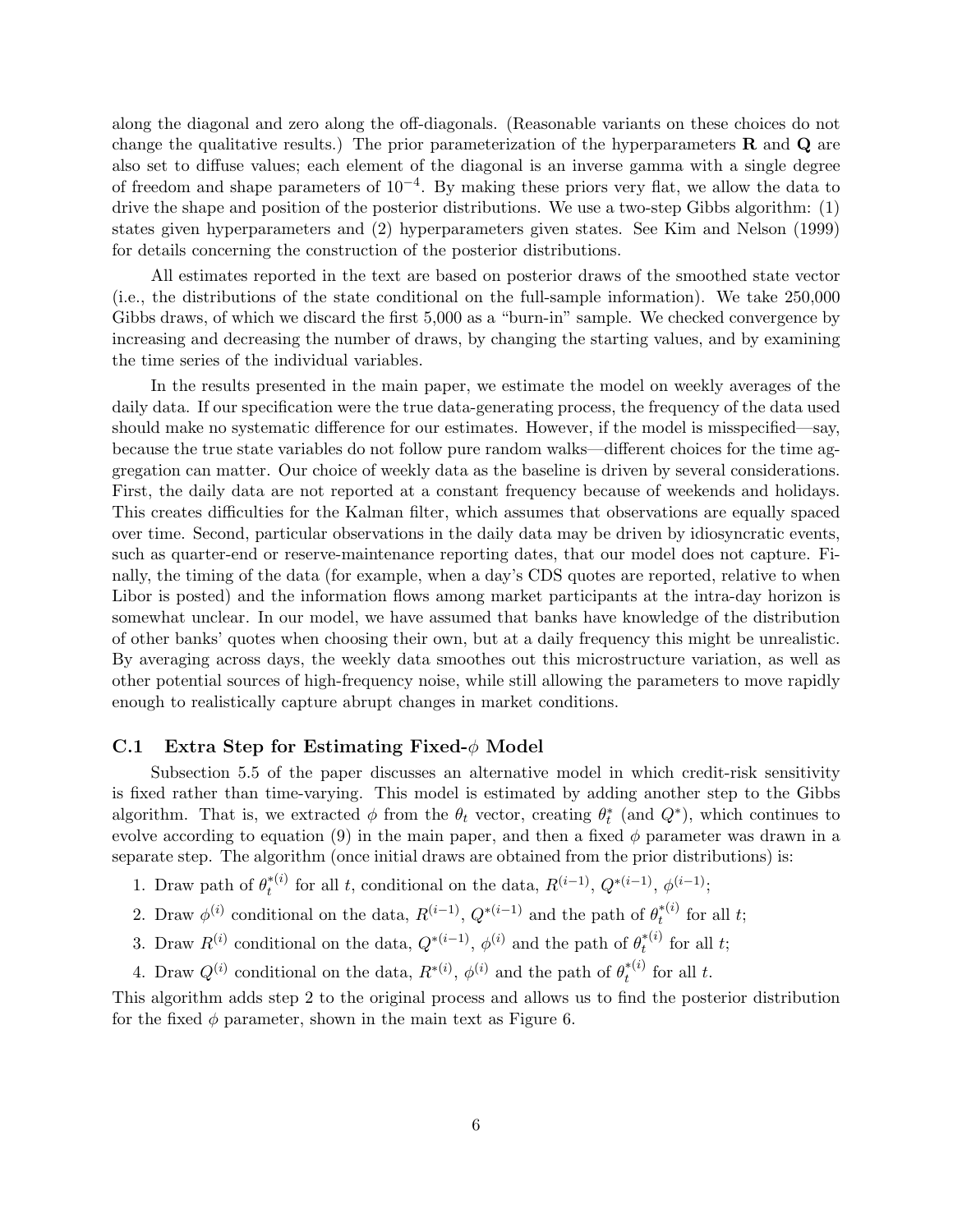## D Additional Results and Robustness Checks

## D.1 Ratio of Misreporting Costs in Baseline Model

Subsection 5.1 one the paper reported on the fact that the perceived cost of differing from other banks was always much greater than the perceived cost of lying per se. All else equal, a value of  $\gamma_{2t}/\gamma_{3t}$  close to zero would imply that banks do not vary their reported Libor quotes commensurately with their credit risk, but that they would all want to report similar values. (Because only the ratio can be identified, all we can say from this is that  $\gamma_{2t} \ll \gamma_{3t}$ . Figure D.1 shows the time series estimate of the  $\gamma_{2t}/\gamma_{3t}$  ratio.

Figure D.1: Estimated path of the ratio of misreporting costs  $(\gamma_{2,t}/\gamma_{3,t})$ , with 5th and 95th percentiles.

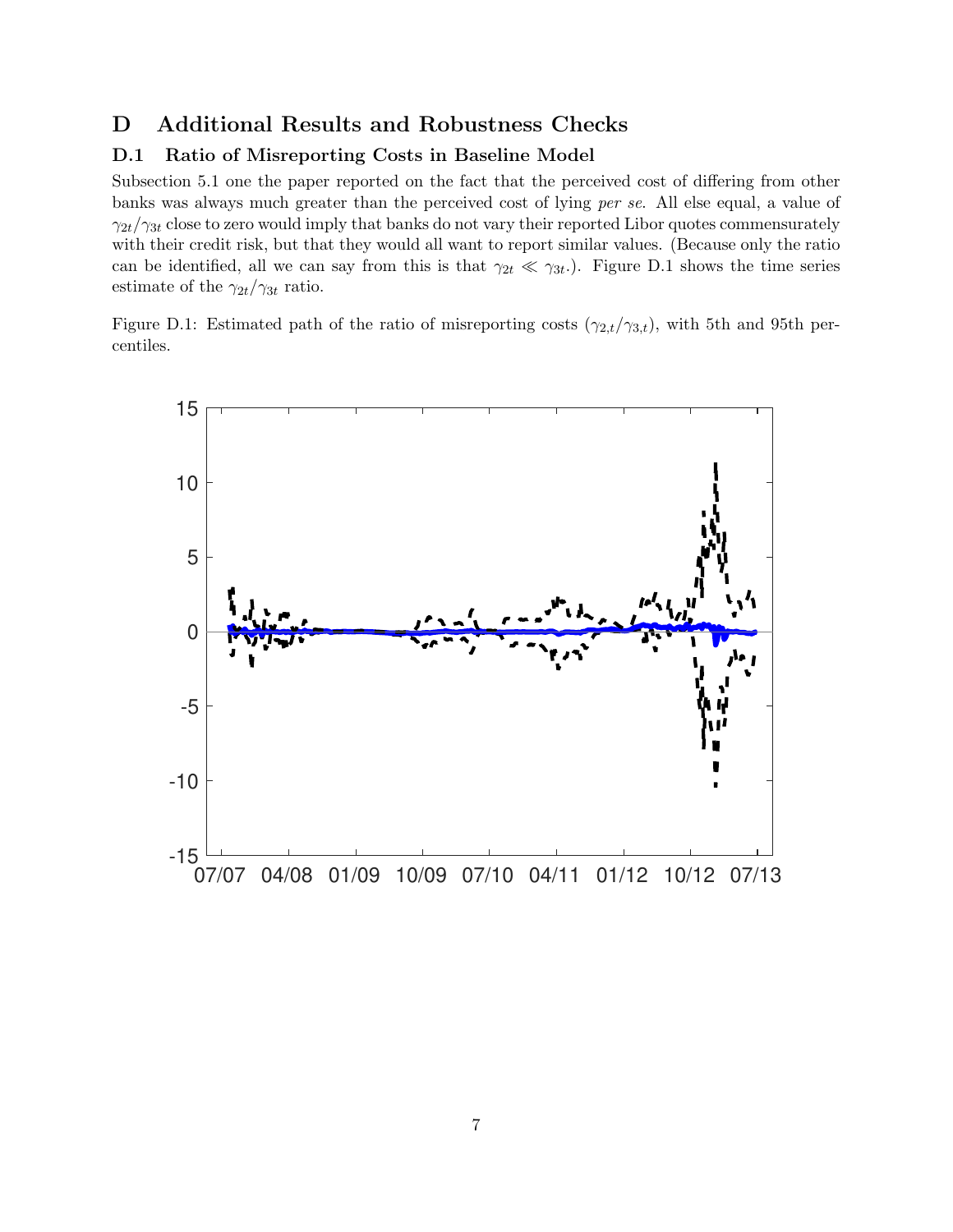## D.2 Liquidity Spread Validation Regressions

Subsection 5.3.1 of the paper contains regressions of our model's liquidity premium estimates on external measures of funding-market liquidity. Because of the high serial correlation of the errors, in the text we report the results using Cochrane-Orcutt estimation. For completeness, in Table D.1 we report the same regressions using OLS with Newey-West standard errors. (Note that the  $R^2$  in these regressions is biased upward.)

Table of the paper, and Table below include joint estimation of the affect of T-bill spreads and TAF total capacity. Given that they are both being used as measures of external validation of our liquidity proxy, concerns about multicolinearity are diminished by examining the regressions in two steps. The first two columns for each maturity show regressions where the T-bill spread and the TAF capacity are performed independently, with the final column showing the joint regression. The results are generally similar.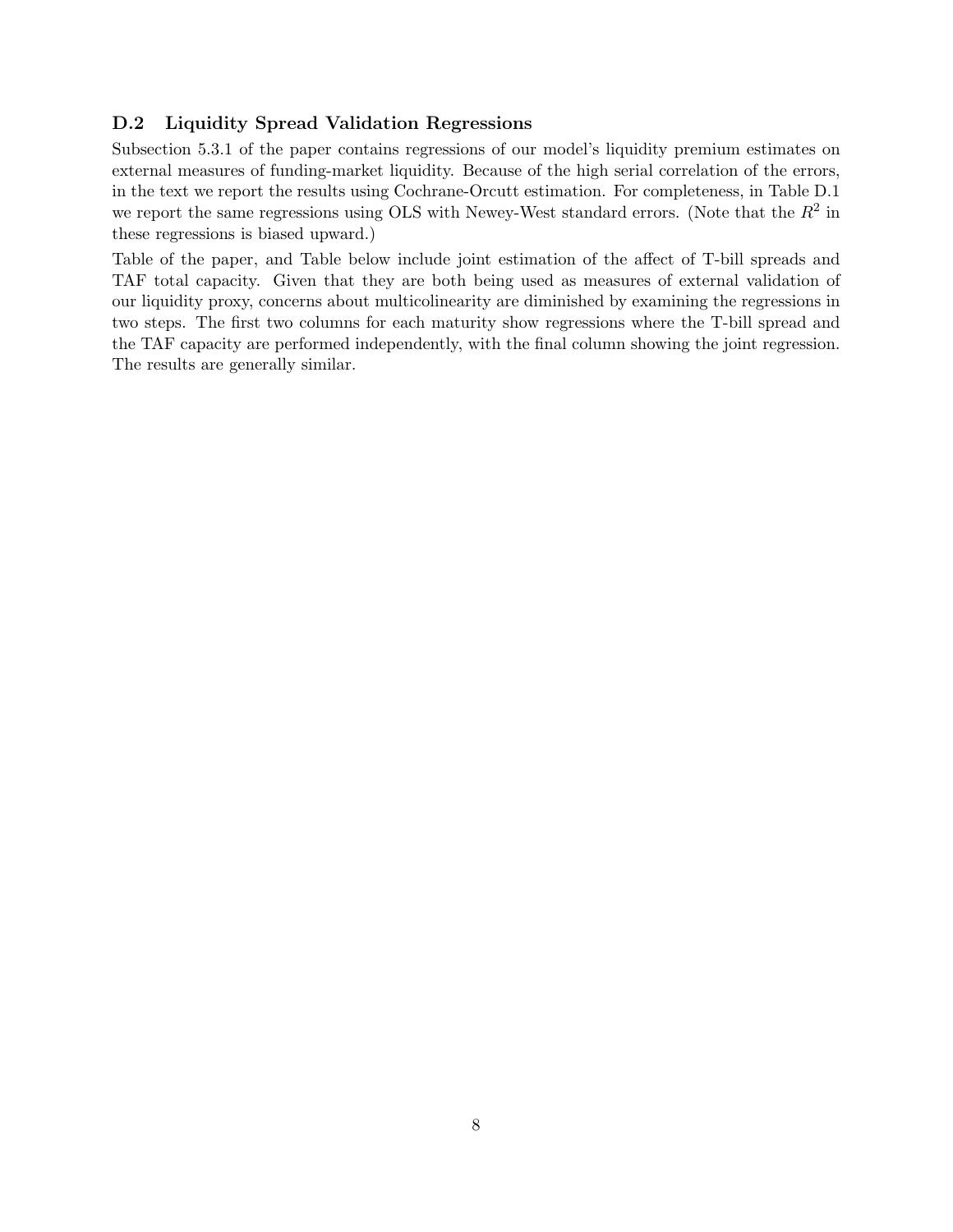|                     |                                                              |                                                           |                                              | rent reserved to the contract of the contract of the contract of the contract of the contract of the contract of the contract of the contract of the contract of the contract of the contract of the contract of the contract |                                           |                                                          |                                                                                                               |                       |                        |                                               |                                                                                                       |
|---------------------|--------------------------------------------------------------|-----------------------------------------------------------|----------------------------------------------|-------------------------------------------------------------------------------------------------------------------------------------------------------------------------------------------------------------------------------|-------------------------------------------|----------------------------------------------------------|---------------------------------------------------------------------------------------------------------------|-----------------------|------------------------|-----------------------------------------------|-------------------------------------------------------------------------------------------------------|
|                     |                                                              | $1\mathrm{wk}$                                            |                                              |                                                                                                                                                                                                                               |                                           | 1mn                                                      |                                                                                                               |                       |                        | $3$ mn                                        |                                                                                                       |
|                     | 0.02                                                         | $0.13***$                                                 | $0.08***$                                    |                                                                                                                                                                                                                               | 0.03                                      | $0.18***$                                                | $0.06***$                                                                                                     |                       | $0.12***$              | $0.28***$                                     | $0.11***$                                                                                             |
| Intercept           |                                                              | (0.02)                                                    |                                              |                                                                                                                                                                                                                               | $(0.02)$<br>0.43***                       | $(0.02)$                                                 |                                                                                                               |                       |                        | (0.02)                                        |                                                                                                       |
|                     | $(0.02)$<br>0.19***                                          |                                                           | $(0.02)$<br>0.22***                          |                                                                                                                                                                                                                               |                                           |                                                          |                                                                                                               |                       | $(0.01)$<br>0.92***    |                                               |                                                                                                       |
| T-bill spread $^a$  | (0.06)                                                       |                                                           | $(0.06)$<br>$-0.55***$<br>$(0.08)$<br>$0.21$ |                                                                                                                                                                                                                               | (0.05)                                    |                                                          | $\begin{array}{c} (0.02) \\ 0.45^{***} \\ (0.05) \\ (0.05) \\ -0.41^{***} \\ (0.07) \\ (0.07) \\ \end{array}$ |                       | (0.05)                 |                                               | $\begin{array}{c} (0.02) \\ 0.89^{***} \\ (0.06) \\ 0.19^{*} \\ (0.10) \\ (0.10) \\ 0.64 \end{array}$ |
|                     |                                                              | $-0.52***$                                                |                                              |                                                                                                                                                                                                                               |                                           | $-0.35***$                                               |                                                                                                               |                       |                        | $0.31*$                                       |                                                                                                       |
| TAF Total Capacity  |                                                              | $\left( \begin{matrix} 0.09 \\ 0.15 \end{matrix} \right)$ |                                              |                                                                                                                                                                                                                               |                                           | $\begin{array}{c} 0.09 \\ 0.08 \end{array}$              |                                                                                                               |                       |                        | $\begin{array}{c} (0.17) \\ 0.06 \end{array}$ |                                                                                                       |
| Adj. $\mathbb{R}^2$ | 0.05                                                         |                                                           |                                              |                                                                                                                                                                                                                               | 0.28                                      |                                                          |                                                                                                               |                       | 0.62                   |                                               |                                                                                                       |
| Durbin-Watson       | 0.2                                                          | 0.24                                                      | 0.23                                         |                                                                                                                                                                                                                               | 0.14                                      | 0.09                                                     | 0.17                                                                                                          |                       | 0.24                   | 0.03                                          | 0.24                                                                                                  |
| N. Obs.             | 308                                                          | 308                                                       | 308                                          |                                                                                                                                                                                                                               | 308                                       | 308                                                      | 308                                                                                                           |                       | 308                    | 308                                           | 308                                                                                                   |
|                     |                                                              |                                                           |                                              |                                                                                                                                                                                                                               |                                           |                                                          |                                                                                                               |                       |                        |                                               |                                                                                                       |
|                     |                                                              |                                                           |                                              | $6$ mn                                                                                                                                                                                                                        |                                           |                                                          |                                                                                                               | $12 \mathrm{nm}$ $^b$ |                        |                                               |                                                                                                       |
|                     |                                                              |                                                           | $0.34***$                                    | $0.41***$                                                                                                                                                                                                                     | $0.27***$                                 | $0.72***$                                                |                                                                                                               | $0.63***$             | $0.65***$              |                                               |                                                                                                       |
| Intercept           |                                                              |                                                           | $(0.02)$ $1.61***$ $(0.17)$                  | $\left( 0.01\right)$                                                                                                                                                                                                          |                                           | $\begin{array}{c} (0.02) \\ -0.38 \\ (0.44) \end{array}$ |                                                                                                               | $(0.00)$              | $(0.01)$ $^{+24.7\,*}$ |                                               |                                                                                                       |
| $T$ -bill           |                                                              |                                                           |                                              |                                                                                                                                                                                                                               |                                           |                                                          |                                                                                                               |                       |                        |                                               |                                                                                                       |
|                     | l spread                                                     |                                                           |                                              |                                                                                                                                                                                                                               | $(0.01)$<br>1.48***<br>(0.15)<br>(0.70*** |                                                          |                                                                                                               |                       | $(0.25)$<br>0.64***    |                                               |                                                                                                       |
| F<br>F<br>F         | $\begin{array}{c} \n\ddots \\ \phantom{\ddots}\n\end{array}$ |                                                           |                                              | $0.74***$                                                                                                                                                                                                                     |                                           |                                                          |                                                                                                               | $0.64***$             |                        |                                               |                                                                                                       |

Table D.1: External Validation of A using OLS with Newey-West Table D.1: External Validation of λ, using OLS with Newey-West

Asterisks indicate significance at the  $10(*)$ ,  $5(**)$  and  $1(***)$  percent levels, respectively.  $a:$  In the regression for the 1-week horizon, we use the 1-month Treasury note-bill spread, which is the shortest maturity available, all other maturities are matched exactly. b: NOTE: Regression performed using standard OLS with the Newey-West procedure to account for serial correlation in the errors. Asterisks indicate significance at the  $10(*)$ ,  $5(*)$  and  $1(*)$  percent levels, respectively.  $a:$  In the regression for the 1-week horizon, we use the 1-month Treasury note-bill spread, which is the shortest maturity available, all other maturities are matched exactly. b: Norme: Regression performed using standard OLS with the Newey-West procedure to account for serial correlation in the errors. 12-month data only available since 2008. 12-month data only available since 2008.

 $TAF Total Capacity \begin{array}{|l|} \hline 0.74*** & 0.70*** & 0.64*** & 0.64*** \ \hline \end{array}$  (0.05) (0.03) (0.03) (0.03)

TAF Total Capacity

 $\begin{array}{c} (0.05) \\ 0.66 \end{array}$ 

 $(0.06)$ <br>0.39

Adj.  $R^2$   $0.32$   $0.39$   $0.66$  0  $0.84$  0.85 Durbin-Watson 0.11 0.10 0.2 0.2 0.2 0.08 0.08 N. Obs. 308 308 308 264 264 264

0.32

 $\sqrt{0.02}$ 308

Durbin-Watson

N. Obs.

Adj.  $\mathbb{R}^2$ 

308  $0.11$ 

 $(0.03)$ <br> $0.85$ <br> $0.09$ 

 $\begin{array}{c} (0.03) \\ 0.84 \end{array}$ 

 $\frac{80}{10}$ 264

264

264  $\sqrt{0.01}$  $\circ$ 

 $\frac{1}{0.2}$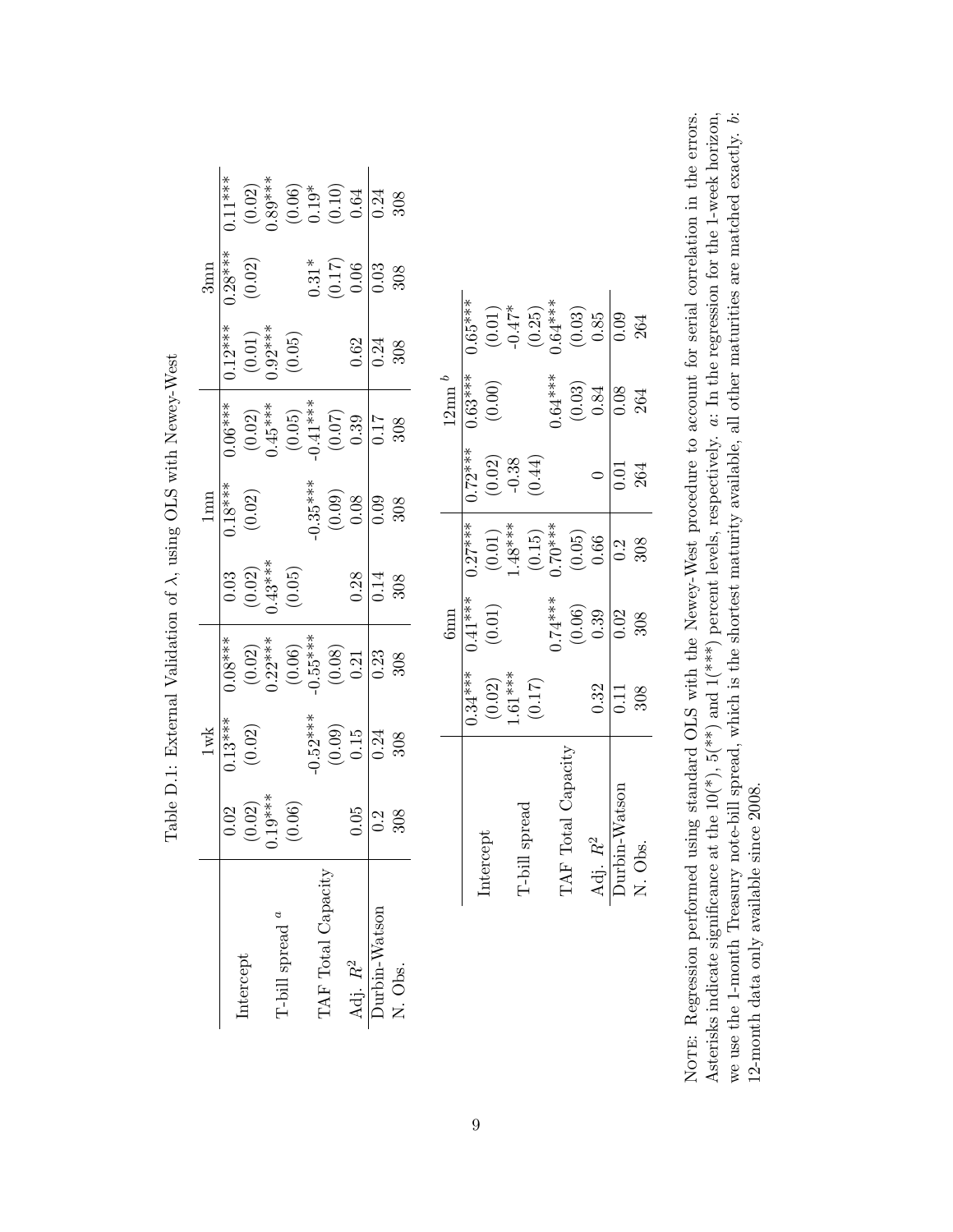## D.3 Sensitivity to CDS Liquidity Metrics

Subsection 5.3.2 of the paper contains regressions of our model estimates on external measures of CDS liquidity. Because of the high serial correlation of the errors, in the text we report the results using Cochrane-Orcutt estimation. For completeness, in Table D.2a we report the same regressions using OLS with Newey-West standard errors. (Note that the  $R^2$  in these regressions is biased upward.)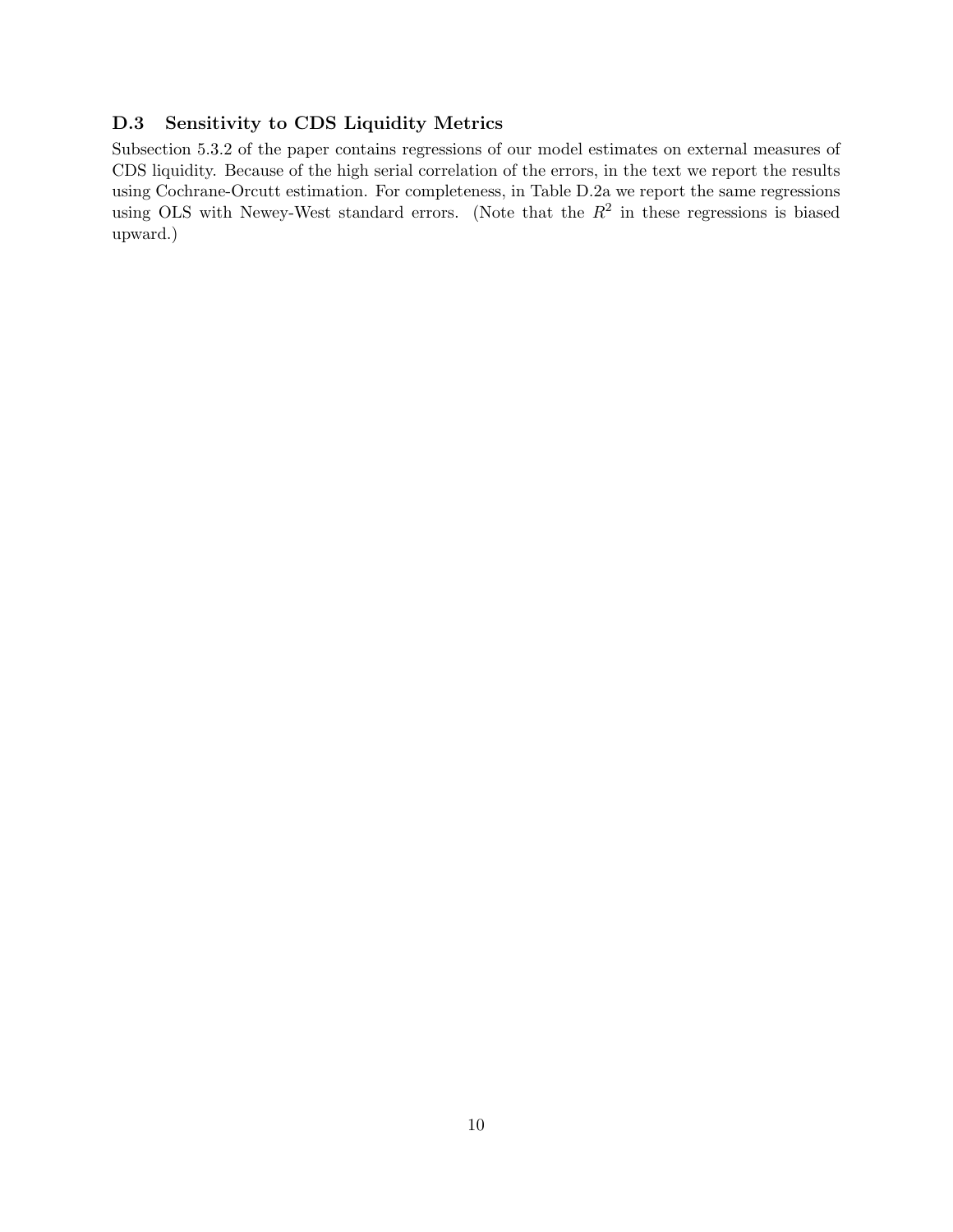|                | $\lambda^{6M}$ |            | $\lambda^{12M}$ |            | $\phi$      |            |
|----------------|----------------|------------|-----------------|------------|-------------|------------|
|                | Full sample    | Since 2010 | Full sample     | Since 2010 | Full sample | Since 2010 |
|                | $0.55**$       | $0.27***$  | $0.80***$       | $0.65***$  | 0.20        | 0.14       |
| Intercept      | (0.27)         | (0.03)     | (0.11)          | (0.06)     | (0.15)      | (0.18)     |
| 6m fit err.    | $-1.33$        | 0.05       |                 |            | $-1.38$     | $0.81***$  |
|                | (1.58)         | (0.11)     |                 |            | (3.64)      | (0.24)     |
| 6m b/a         |                | $28.70***$ |                 |            |             | $-6.84$    |
|                |                | (11.00)    |                 |            |             | (58.60)    |
| $12m$ fit err. |                |            | $-2.72*$        | $-1.18*$   | 1.46        | $-2.95*$   |
|                |                |            | (1.42)          | (0.66)     | (9.83)      | (1.69)     |
|                |                |            |                 | $-16.90$   |             | 54.50      |
| 12m b/a        |                |            |                 | (20.50)    |             | (142.10)   |
| Adj. $R^2$     | 0.05           | 0.27       | 0.15            | 0.39       | 0.01        | 0.40       |
| Durbin-Watson  | 0.02           | 0.08       | 0.06            | 0.07       | 0.11        | 0.16       |
| N obs          | 309            | 168        | 309             | 168        | 309         | 168        |

## Table D.2: Checking for Contamination from CDS Illiquidity

|  |  |  | (a) Procedure: OLS with Newey-West |  |  |  |  |
|--|--|--|------------------------------------|--|--|--|--|
|--|--|--|------------------------------------|--|--|--|--|

### (b) Procedure: Cochrane and Orcutt (1949)

|                          | $\lambda^{6M}$ |            | $\lambda^{12M}$ |            | $\phi$      |            |
|--------------------------|----------------|------------|-----------------|------------|-------------|------------|
|                          | Full sample    | Since 2010 | Full sample     | Since 2010 | Full sample | Since 2010 |
|                          | $0.01***$      | $0.01***$  | $0.02***$       | $0.01***$  | $0.01**$    | $0.01**$   |
| Intercept                | (0.00)         | (0.00)     | (0.00)          | (0.00)     | (0.01)      | (0.00)     |
| 6m fit err.              | $-0.01$        | 0.02       |                 |            | 0.39        | $0.23*$    |
|                          | (0.12)         | (0.03)     |                 |            | (0.48)      | (0.14)     |
| 6m b/a                   |                | $-0.15$    |                 |            |             | $-0.15$    |
|                          |                | (1.31)     |                 |            |             | (0.28)     |
| $12m$ fit err.           |                |            | $-0.08$         | $-0.11*$   | $-0.52$     | $-0.76$    |
|                          |                |            | (0.13)          | (0.06)     | (0.65)      | (15.50)    |
| 12m b/a                  |                |            |                 | 1.41       |             | 3.18       |
|                          |                |            |                 | (2.62)     |             | (27.90)    |
| Error $AR(1)$            | 0.99           | 0.99       | 0.97            | 0.99       | 0.95        | 0.96       |
| Adj. $\overline{R^{2}a}$ | 0.00           | 0.01       | 0.00            | 0.17       | 0.01        | 0.12       |
| N obs                    | 308            | 167        | 308             | 167        | 308         | 167        |

NOTE: a: Adjusted  $R^2$  for Cochrane-Orcutt procedure excludes contribution of lagged error term. Asterisks indicate significance at the  $10(*)$ ,  $5(**)$  and  $1(***)$  percent levels, respectively.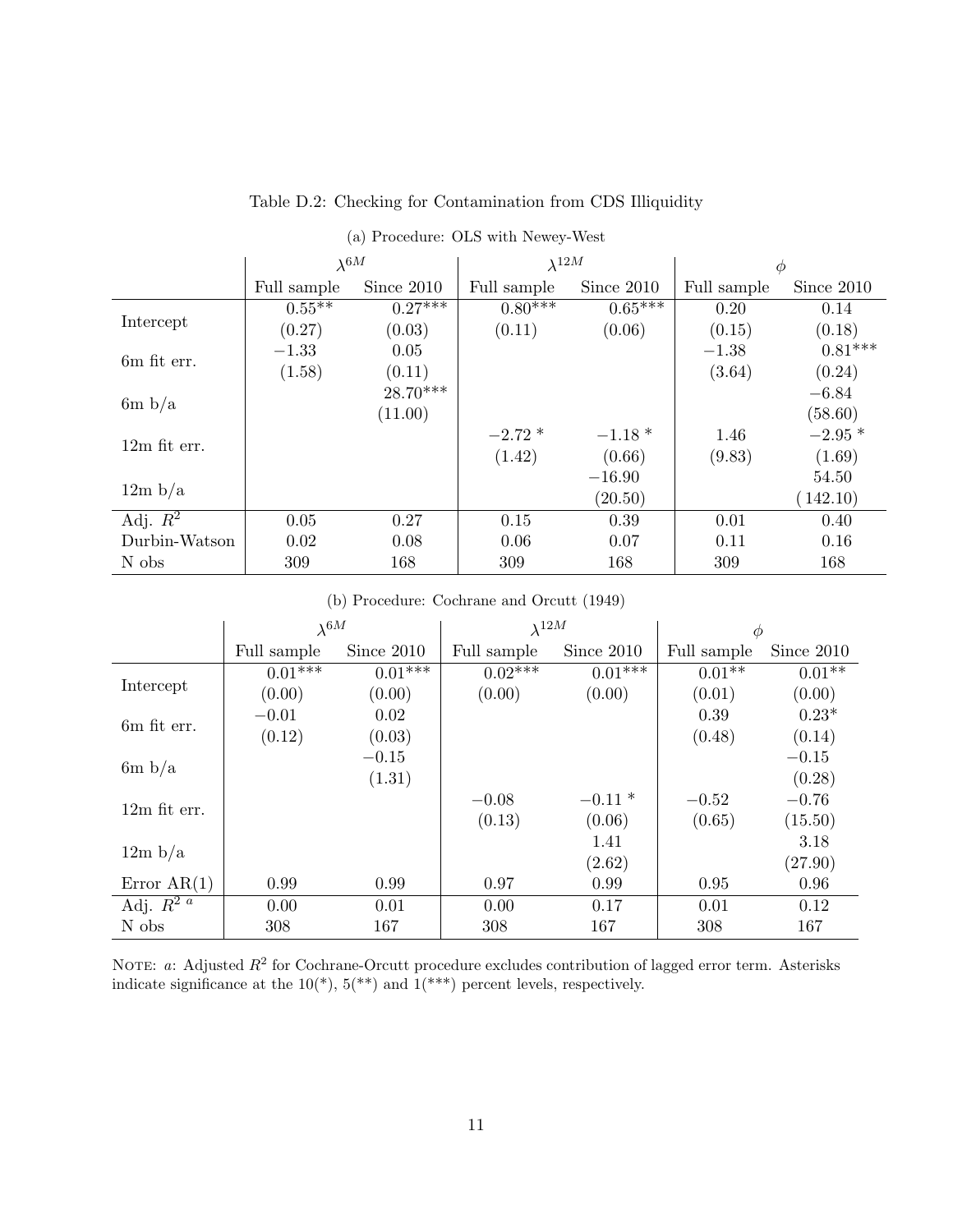#### D.4 Estimation Using Only 5-Year CDS Spreads

Table D.3 presents a version of the results shown in Table I for the specification where the full term structure of CDS were replaced with just 5-year CDS.

|              | $1$ wk   | $1 \text{ mn}$                         | $3 \text{ mm}$ | $6 \text{ mm}$ | $12 \text{ mm}$ |
|--------------|----------|----------------------------------------|----------------|----------------|-----------------|
|              |          | Average value                          |                |                |                 |
| Liquidity    | 0.054    | 0.122                                  | 0.304          | 0.497          | 0.702           |
| Credit Risk  | 0.384    | 0.384                                  | 0.384          | 0.384          | 0.384           |
| Misreporting | $-0.248$ | $-0.248$                               | $-0.248$       | $-0.248$       | $-0.248$        |
|              |          | Average fraction of "true" LOIS spread |                |                |                 |
| Liquidity    | 28\%     | $39\%$                                 | 58\%           | 69\%           | 74%             |
| Credit Risk  | 72\%     | $61\%$                                 | $42\%$         | 31\%           | 26\%            |
| Misreporting | $-64%$   | $-58%$                                 | $-44%$         | $-31%$         | $-22%$          |

(a) Relative Contributions of Model Components

Table D.3: Model Results – Using Only 5-Year CDS

NOTE: The top panel shows the average level of each of the indicated components of the average LOIS spread at each maturity, reported in percentage points. The second panel shows the unweighted average value of each component when normalized by the contemporaneous value of the bias-corrected LOIS spread. The contributions are calculated using the medians of the posterior distributions of the estimates.

|                                               | $\mathcal{O}(n)$ variance Decomposition |                                                                             |                         |                                 |       |
|-----------------------------------------------|-----------------------------------------|-----------------------------------------------------------------------------|-------------------------|---------------------------------|-------|
|                                               |                                         | $1 \text{ wk}$ $1 \text{ mm}$ $3 \text{ mm}$ $6 \text{ mm}$ $12 \text{ mm}$ |                         |                                 |       |
| Liquidity                                     | 0.097                                   | $0.067$ $0.031$ $0.017$ $0.012$                                             |                         |                                 |       |
| Credit Risk                                   | 0.219                                   |                                                                             | $0.219$ $0.219$ $0.219$ |                                 | 0.219 |
| $\phi$ only                                   | 0.185                                   |                                                                             |                         | $0.185$ $0.185$ $0.185$ $0.185$ |       |
| $\bar{C}$ only                                | 0.02                                    | 0.02                                                                        | 0.02                    | 0.02                            | 0.02  |
| Liq/Credit risk Cov -0.186 -0.116 0.016 0.063 |                                         |                                                                             |                         |                                 | 0.027 |

#### (b) Variance Decomposition

NOTE: The table shows the approximate contribution of each of the indicated components to the overall time-series variance of the average LOIS spread at each maturity. Units are percentage points squared. Contributions are calculated using the medians of the posterior distributions of the estimates.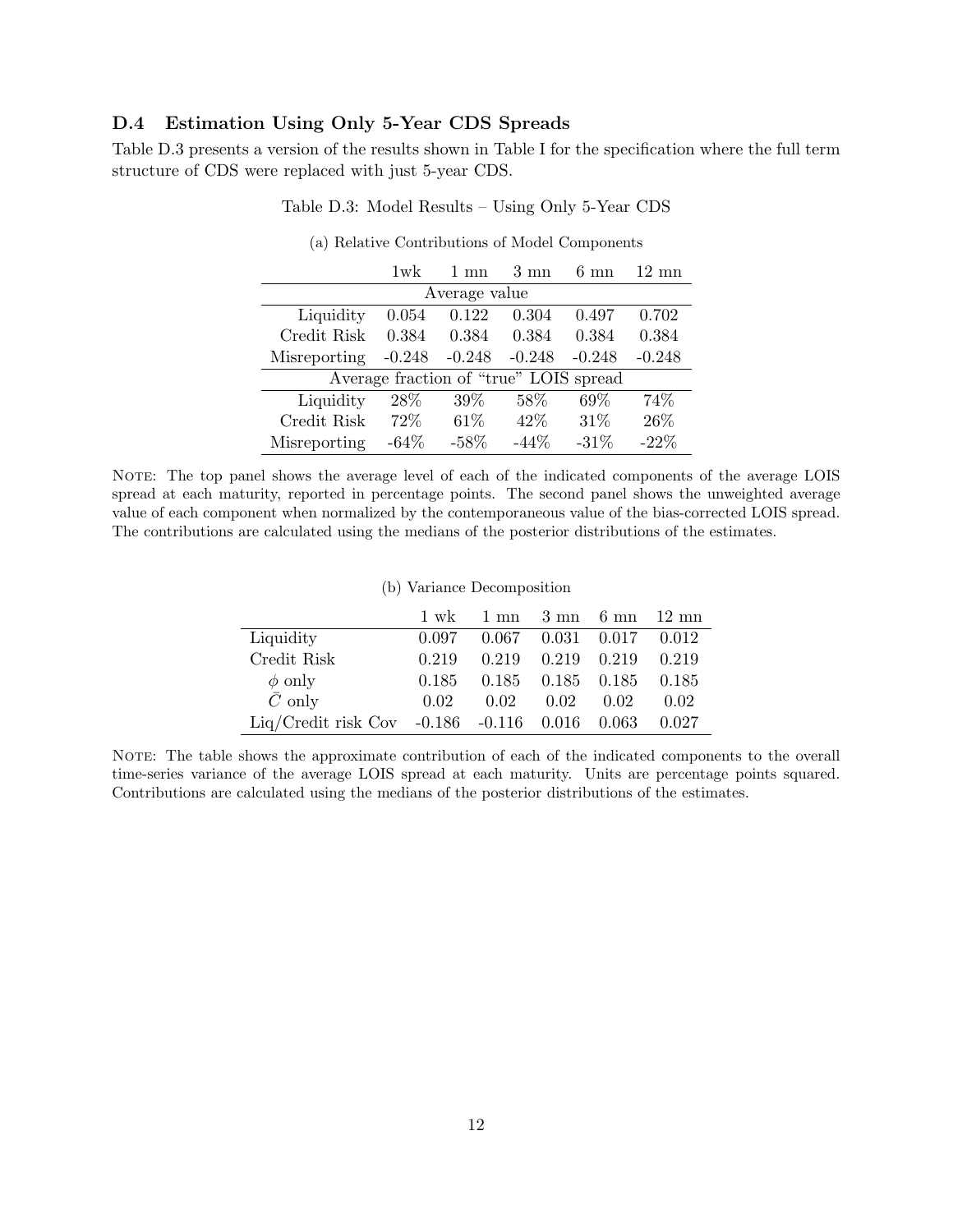## D.5 Raw vs. Smoothed CDS quotes

We do not find large fitting errors for the 6- and 12-month CDS spreads, even on the days of the greatest dislocation in our sample. For horizons less than 6 months, we use the curves to extrapolate, and there is no direct way to validate the accuracy of this procedure since CDS quotes shorter than 6 months do not exist. However, the good in-sample fit of the curves gives us some comfort, and the slope and curvature of our fitted curves at the short end do not behave in erratic ways.

To test whether our results were being driven by the smoothing procedure, we input the raw 6- and 12-month CDS quotes into our estimated model, in place of the smoothed quotes at those maturities. If the model were very sensitive to the Nelson-Seigel approach, applying the model to the raw quotes instead of the Nelson-Seigelized quotes would give significantly different predicted values for the corresponding maturities of LOIS. Figure D.2 shows that this is not the case by showing the very small differences in implied credit risk under raw vs. Nelson-Siegel curve CDS results. At most, the estimates of the credit-risk and misreporting components differ briefly by a few basis points. Figure D.3 shows that the effect of exchanging raw for Nelson-Siegel curve CDS is similarly minuscule for the measure of misreporting as well.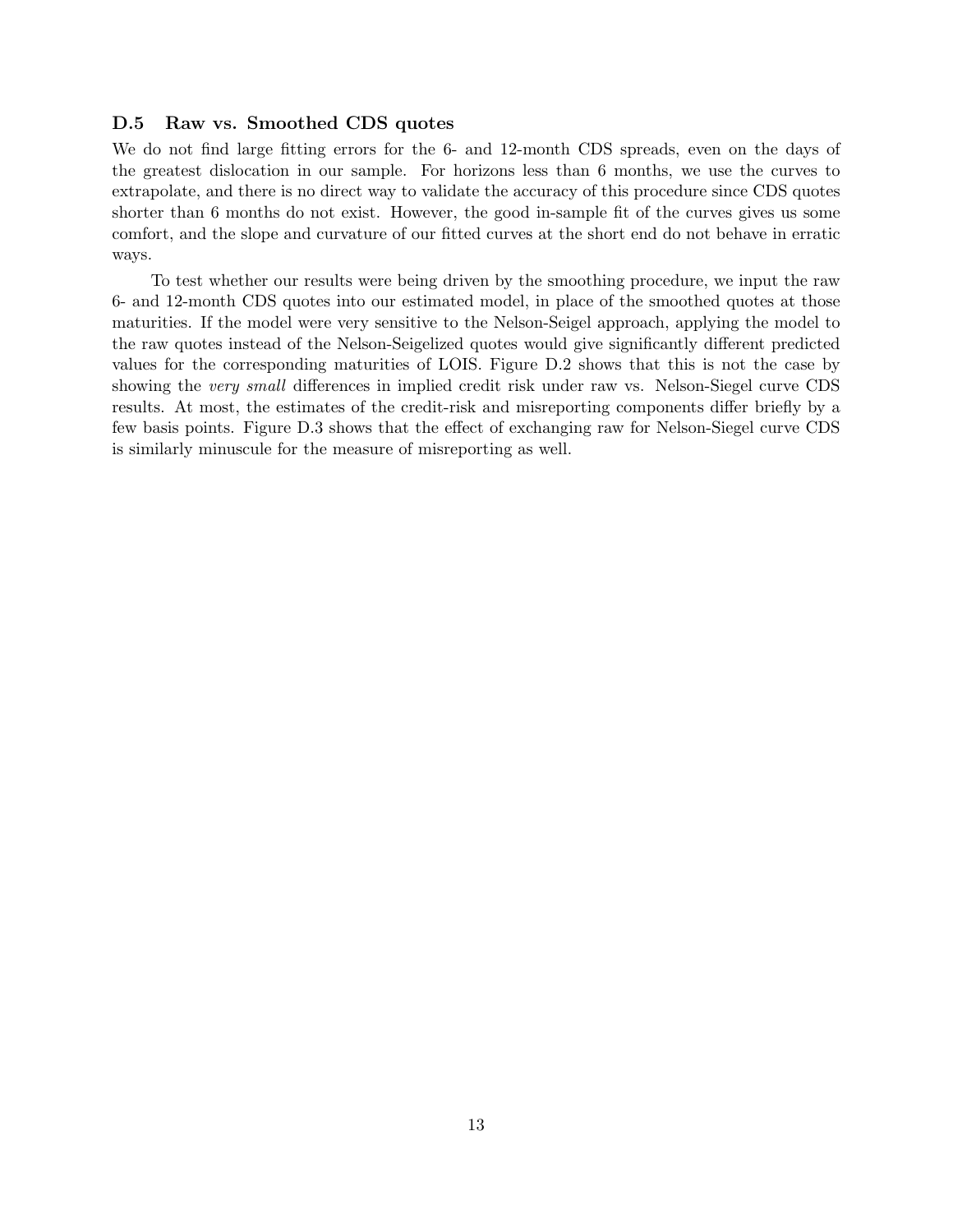

Figure D.2: Credit Risk Measure when replacing Nelson Siegel CDS spreads with raw CDS spreads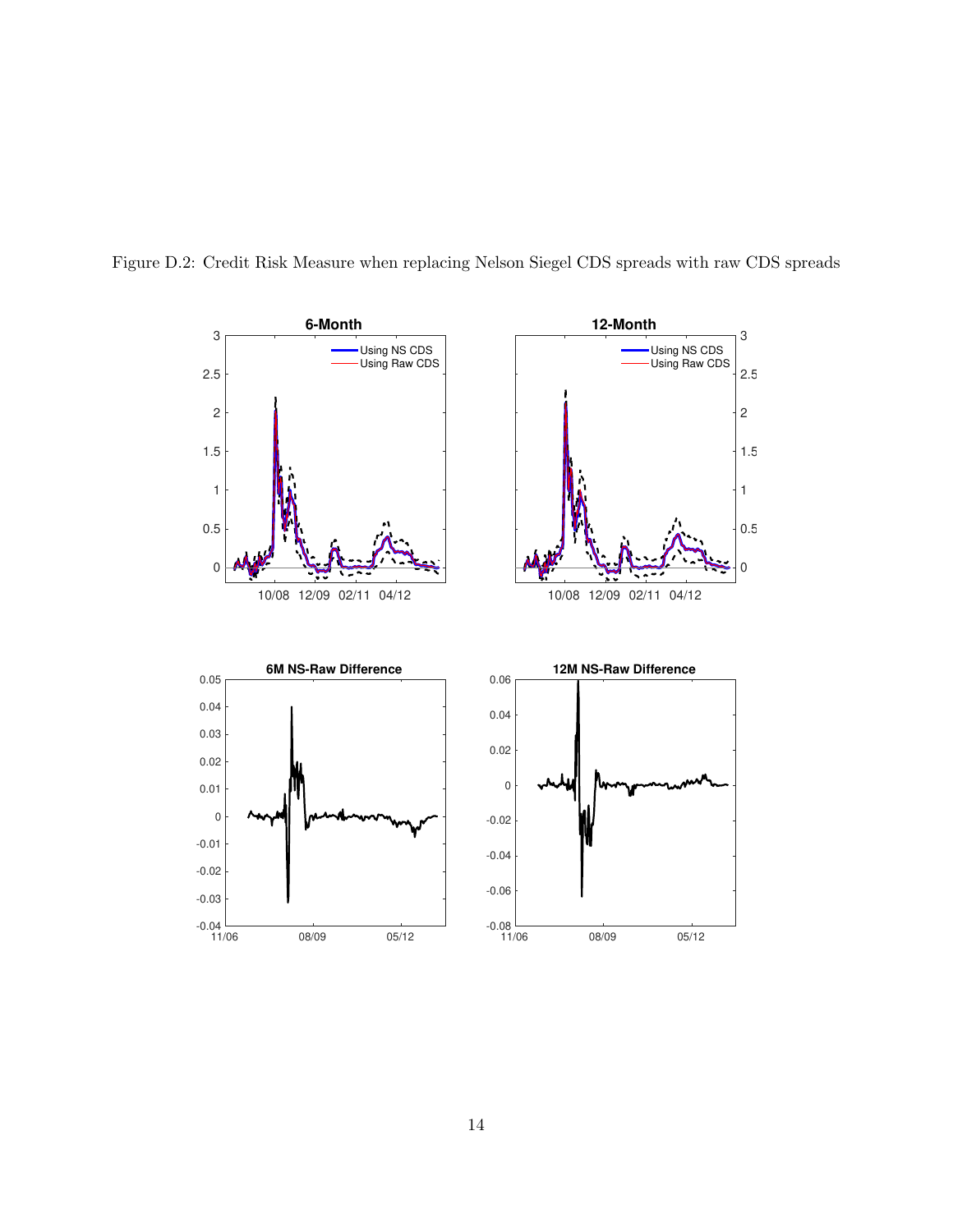

Figure D.3: Misreporting Measure when replacing Nelson Siegel CDS spreads with raw CDS spreads